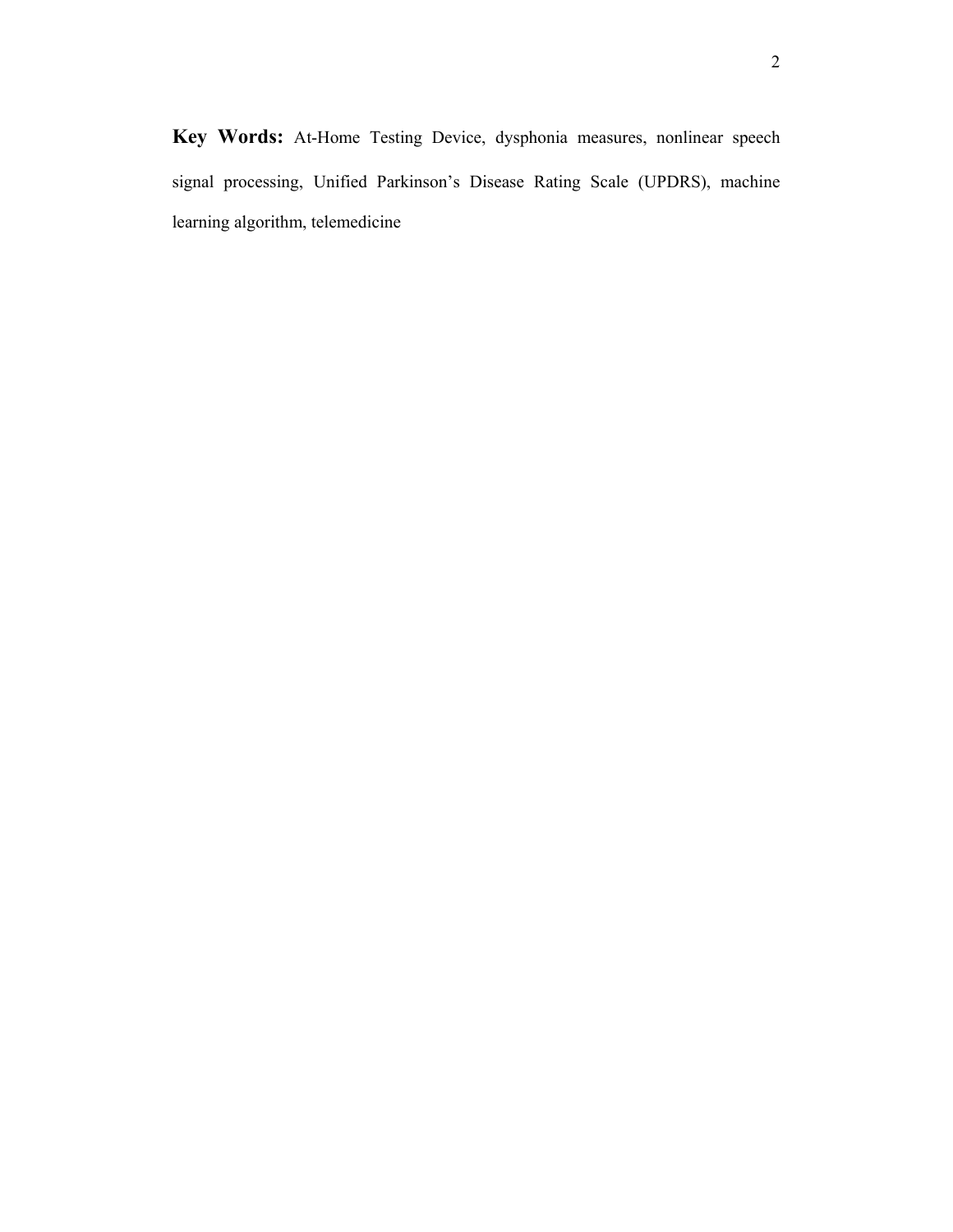**Tracking Parkinson's disease (PD) symptom progression often uses the Unified Parkinson's Disease Rating Scale (UPDRS), which requires the patient's presence in clinic, and time-consuming physical examinations by trained medical staff. Thus, symptom monitoring is costly and logistically inconvenient for patient and clinical staff alike, also hindering recruitment for future large-scale clinical trials. Here, for the first time, we demonstrate rapid, remote replication of UPDRS assessment with clinically useful accuracy (5% prediction error), using only simple, self-administered, and non-invasive speech tests. We characterize speech with signal processing algorithms, and statistically map these algorithms to UPDRS. We verify our findings on the largest database of PD speech in existence (~6,000 recordings from 42 PD patients, recruited to a sixmonth, multi-centre trial). This supports the feasibility of frequent, remote and accurate UPDRS tracking. This technology could play a key part in telemonitoring frameworks that enable large-scale clinical trials into novel PD treatments.**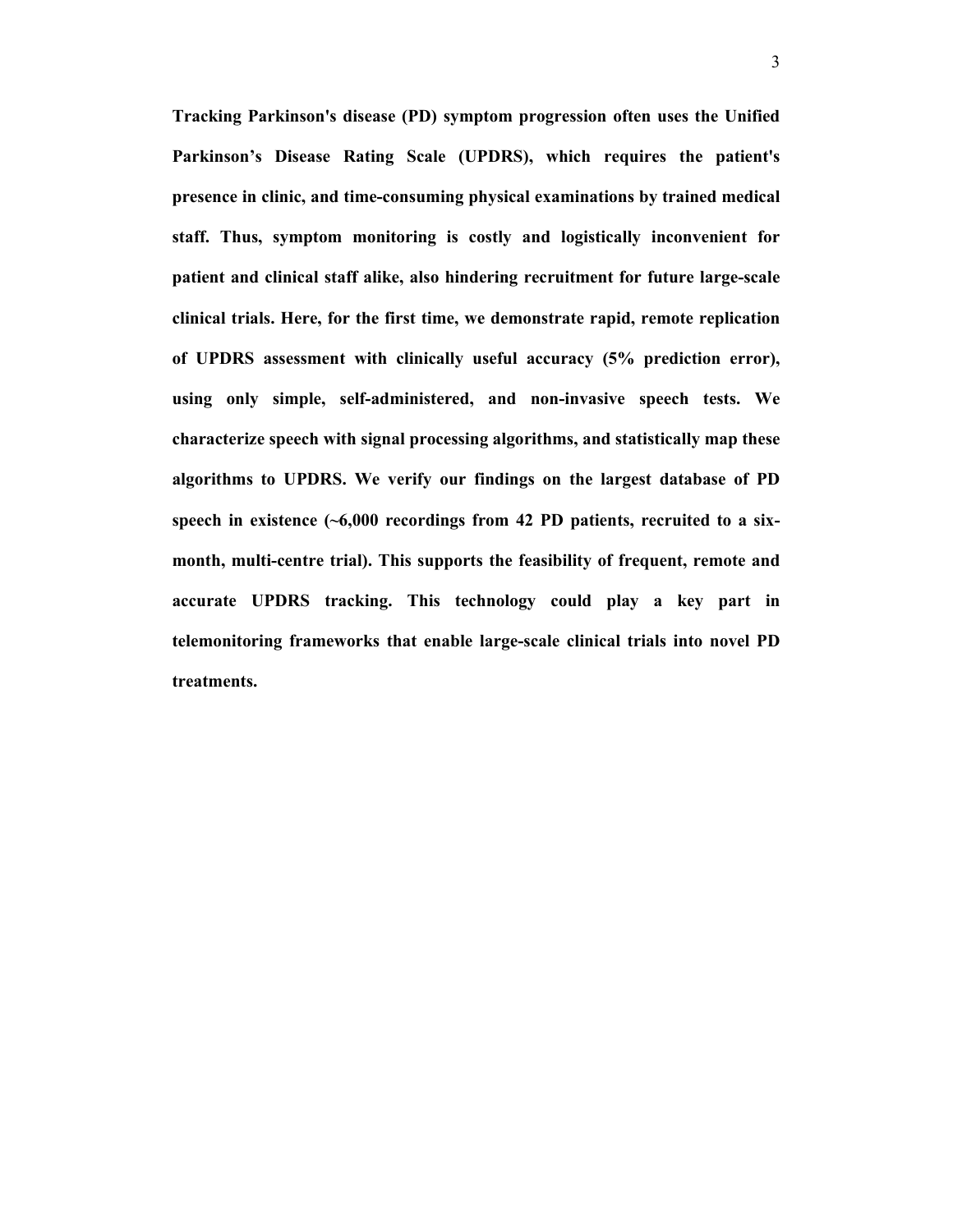# **Introduction**

 We are aware of neurological control through muscle movement and sensing so early in life that is easy to take it for granted. However, neurological disorders affect people profoundly and claim lives at an epidemic rate worldwide. Parkinson's disease (PD) is the second most common neurodegenerative disorder after Alzheimer's<sup>1</sup>, and it is estimated that more than one million people in North America alone are affected<sup>2</sup>. Rajput et al. report that incidence rates have been approximately constant for the last 55 years, with 20/100,000 new cases every year3 . A further estimated 20% of *people*  with Parkinson's (PWP) are never diagnosed<sup>4</sup>. Moreover, these statistics are expected to increase because worldwide the population is growing older<sup>5</sup>. In fact, all studies suggest age is the single most important risk factor for the onset of PD, which increases steeply after age  $50^6$ . Although medication and surgical intervention can hold back the progression of the disease and alleviate some of the symptoms, there is no available cure<sup>7,8</sup>. Thus, early diagnosis is critical in order to improve the patient's quality of life and prolong it<sup>9</sup>.

 The etiology of PD is largely unknown, but the symptoms result from substantial dopaminergic neuron reduction, leading to dysfunction of the basal ganglia circuitry mediating motor and some cognitive abilities<sup>8</sup>. *Parkinsonism* exhibits similar PD-like symptoms, but these are caused by drugs, exposure to neurotoxins etc. The main symptoms of PD are tremor, rigidity and other general movement disorders. Of particular importance to this study, vocal impairment is also common<sup>10,11</sup>, with studies reporting 70-90% prevalence after the onset of the disease<sup>11,12,13</sup>. In addition, it may be one of the earliest indicators<sup>14,15</sup> of the disease and 29% of patients consider it one of their greatest hindrances<sup>13</sup>. There is supporting evidence of degrading performance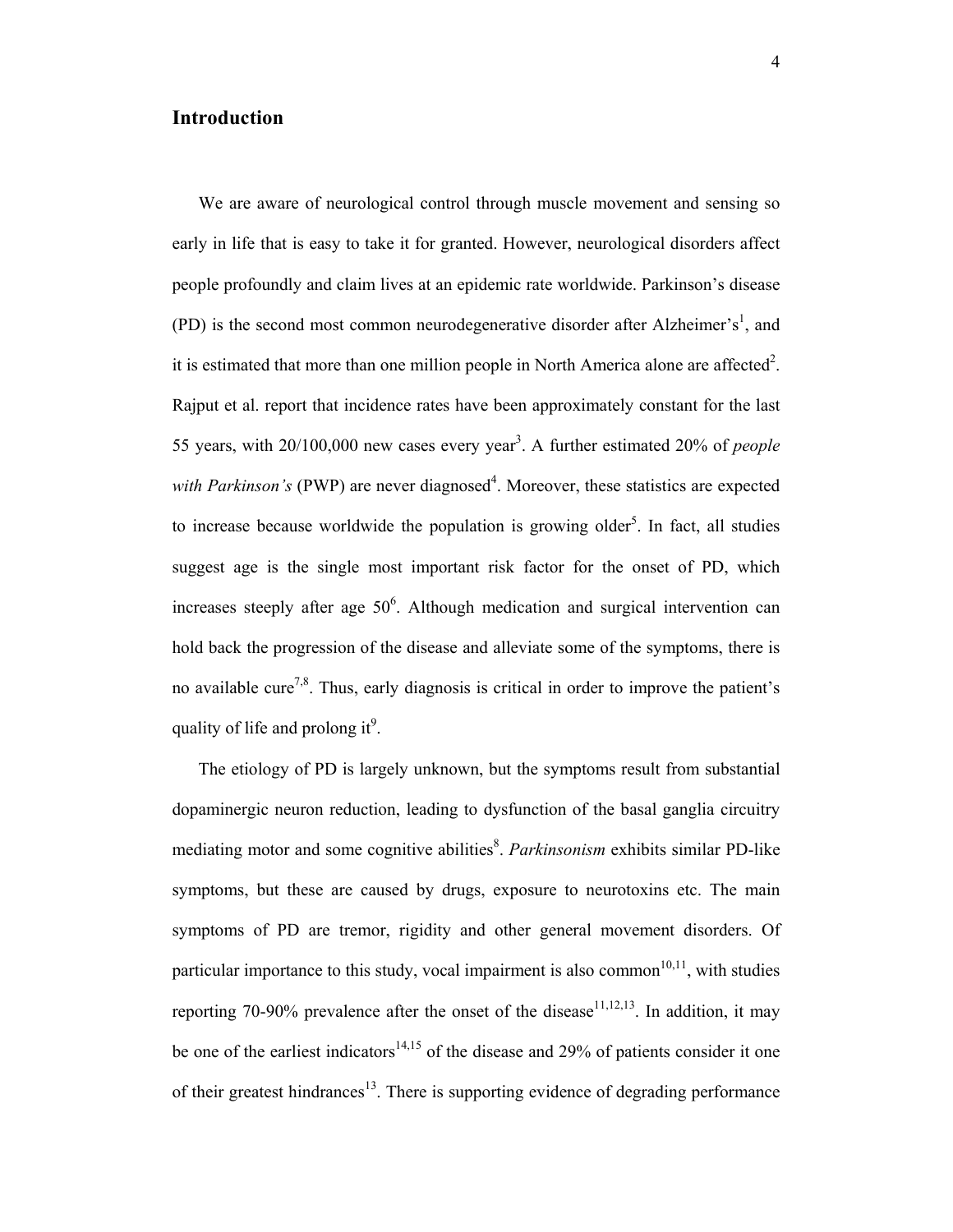in voice with PD progression<sup>14,16,17</sup>, with *hypophonia* (reduced voice volume) and *dysphonia* (breathiness, hoarseness or creakiness in the voice) typically preceding more generalized speech disorders $^{11,12}$ .

 Management of PD typically involves the administration of physical examinations applying various empirical tests, including speech and voice tests, with a medical rater *subjectively* assessing the subject's ability to perform a range of tasks. However, the necessity for the development of reliable, *objective* tools for assessing PD is manifested in the fact that current diagnosis is poor<sup>2</sup> and autopsy studies are reportedly inaccurate $18,19$ .

 Physical test observations are mapped to a metric specifically designed to follow disease progress, typically the Unified Parkinson's Disease Rating Scale (UPDRS), which reflects the presence and severity of symptoms (but does not measure their underlying causes). For untreated patients it spans across 0-176, with 0 representing healthy state and 176 total disability, and consists of three sections: (1) Mentation, Behavior and Mood; (2) Activities of daily living; (3) Motor. The *motor* UPDRS ranges from 0-108, with 0 denoting symptom free and 108 severe motor impairment, and encompasses tasks such as speech, facial expression, tremor and rigidity. Speech has two explicit headings, and ranges between 0-8 with 8 being unintelligible communication.

 Noninvasive telemonitoring is an emerging option in general medical care, potentially affording reliable, cost-effective screening of PWP alleviating the burden of frequent and often inconvenient visits to the clinic. This also relieves national health systems from excessive additional workload, decreasing the cost and increasing the accuracy of clinical evaluation of the subject's condition.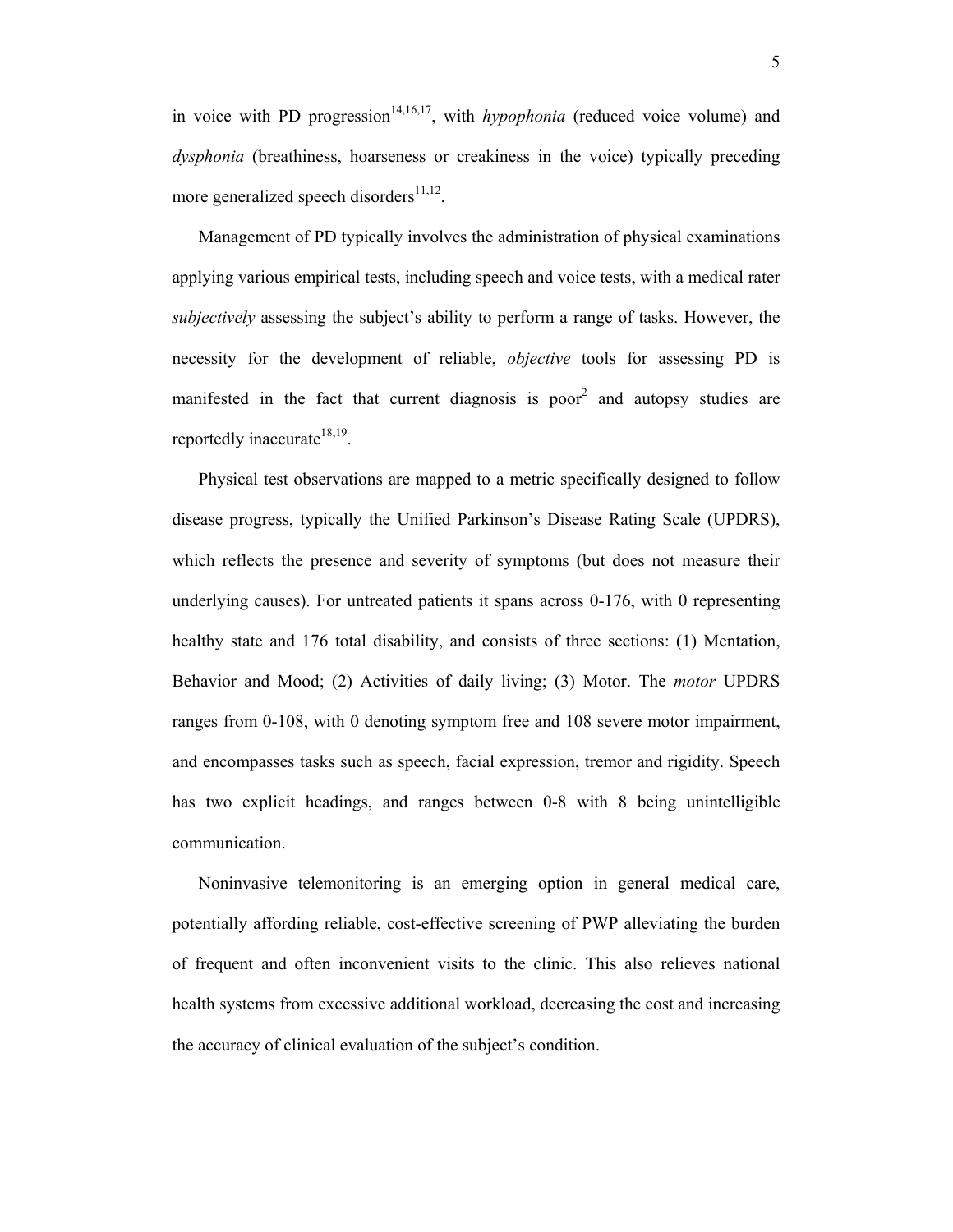The potential for telemonitoring of PD depends heavily on the design of simple tests that can be self-administered quickly and remotely. Since the recording of speech signals is noninvasive and can be readily integrated into telemedicine applications, such tests are good candidates in this regard. The use of *sustained vowel phonations* to assess the extent of vocal symptoms, where the patient is requested to hold the frequency of phonation steady for as long as possible, is common in general speech clinical practice<sup>20</sup> and in PD monitoring<sup>21,22</sup>. This circumvents some of the confounding articulatory effects and linguistic components of *running speech*, i.e. the recording of standard phrases read aloud by the subject. In order to objectively characterize dysphonic symptoms, the recorded voice signals are analyzed by speech processing algorithms<sup>22,23</sup>.

 Intel Corporation's *At-Home Testing Device* (AHTD) is a novel telemonitoring system facilitating remote, Internet-enabled measurement of a range of PD-related motor impairment symptoms, recently described in detail<sup>24</sup>. It records both manual dexterity and speech tests; in this study we concentrate only on sustained vowel phonations.

Previous studies have focused on separating PWP from healthy controls<sup>14,22</sup>; we extend this concept to map the severity of voice symptoms to UPDRS. We also wanted to determine the feasibility of remote PD clinical trials on large scale voice data recorded in typical home acoustic environments, where previous studies have been limited to controlled acoustic environments and small numbers of recordings $^{22}$ .

 Recent studies have raised the important topic of finding a statistical mapping between speech properties and UPDRS as an issue worthy of further investigation, but have not addressed it explicitly<sup>17,24</sup>. Here we present a method that first computes a range of classical and non-classical speech signal processing algorithms, which act as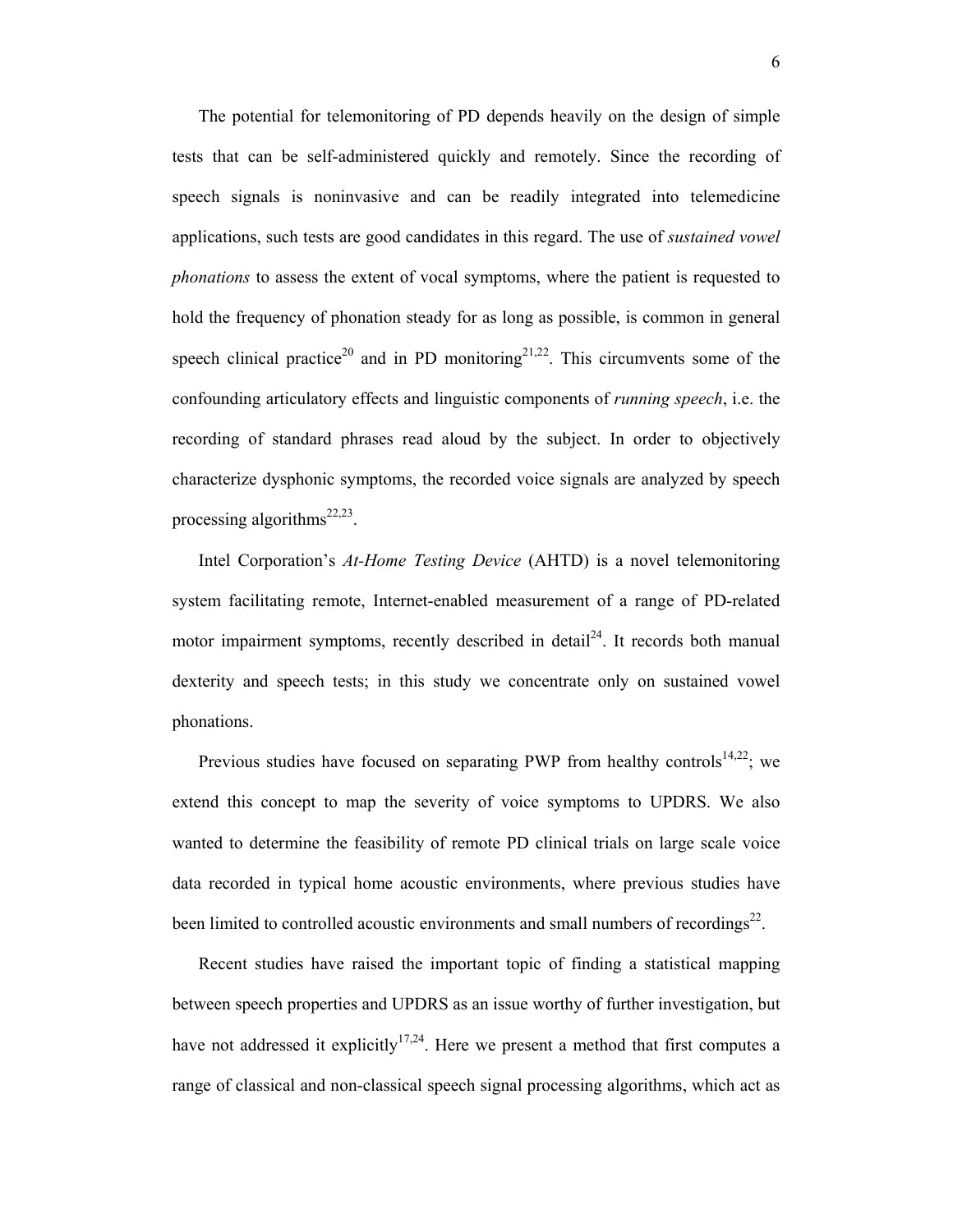*features* for statistical regression techniques. These features establish a relationship between speech signal properties and UPDRS. We show that this method leads to clinically useful UPDRS estimation, and demonstrate remote PD monitoring on a weekly basis, tracking UPDRS fluctuations for a six-month period. This can be a useful guide for clinical staff, following the progression of clinical PD symptoms on a regular basis, tracking the UPDRS that would be obtained by a subjective clinical rater. We envisage this method finding applications in future clinical trials involving the study of large populations remote from the clinic.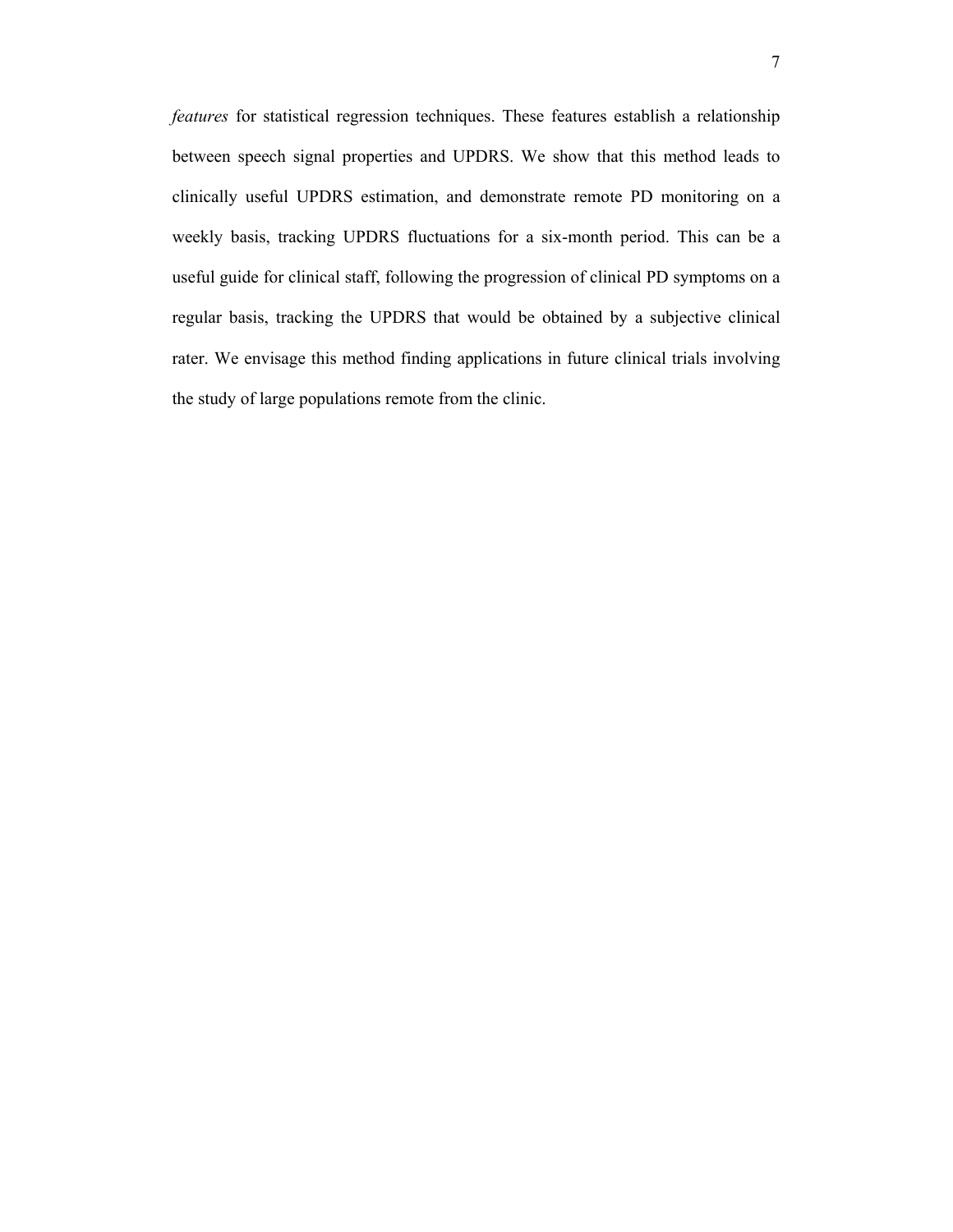## **Results**

#### **Overview and novel results of this study**

**Fig. 1** concisely summarizes the study with the recording, transmission, analysis of the speech signals, and the UPDRS estimation/tracking accuracy. We demonstrate UPDRS tracking of a typical patient throughout the six-month trial for the best linear method, *iteratively re-weighted least squares* (IRLS), and for *classification and regression tree* (CART). CART achieves the smallest prediction error, and tracks the linearly interpolated UPDRS more accurately.

## **Data exploration and correlation analysis**

**Table 1** summarizes the dysphonia measures used in this study. All measures were significantly correlated  $(p<0.001)$  with linearly interpolated motor-UPDRS and total-UPDRS scores. Although statistically significant, none of the measures taken individually appears to have a large magnitude of correlation to either motor or total-UPDRS. Following normalization to the range 0 to 1, the probability densities of each dysphonia measure are shown in **Fig. 2a**. The jitter, shimmer and NHR measures are distributed close to zero, whereas HNR, RPDE, DFA and PPE are more evenly distributed. **Table 2** presents the Spearman rank-correlations between all the dysphonia measures. All measures were statistically significantly correlated (*p*<0.001). **Fig. 2 (b, c)** displays the normalized dysphonia measures against motor and total-UPDRS, providing an indication of their associated relationship to UPDRS.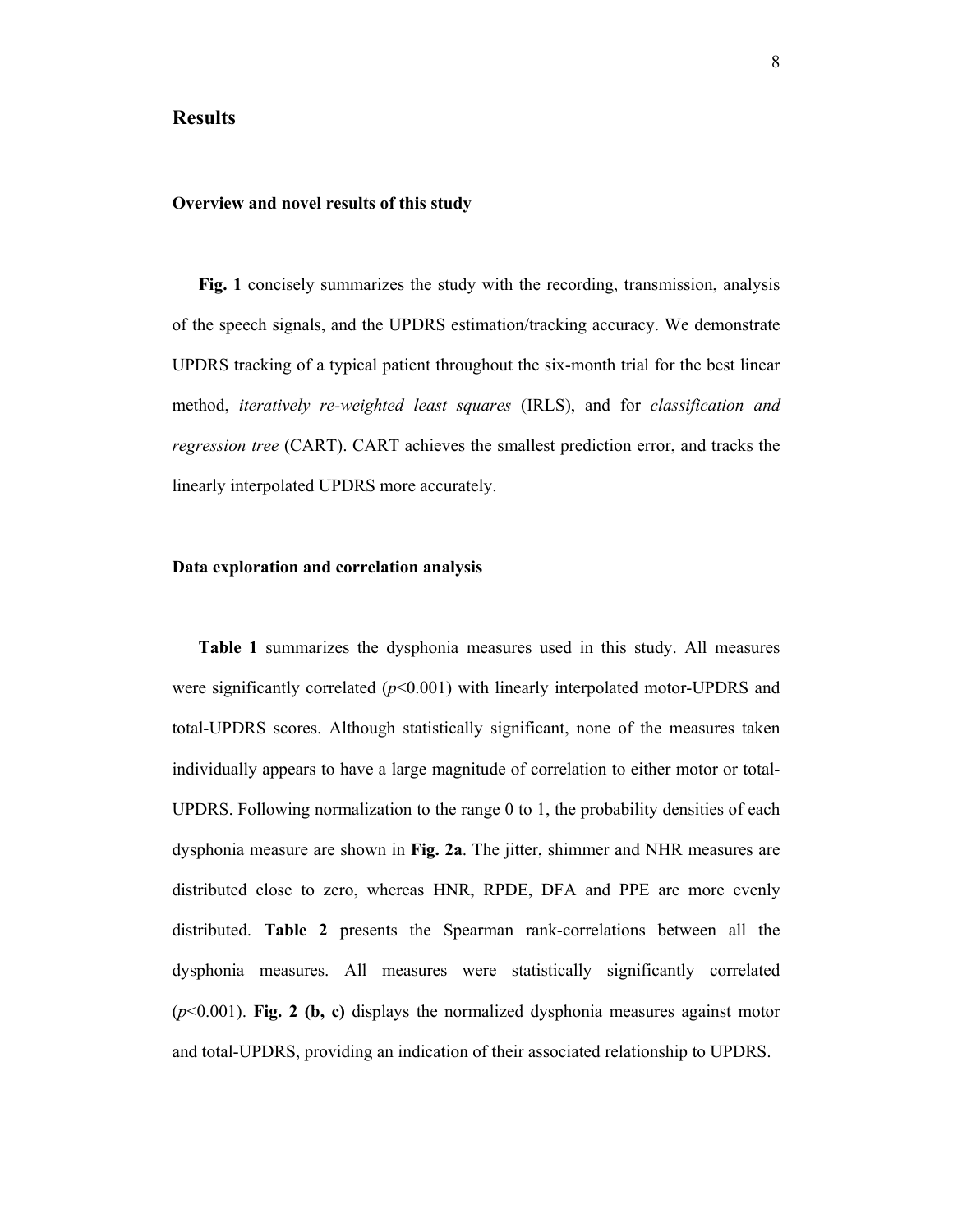#### **Regression analysis**

**Table 3** presents the regression coefficient values for all dysphonia measures, for all three linear prediction methods. The obtained coefficients differed over crossvalidation runs for all three linear models, as evidenced by the large standard deviation of some of the coefficients. However, the testing mean absolute error (MAE) and its standard deviation across the 1,000-run cross-validation was relatively low (**Supplementary Table 1**), suggesting that these indicative coefficients are sufficient for useful UPDRS prediction. The training MAE for the linearly interpolated motor-UPDRS was 6.7 for *least squares* (LS) and IRLS, and 6.8 for *least absolute shrinkage and selection operator* (Lasso). The testing MAE was 6.7 for LS and IRLS, and 6.8 for Lasso. The CART method outperforms the linear predictors with a training MAE of 4.5 and testing MAE of 5.8. The training error for the linearly interpolated total-UPDRS was 8.5 for LS, 8.4 for IRLS, and 8.5 for Lasso. The testing error was 8.5 for LS, 8.4 for IRLS, and 8.6 for Lasso. CART performs better again, producing a training MAE of 6.0 and testing MAE of 7.5. Given that the maximum value of motor-UPDRS is 108, the testing error is 6.2% for IRLS and 5.3% for CART. Similarly, the maximum value of total-UPDRS is 176, and the testing error is 4.8% for IRLS, and 4.2% for CART. IRLS is slightly superior compared to the linear predictors. However, CART outperforms it, displaying the smallest deviation from the interpolated score.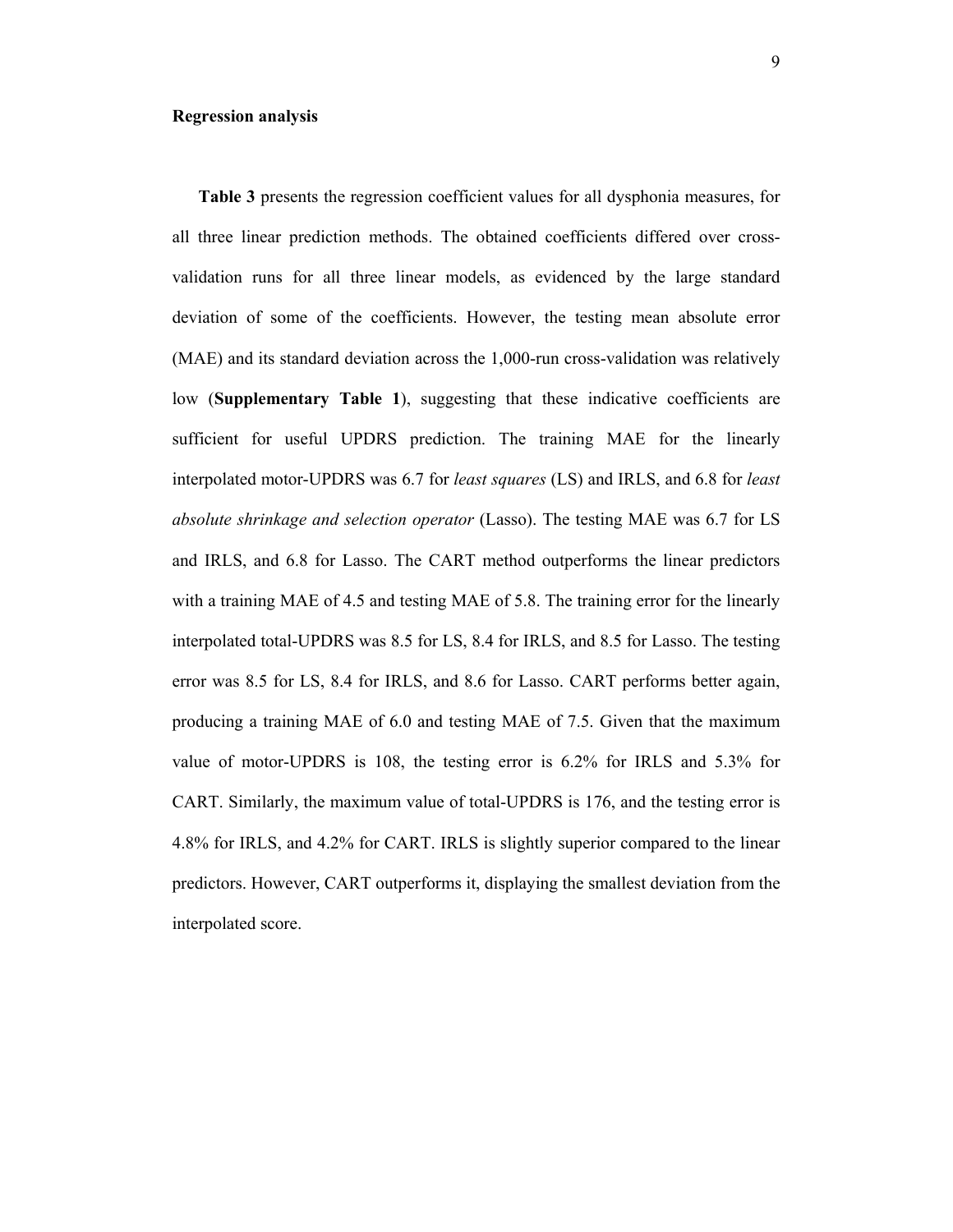#### **Model selection and validation**

**Supplementary Table 1** summarizes the subset selection of dysphonia measures, which were dictated by sweeping the Lasso algorithm regularization parameter  $\lambda$ , along with the out-of-sample MAE results for IRLS and CART. The pruning level for CART was set to minimize the MAE, following manual spot-checks. We noted that a difference in value of up to 20 for the pruning level did not produce significantly different results, given that the number of splits of the data was in excess of 5,000. **Supplementary Fig. 2** displays the Bayesian Information Criterion (BIC) results aiming to determine the optimal subset which obtains the best trade-off between model complexity and prediction accuracy (similar results were obtained with the Akaike Information Criterion (AIC)). Both criteria agree on a subset containing six measures: MDVP: Jitter (Abs), MDVP: Shimmer, NHR, HNR, DFA, PPE for the CART method. This subset is used for the subsequent analysis.

 The testing errors remain low and close to the training error, indicating that the model has achieved a reasonable estimate of the performance we might expect on novel data. The probability densities of the 1,000-runs 10-fold cross-validation out-ofsample differences between the predicted and the linearly interpolated UPDRS values for all methods are seen in **Supplementary Fig. 3**. The difference between predicted and linearly interpolated UPDRS values is typically low.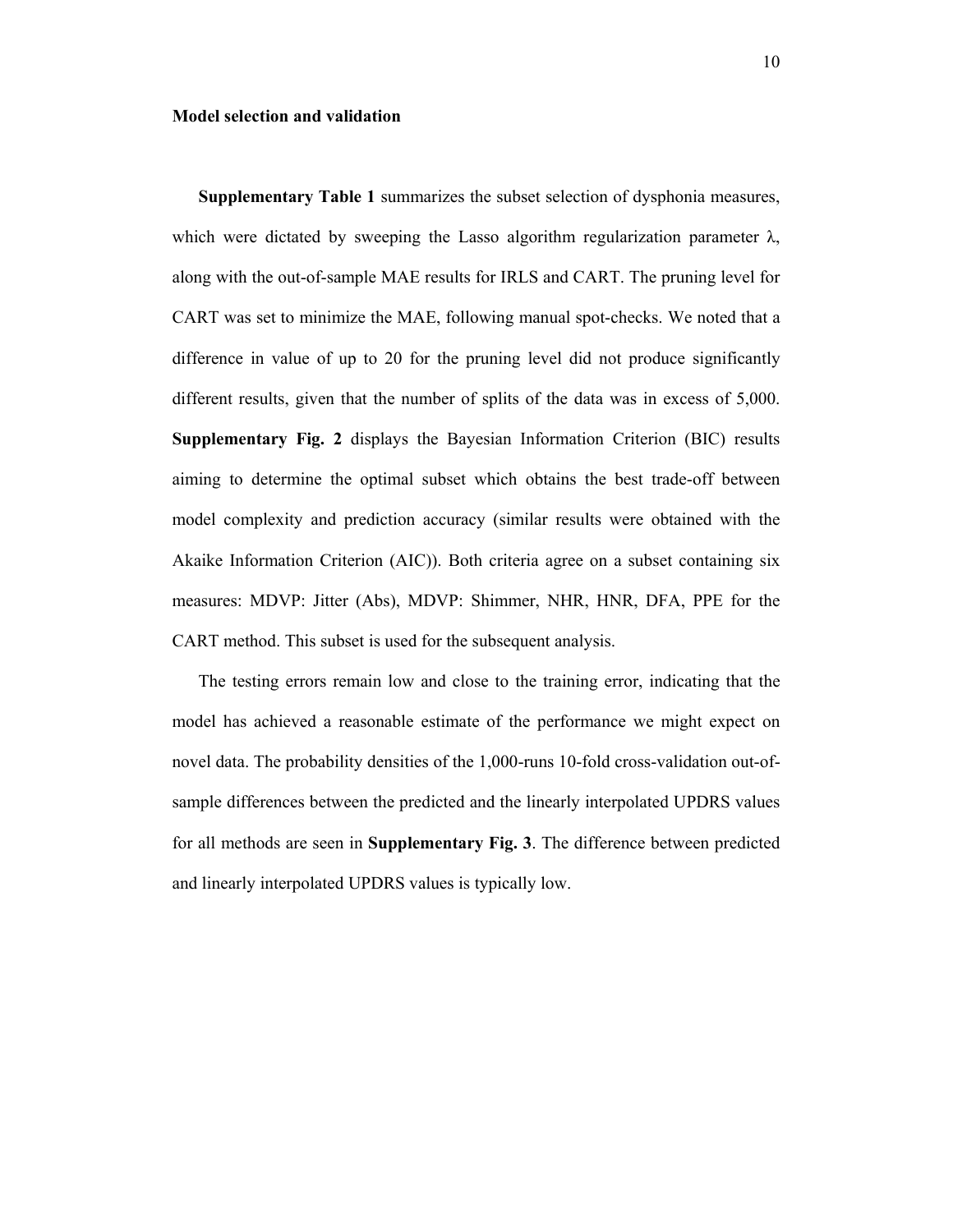# **Discussion**

 In this study, we have established a mapping between dysphonia measures and UPDRS. The association strength of these measures and (motor and total) UPDRS was explored, using three linear and one nonlinear regression methods. We have selected an optimally reduced subset of the measures producing a clinically useful model, where each measure in the subset extracts non-overlapping physiological characteristics of the speech signal. The comparatively small MAE is notable: the sustained vowel phonations convey sufficient information to predict UPDRS to clinically useful accuracy. It has been demonstrated that motor-UPDRS can be estimated within approximately 6 points (out of 108) and total-UPDRS within 7.5 points (out of 176), predictions which are within 5-6% of the clinician's observations. Furthermore, we showed the feasibility of tracking UPDRS changes in time (**Fig. 1**). Perhaps most importantly, the satisfactory reception of the patients themselves towards the AHTD and speech tests<sup>24</sup> makes this a promising field for further experimentation. The 42 PWP in the present study were diagnosed within the previous five years at trial onset and displayed moderate symptoms (max motor-UPDRS 41, max total-UPDRS 55), so it would be important to look at a more severely impaired group in the future. The satisfactory UPDRS estimation in moderate symptoms, which are difficult to detect, accentuates the potential of the dysphonia measures in PD assessment and supports the feasibility of successful UPDRS tracking in more severely affected patients.

 *Speech* appears explicitly in two UPDRS categories (part II, activities of daily living section and part III, motor section). One could argue that speech is more strongly related to the motor section rather than daily living activities and mentation,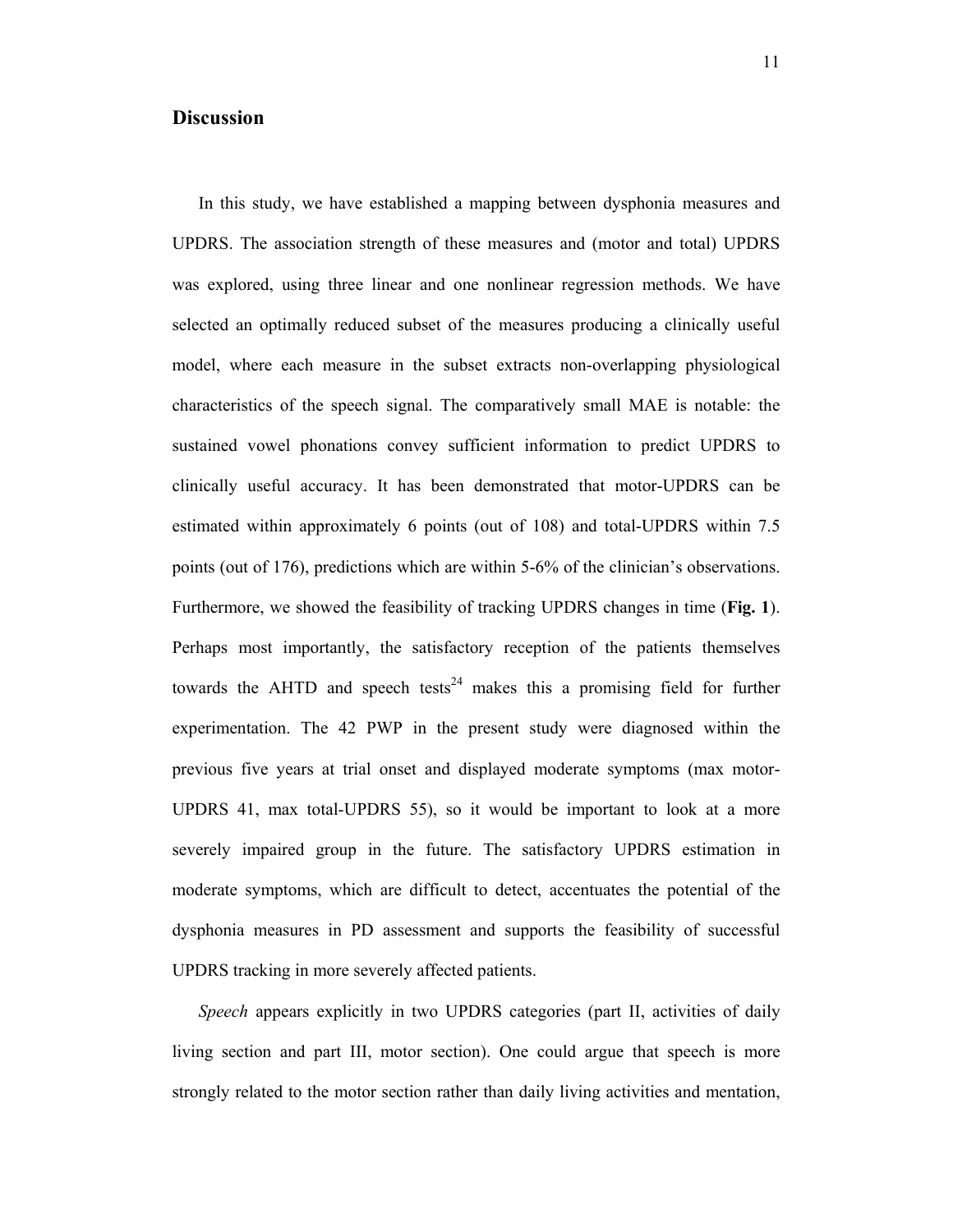behavior and mood (part I), because the underlying etiology of dysphonic sustained phonations may be physiologically attributed to flawed muscle control, most likely caused by dopaminergic neuron reduction. This would imply that *only* motor-UPDRS estimation would be tractable. However, the results of this study indicate that total-UPDRS estimation with clinically useful accuracy is plausible, suggesting that PD speech dysphonias could be at least partly related to mood as well. This makes it possible to suggest the generalization that the underlying causes of PD symptoms such as tremor and mood are manifested in impaired speech control. Stebbins et al.<sup>25</sup> have reported that motor-UPDRS can be explained by six distinct and clinically useful, underlying factors: speech, facial expression, balance and gait (factor I), rest tremor (factor II), rigidity (factor IV), right and left bradykinesia (factors III and V), and postural tremor (factor VI). They found relatively low correlations between the six factors, suggesting all contribute to accurate UPDRS estimation by capturing different aspects of PD symptoms. In terms of that study, we have used measures *within* factor I, extracting PD information properties only from speech. The implicit argument is that the dysphonia measures can adequately reveal PD symptom severity estimated by UPDRS, because they capture the effects of PD motor impairment manifested in speech production. We have demonstrated that predicting both motor and total-UPDRS scores to useful precision is possible, because the dysphonia measures aid in uncovering functional features of PD impairment.

 Additionally, our findings support the argument that non-classical dysphonia measures convey important information for clinical speech signal processing. This is evidenced in the results of the Lasso algorithm, which selected non-standard dysphonia measures in all the performed tests (especially HNR, RPDE, DFA and PPE), and reflected in the optimal dysphonia measure subset selected by the BIC in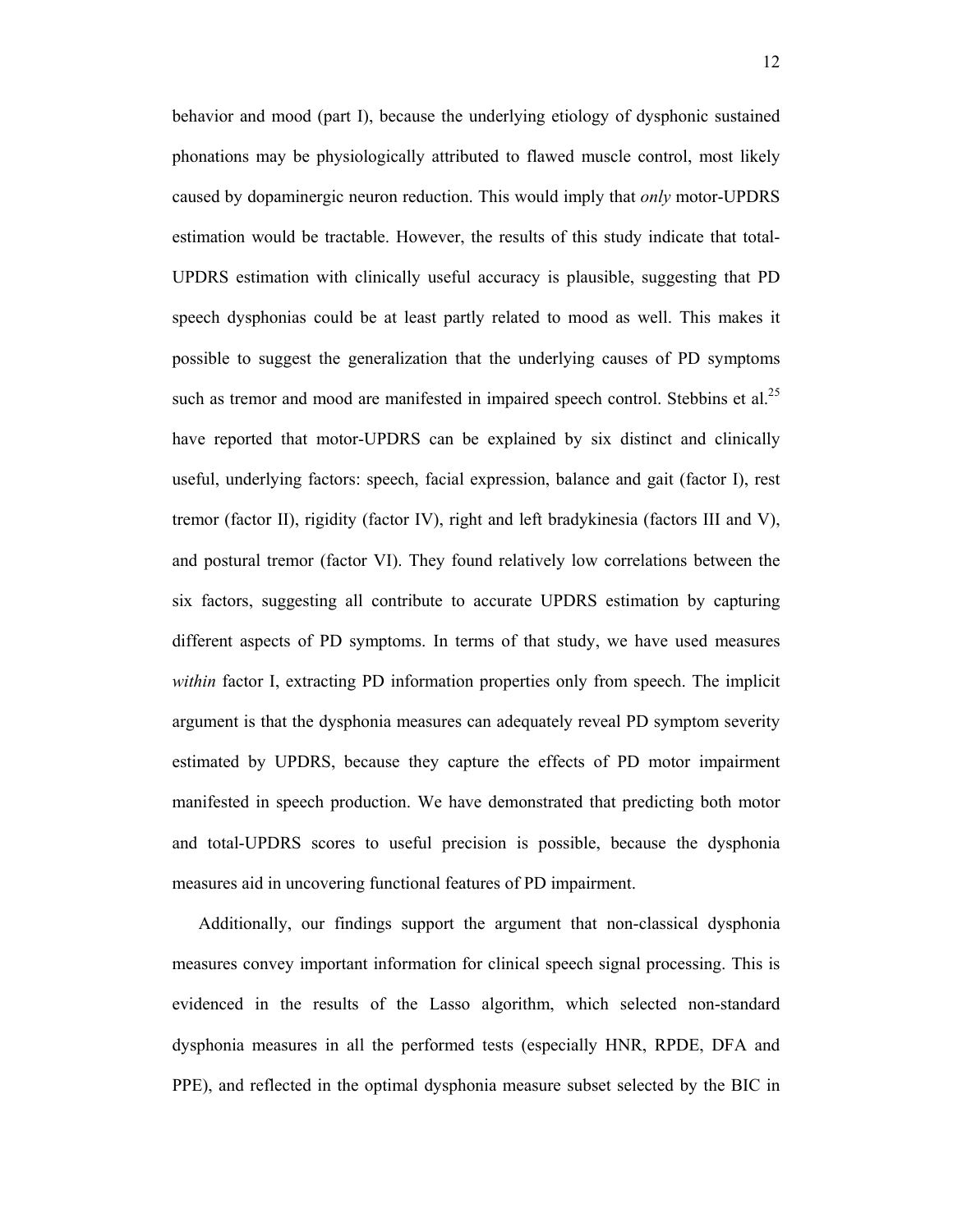**Supplementary Table 1**. This suggests that these dysphonia measures contain significant information for tracking UPDRS. It also reinforces the conclusion reached in a previous study<sup>22</sup>, where these non-standard measures outperformed their classical counterparts in separating PWP from healthy controls. Nevertheless, the classical measures convey useful information which may not be captured by the non-classical techniques: a parsimonious combination of classical and non-classical is optimal. That is, different dysphonia measures appear to characterize different aspects of the PD symptoms represented in the speech signal, so that their combination in a regression method captures properties useful for clinical purposes.

 Interestingly, the linear predictors performed very well, with the IRLS always presenting slightly better prediction results than LS and Lasso. This indicates that the tails of the error distributions of UPDRS around the regression line may depart from Gaussianity and outliers need to be eliminated from the Gaussian prediction error supposed by classical least squares methods. Still, its performance is not usefully superior to the standard linear LS method. However, CART always provides approximately 1-2 UPDRS points' improvement in prediction performance over the linear methods.

 Some of the dysphonia measures are highly correlated with each other (**Table 2**), which suggested the removal of those with insignificant contribution towards UPDRS estimation. This large correlation between measures manifests in the parameter values obtained through LS regression, where two highly correlated measures are allocated opposite signed, but similar magnitude, large value parameters. For example, the measures Shimmer APQ5 and MDVP: APQ have a correlation coefficient 0.96 and their parameters almost exactly cancel each other. To address this artifact, the Lasso algorithm offers a principled mathematical framework for reducing the number of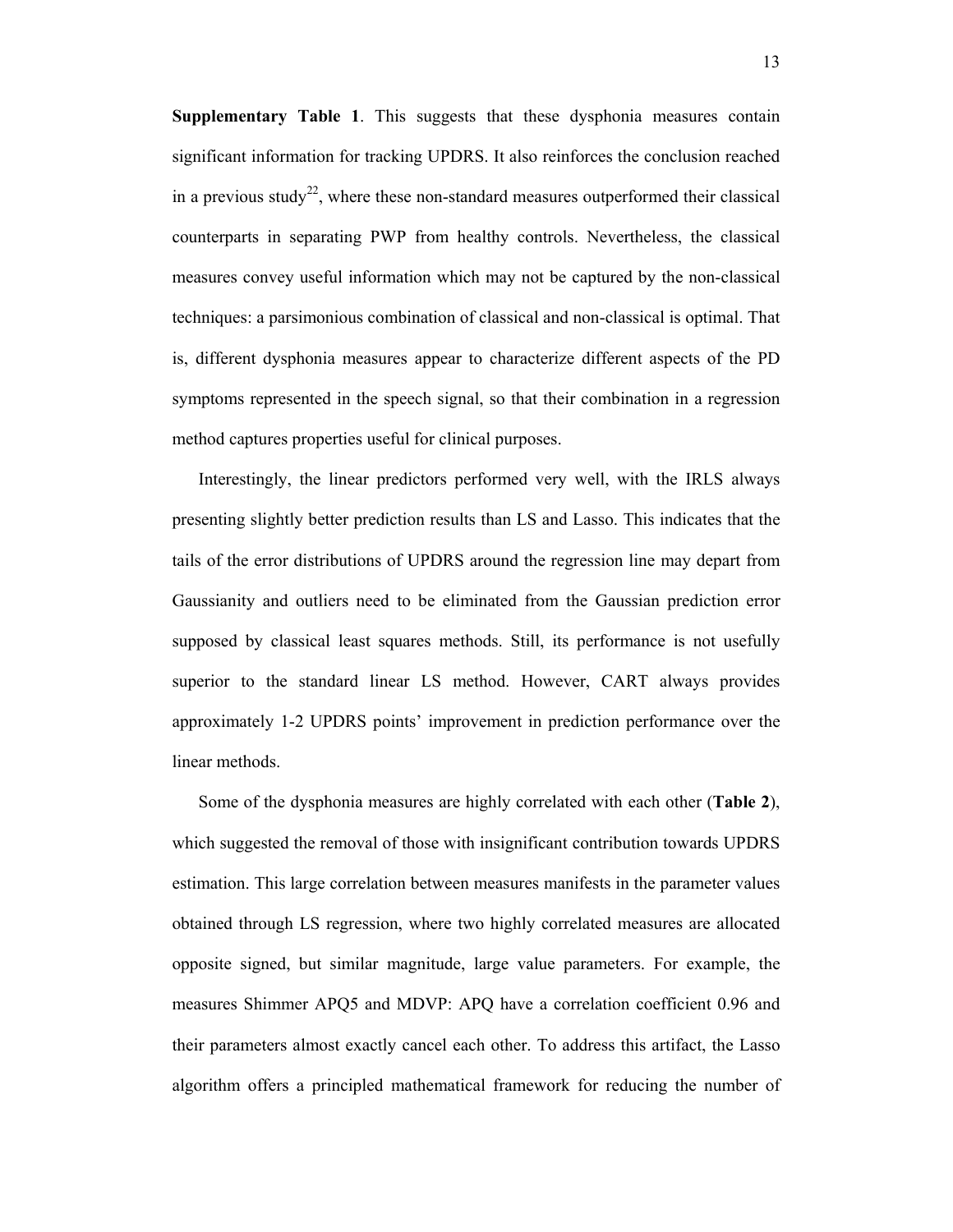relevant input variables. Furthermore, recent theoretical work has shown that, remarkably, where there is a subset of input measures that contribute no additional information over others in the set, this algorithm is essentially *equivalent to a brute force search* through all possible combinations of measures to find the smallest combination that produces the minimum prediction error $^{26}$ .

 The principle of parsimony suggests that given several different combinations of dysphonia measures that have equal prediction accuracy, preference should be given to the combination with the smallest number of measures. To account for estimation precision versus model complexity (number of dysphonia measures in the subset), we used the AIC and BIC values to determine the 'optimal' subset. The selected subset according to these criteria is given in bold in **Supplementary Table 1**. Both criteria suggest using the subset with the six measures: (MDVP: Jitter (Abs), MDVP: Shimmer, NHR, HNR, DFA, PPE) in combination with the CART method, which offers an attractive compromise between performance and complexity. That is, the selected dysphonia measures in this subset complement each other with minimal overlapping information, and at the same time capture practically the entire range of possible differentiating features of the speech signals useful in determining UPDRS values.

 This selected subset and associated coefficients can be given a tentative physiological interpretation. Fundamental frequency variations (measured with absolute jitter) and variations in signal amplitude (shimmer), are well established methods, capturing symptoms manifested in vocal fold vibration and lung efficiency. NHR and HNR suggest that UPDRS is affected by increased noise, caused by turbulent airflow in the glottis, often resulting from incomplete closure of the vocal folds. This concept is further backed up by the inclusion of DFA. Finally PPE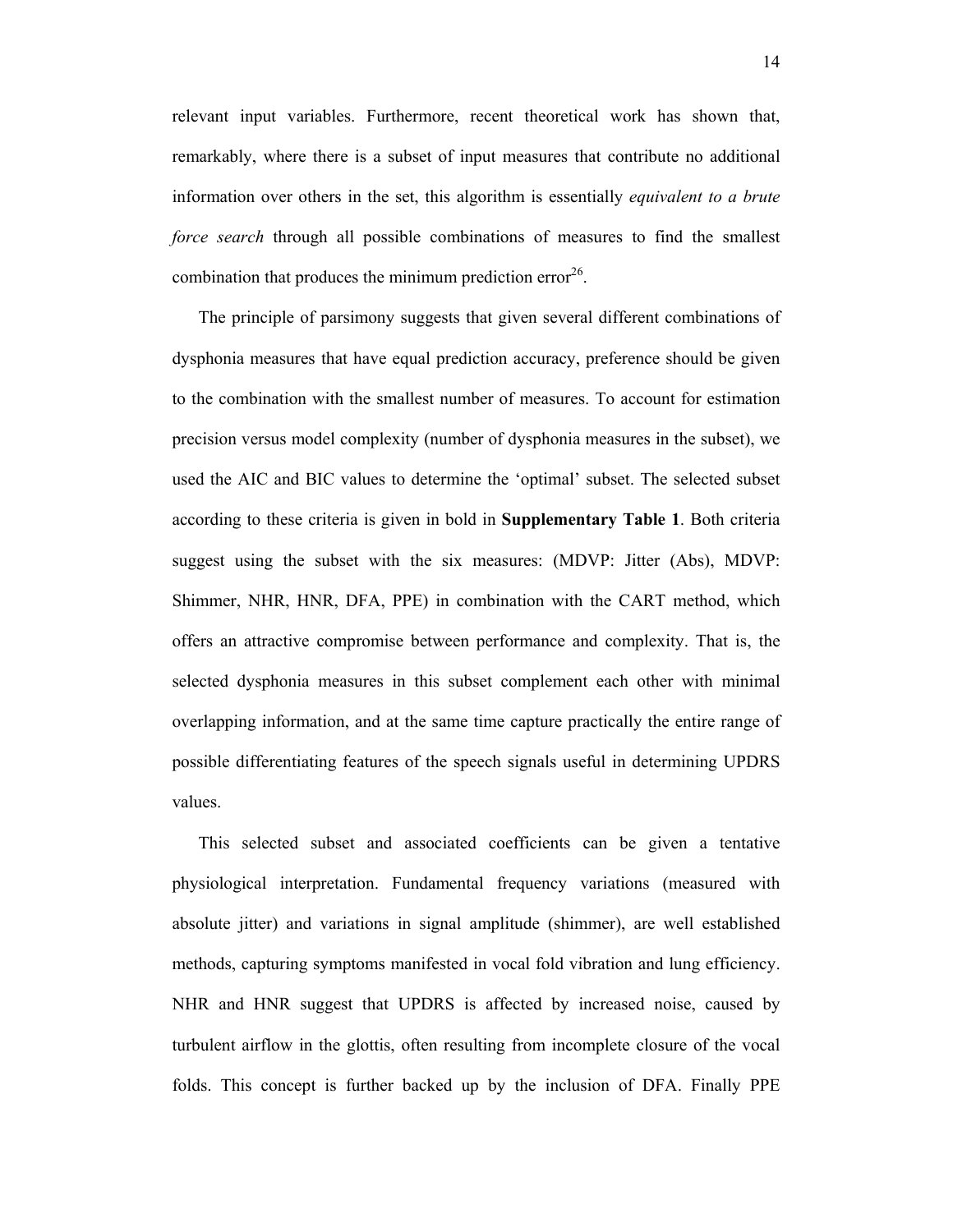indicates impaired pitch control which could be interpreted as deteriorating muscle co-ordination. This is a sign of flawed neuron action potential averaging, suggesting the reduction of dopaminergic neurons devoted to speech control. The remaining dysphonia measures were shown to convey insignificant *additional* information to be included in the model.

 We believe these exploratory results could be of value in clinical trials, presenting clinical staff with a useful guide to clinical rater tracking of PD symptoms by UPDRS remotely, and at weekly intervals. This could be particularly useful in those cases where the patients are reluctant or unable to make frequent physical visits to the clinic. This may also be invaluable for future clinical trials of novel treatments which will require high-frequency, remote, and very large study populations. We remark that it is highly likely that combining these results with other PD symptom measures such as those obtained using the AHTD dexterity tests may well help to reduce the UPDRS prediction error and enhance the clinical value of such multimodal testing in telemedicine applications.

 We stress again the fact that UPDRS is *subjective*, and the clinicians' verdict on a patient's score could vary. In the end, often the most relevant aspect of disease progression (or PD treatment) is the patient's *perception* of symptoms, i.e. symptom self-rating. This study was confined to using dysphonia measures to predict the average clinical overview of the widely used PD metric, the UPDRS. Although the dysphonia measures have physiological interpretation, it is difficult to link selfperception and physiology. In ongoing research work we focus our attempts to establish a more physiologically-based model, which will explain the data-driven findings in this study in terms of the relevant physiological changes that occur in PD.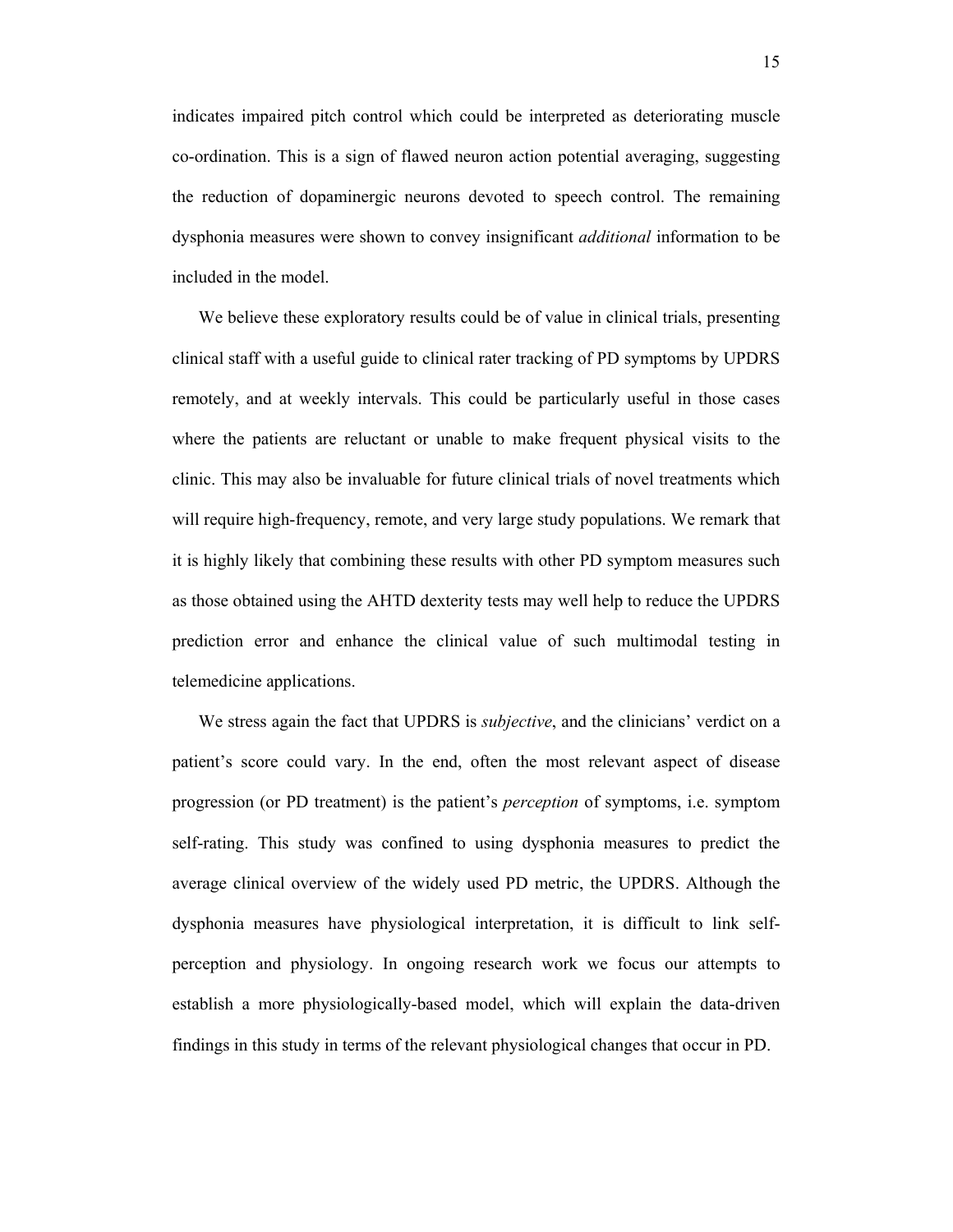## **Methods**

## **Subjects**

This study makes use of the recordings described in Goetz et al.<sup>24</sup>, where 52 subjects with idiopathic PD were recruited. The study was supervised by six US medical centers: Georgia Institute of Technology (7 subjects), National Institutes of Health (10 subjects), Oregon Health and Science University (14 subjects), Rush University Medical Center (11 subjects), Southern Illinois University (6 subjects) and University of California Los Angeles (4 subjects). All patients gave written informed consent. We disregarded data from 10 recruits – two that dropped out the study early, and a further eight due to insufficient performed tests. The selected subjects had at least 20 valid study sessions during the trial period. We used data from the 42 PWP (28 males) with diagnosis within the previous five years at trial onset (mean  $72 \pm 69$ , min. 1, max. 260, median 48 weeks since diagnosis), with an age range  $64.4 \pm 9.24$ , min. 36, max. 85, median 65 years. All subjects remained un-medicated for the sixmonth duration of the study. UPDRS was assessed at baseline (onset of trial), and after three and six months, the scores were  $20.84 \pm 8.82$ , min. 5, max. 41, median 19.5 points for motor UPDRS, and  $28.44 \pm 11.52$ , min. 7, max. 55, median 26.5 points for total UPDRS.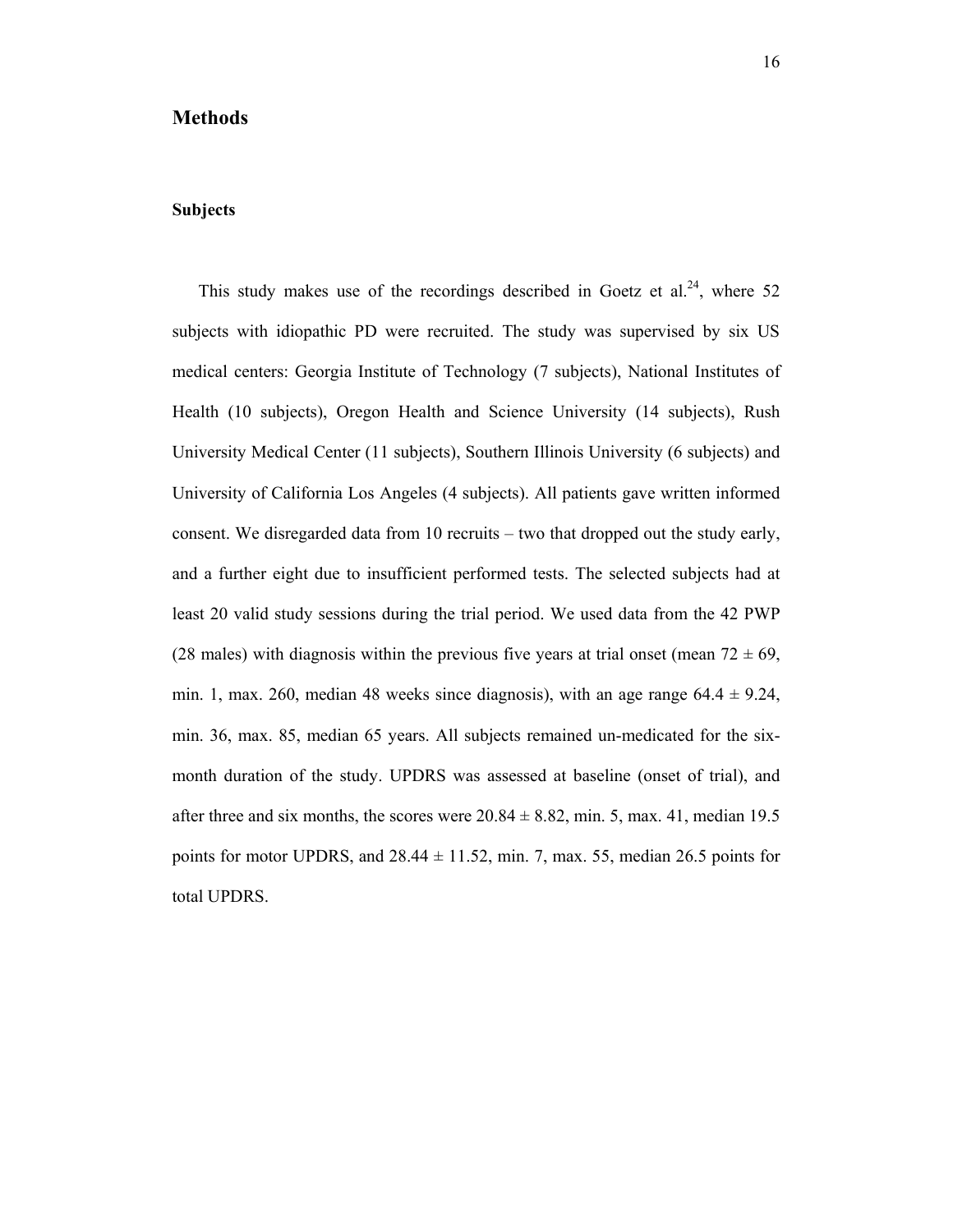#### **Data acquisition**

**Fig. 1a** displays graphically the data acquisition and UPDRS estimation procedure. The data is collected at the patient's home, transmitted over the internet, and processed appropriately in the clinic to predict the UPDRS score. The data was collected using the Intel At-Home Testing Device (AHTD), which is a *telemonitoring* system designed to facilitate remote, Internet-enabled measurement of a variety of PD-related motor impairment symptoms. It contains a docking station for measuring tremor, paddles and pegboards for assessing upper body dexterity, a high-quality microphone headset for recording patient voice signals and a USB data stick to store test data. A LCD displays instructions for taking the tests. Typical audible prompts instruct the patient to undertake tasks to measure tremor, bradykinesia (slow movement), complex co-ordinated motor function, speech and voice. As part of a trial to test the effectiveness of the AHTD system in practice, PWP were recruited and trained to use the device. Subsequently, an AHTD was installed in their home and they performed tests on a weekly basis. Each patient specified a day and time of the week during which they had to complete the protocol, prompted with an automatic alarm reminder on the device. The collected data was encrypted and transmitted to a dedicated server automatically when the USB stick was inserted in a computer with internet connection. Further details of the AHTD apparatus and trial protocol can be found in the work of Goetz et  $al<sup>24</sup>$ .

 The audio recordings are of two types: sustained phonations, and running speech tests in which the subject is instructed to describe static photographs displayed on the AHTD's screen. They were recorded using a head-mounted microphone placed 5 cm from the patient's lips. The AHTD software was devised such that an initial audible,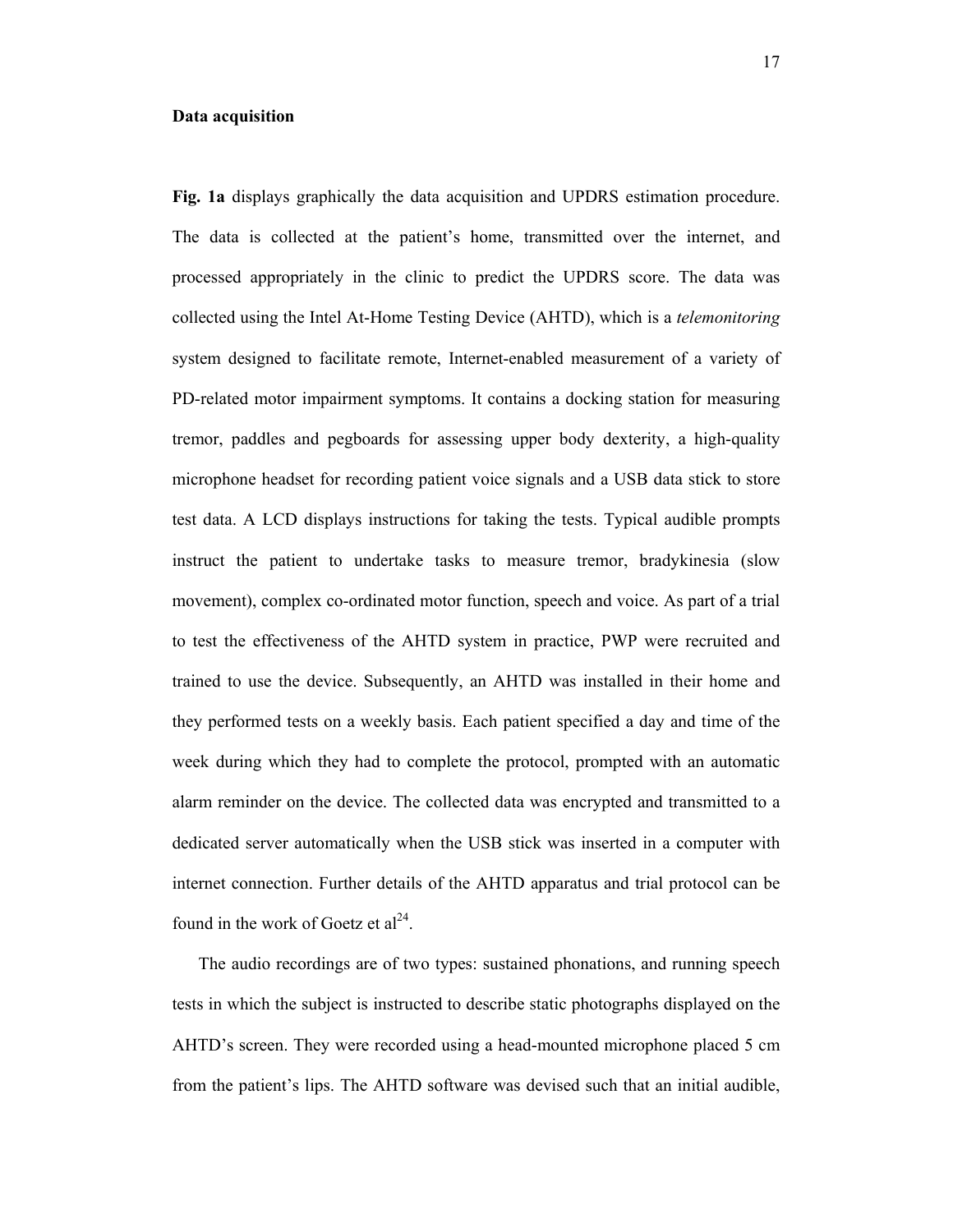spoken instruction followed by a "beep" prompted the subject to begin phonation: an audio amplitude threshold detector triggered the capture of audio, and subsequently the capture was stopped one second after the detected signal amplitude dropped below that threshold, or 30 seconds of audio had been captured (whichever occurred sooner). The voice signals were recorded directly to the AHTD USB stick sampled at 24 KHz with 16 bit resolution.

 In total, after initial screening, 5,923 sustained phonations of the vowel "ahhh…" were digitally processed using algorithms implemented in the Matlab software package. The patients were required to keep their frequency of phonation as steady as possible, for as long as possible. Six phonations were recorded each day on which the test was performed: four at comfortable pitch and loudness and two at twice the initial loudness (but without shouting). A typical sustained phonation speech signal appears in **Supplementary Fig. 1**, with **Supplementary Fig. 1a** exhibiting it from a macroscopic view over the duration of phonation, and **Supplementary Fig. 1b** exhibiting a zoomed in view.

### **Feature extraction and statistical regression techniques**

 The aim of this study is to analyze the signal, extract *features* representing its characteristics, and map these features to UPDRS using regression methods. Ultimately, we want to mimic the UPDRS to useful precision with clinical importance from the speech signal.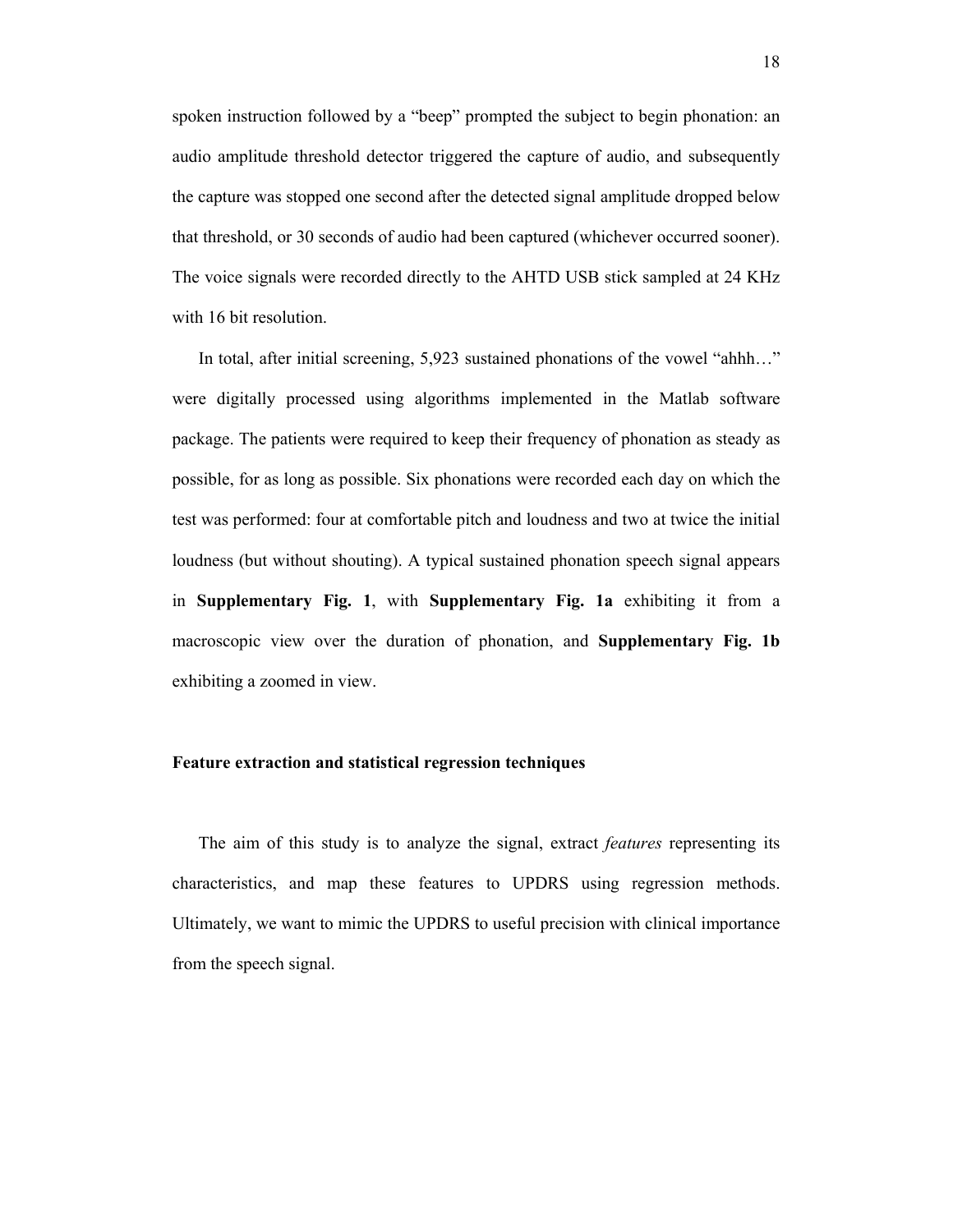Algorithms aiming to characterize clinically relevant properties from speech signals can be broadly categorized into classical *linear* and non-classical, *nonlinear* methods,  $\sec^{22,27,28,29}$  and the references therein for a detailed overview. With the term *linear* we refer to a method where the output is proportional to a linear combination of the inputs; conversely, *nonlinear* methods have more general relationships between the inputs and the output. Here, we applied a range of classical, and more recently proposed, speech signal processing techniques (henceforth we will collectively refer to these as '*dysphonia measures*') to all the 5,923 signals. Each of the dysphonia measures is aimed at extracting distinct characteristics of the speech signal, and produces a single number. Inevitably, some of them are highly correlated, a concept we discuss elsewhere in this paper.

 The classical methods are largely based on linear signal processing techniques such as short-time autocorrelation, followed by 'peak picking' to estimate the *fundamental frequency F0*, which corresponds to the vibration frequency of the vocal folds (on average 120 Hz for men and 200 Hz for women). The *pitch period* (or simply pitch), is the reciprocal of F0. The voice amplitude also has clinical value and is determined as the difference between maximum and minimum values within a pitch period. Successive cycles are not exactly alike (see also **Supplementary Fig. 1b**); the terms *jitter* and *shimmer* are regularly used to describe the cycle to cycle variability in F0 and amplitude, respectively. Similarly, the harmonics to noise ratio (HNR) and noise to harmonics ratio (NHR) denote the signal-to-noise estimates. Please refer to<sup>27,</sup>  $30$  for a more detailed description of these classical speech processing techniques. The software package Praat<sup>27</sup> was used to calculate the classical algorithms: for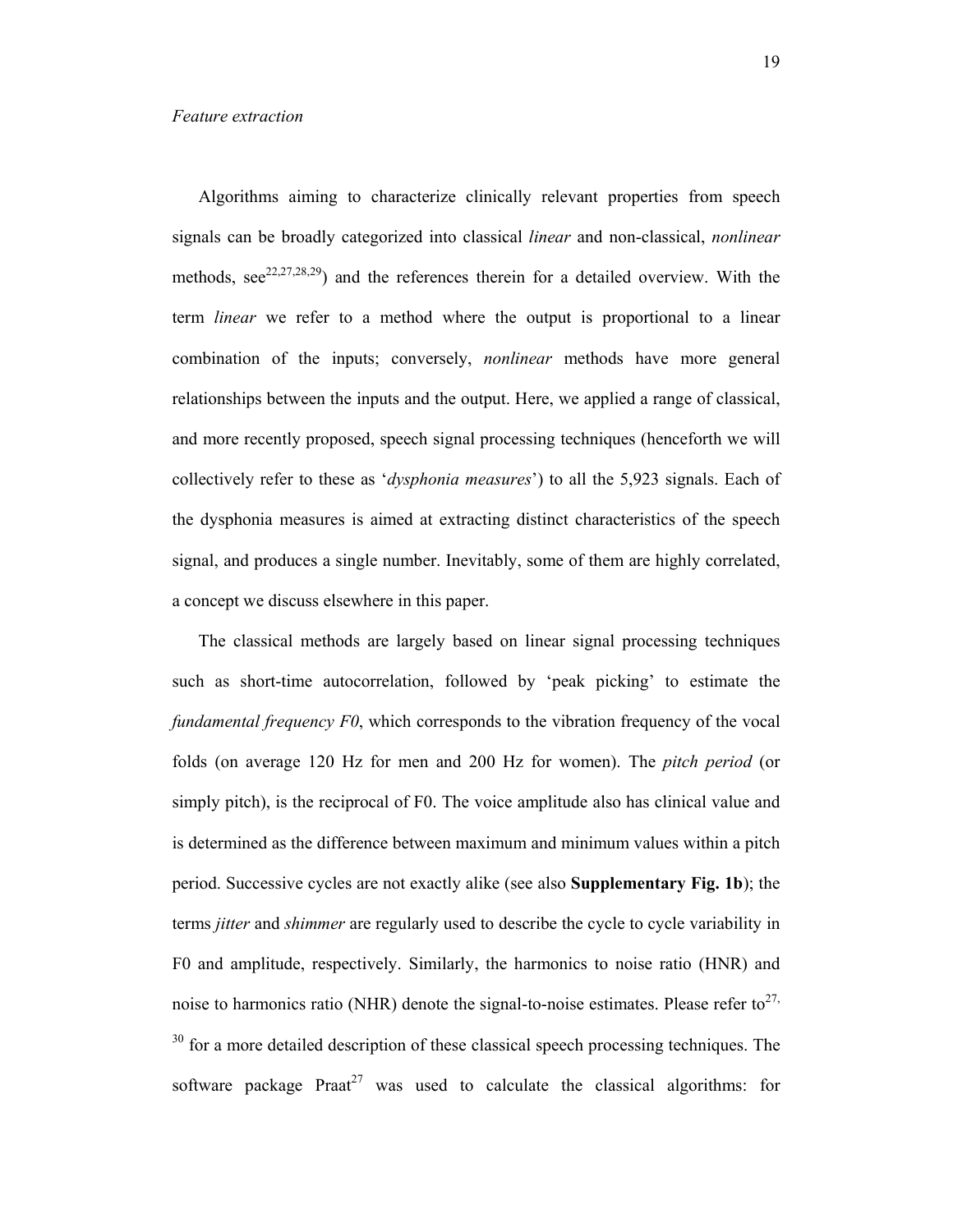comparison, the corresponding algorithms in the well-used Kay Pentax Multi-Dimensional Voice Program (MDVP)<sup>30</sup> are prefixed by 'MDVP' in Table 1.

 The recently proposed speech signal processing methods are Recurrence Period Density Entropy (RPDE), Detrended Fluctuation Analysis (DFA) and Pitch Period Entropy (PPE)<sup>22,29</sup>. The RPDE addresses the ability of the vocal folds to sustain simple vibration, quantifying the deviations from exact periodicity. It is determined from the entropy of the distribution of the signal recurrence periods, representing the uncertainty in the measurement of the exact period in the signal. Dysphonias such as hoarseness or creaky voice typically cause an increase in RPDE. DFA characterizes the extent of turbulent noise in the speech signal, quantifying the stochastic selfsimilarity of the noise caused by turbulent air-flow in the vocal tract. Breathiness or other similar dysphonias caused by, e.g. incomplete vocal fold closure can increase the DFA value. Both methods have been shown to contain clinically valuable information regarding general voice disorders<sup>29</sup>, and PD-dysphonia in particular<sup>22</sup>. PPE measures the impaired control of stable pitch during sustained phonation<sup>22</sup>, a symptom common to  $PWP<sup>31</sup>$ . The novelty of this measure is that it uses a logarithmic pitch scale and is robust to confounding factors such as smooth vibrato which is present in healthy voices as well as dysphonic voices. It has been shown that this measure contributes significant information in separating healthy controls and  $PWP^{22}$ .

#### *Data exploration and correlation analysis*

 In the AHTD trial, UPDRS values were obtained at baseline, three-month and sixmonth trial periods, but the voice recordings were obtained at weekly intervals. Therefore, a straightforward piecewise linear interpolation was used to obtain weekly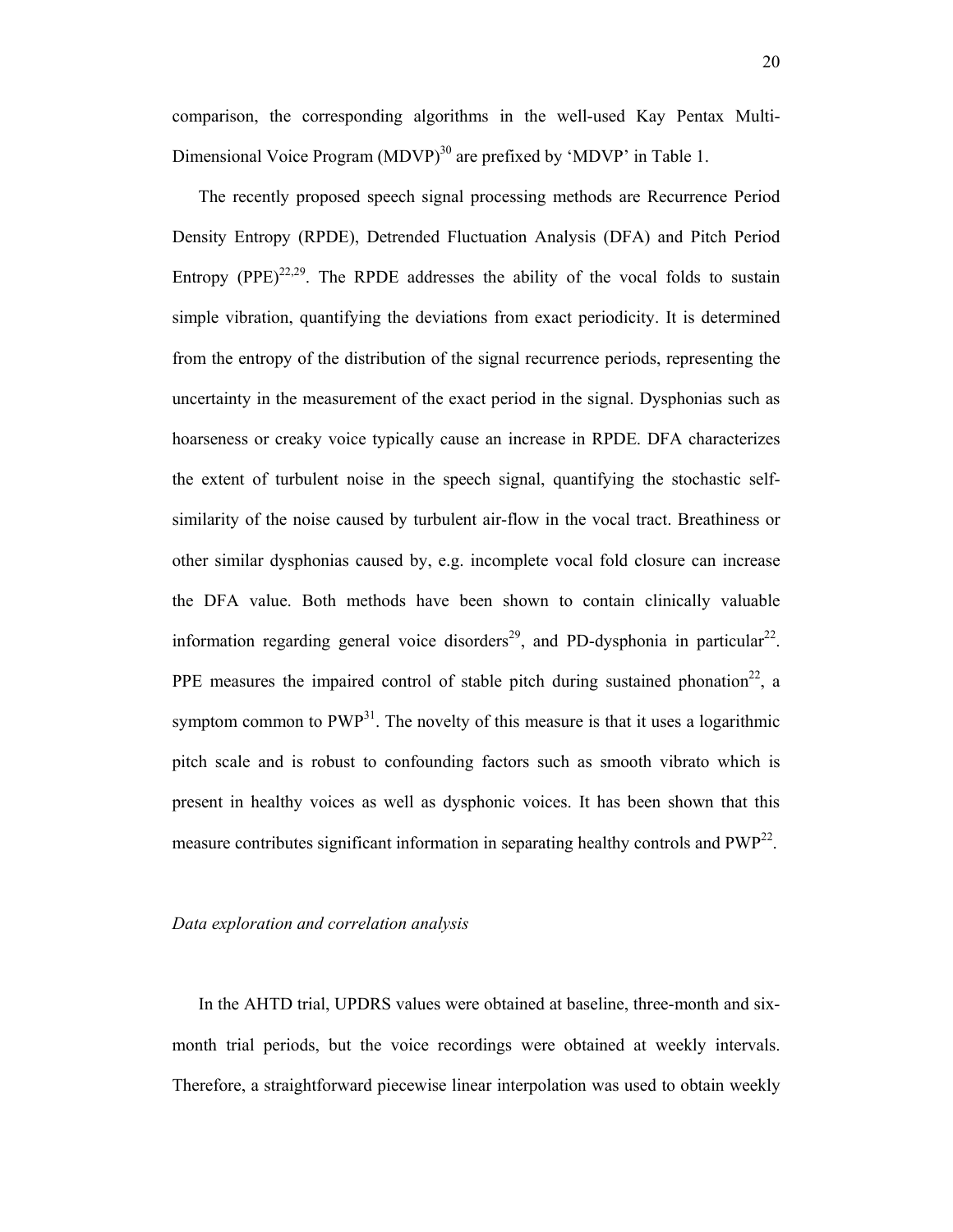UPDRS values to associate with each phonation. We interpolated both motor UPDRS and total UPDRS to assess the efficacy of the dysphonia measures for predicting both scores. The tacit assumption is that symptom severity did not fluctuate wildly within the three-month intervals over which the UPDRS were obtained.

 Initially, we performed correlation analysis to identify the strength of association of dysphonia measures with the linearly interpolated UPDRS values. The data was non-normal, so we used non-parametric statistical tests. We computed *p*-values (at the 95% level) of the null hypothesis having no linear correlation  $\rho$ , between each measure and UPDRS. Similarly, we calculated correlation coefficients between the dysphonia measures. We used the Spearman correlation coefficient to assess the strength of association between each measure and UPDRS, and between measures. The probability densities were computed with kernel density estimation with Gaussian kernels.

#### *Regression mapping of dysphonia measures to UPDRS*

 This preliminary correlation analysis suggests that, taken individually, the dysphonia measures are weakly correlated to UPDRS. However, individual correlations alone do not reveal the (potentially nonlinear) functional relationship between these measures combined together and the associated UPDRS. To find this relationship, statistical regression techniques have been proposed, the simplest of which is classical *least-squares regression*<sup>32</sup>. Our aim is to maximally exploit the information contained in the combined dysphonia measures to produce a predictor that maximizes the accuracy of UPDRS prediction. We used three linear and one nonlinear regression method to map the dysphonia measures to interpolated UPDRS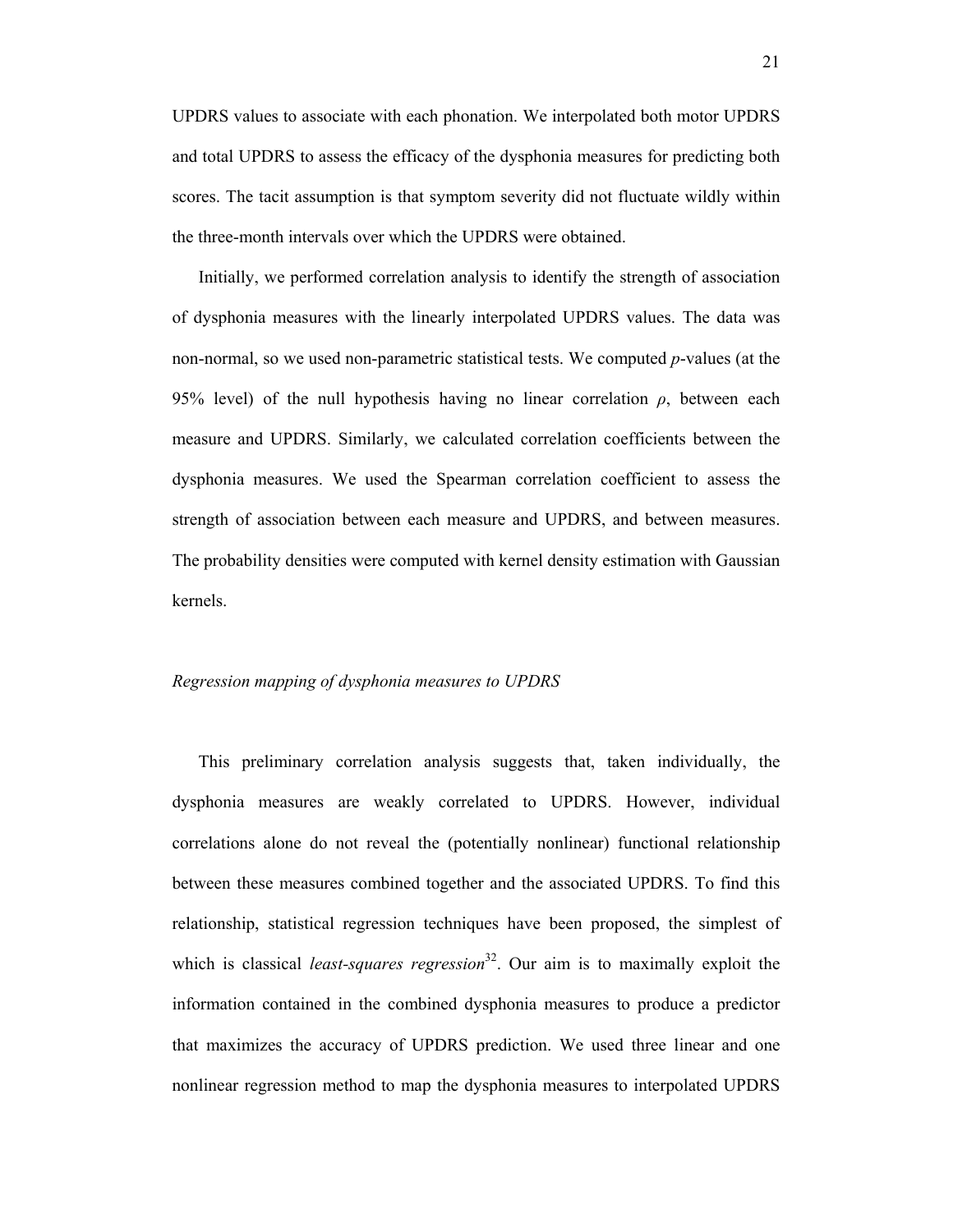values, and compared their predictive performance<sup>32</sup>. *Linear regression* methods assume that the regression function  $f(x)=y$ , which maps the dysphonia measures  $x=(x_1,...,x_M)$  (*M* is the number of inputs) to the UPDRS output *y*, is linear in the inputs. It can be expressed as  $f(x) = b_0 + \sum_{j=1}^{\infty} a_j$  $(x) = b_0 + \sum_{i=1}^{M}$  $\sum_{j=1}^{\infty}$ <sup> $\lambda$ </sup>  $j$ <sup> $U$ </sup>  $j$  $f(x) = b_0 + \sum x_i b$  $f(x) = b_0 + \sum_{j=1} x_j b_j$ , with the use of the bias term *b*<sub>0</sub> being optional, i.e.  $b_0 = 0$  is quite common (this study does not use a bias term). The aim is to determine the coefficients (or parameters)  $\boldsymbol{b}$ , given a large number of input values *x* and output values  $f(x)=y$ , that minimizes the error in the predictions of UPDRS over the whole data set. The linear techniques used were classical *least* 

*squares* (LS), *iteratively re-weighted least squares* (IRLS), and *least absolute shrinkage and selection operator* (Lasso). We describe these techniques next.

LS determines the coefficients  $\boldsymbol{b}$  that minimize the residual sum of squares between the actual (measured) UPDRS and the predicted UPDRS:

$$
\hat{b} = \underset{b}{\arg \min} \sum_{i=1}^{N} (y_i - f(x_i))^2 = \underset{b}{\arg \min} \sum_{i=1}^{N} \left( y_i - \sum_{j=1}^{M} x_{ij} b_j \right)^2,
$$

where  $x_i = (x_{i1},..., x_{ij})$  is a vector of input measurements giving rise to the measured quantity  $y_i$ , for each *i*th case and  $N$  is the number of observations. The statistical assumption underlying LS is that the *residuals* (the difference between the actual and predicted UPDRS) are independent and identically distributed Gaussian random variables, which may not always be a valid assertion, and this can lead to poor estimates of the parameters. Thus, to mitigate any large deviations from Gaussianity, our proposed IRLS method effectively reduces the influence of values distant from the main bulk of the data (*outliers*) by making iterative LS predictions that reweight outliers at each step. This robust estimator is computed using the following algorithm: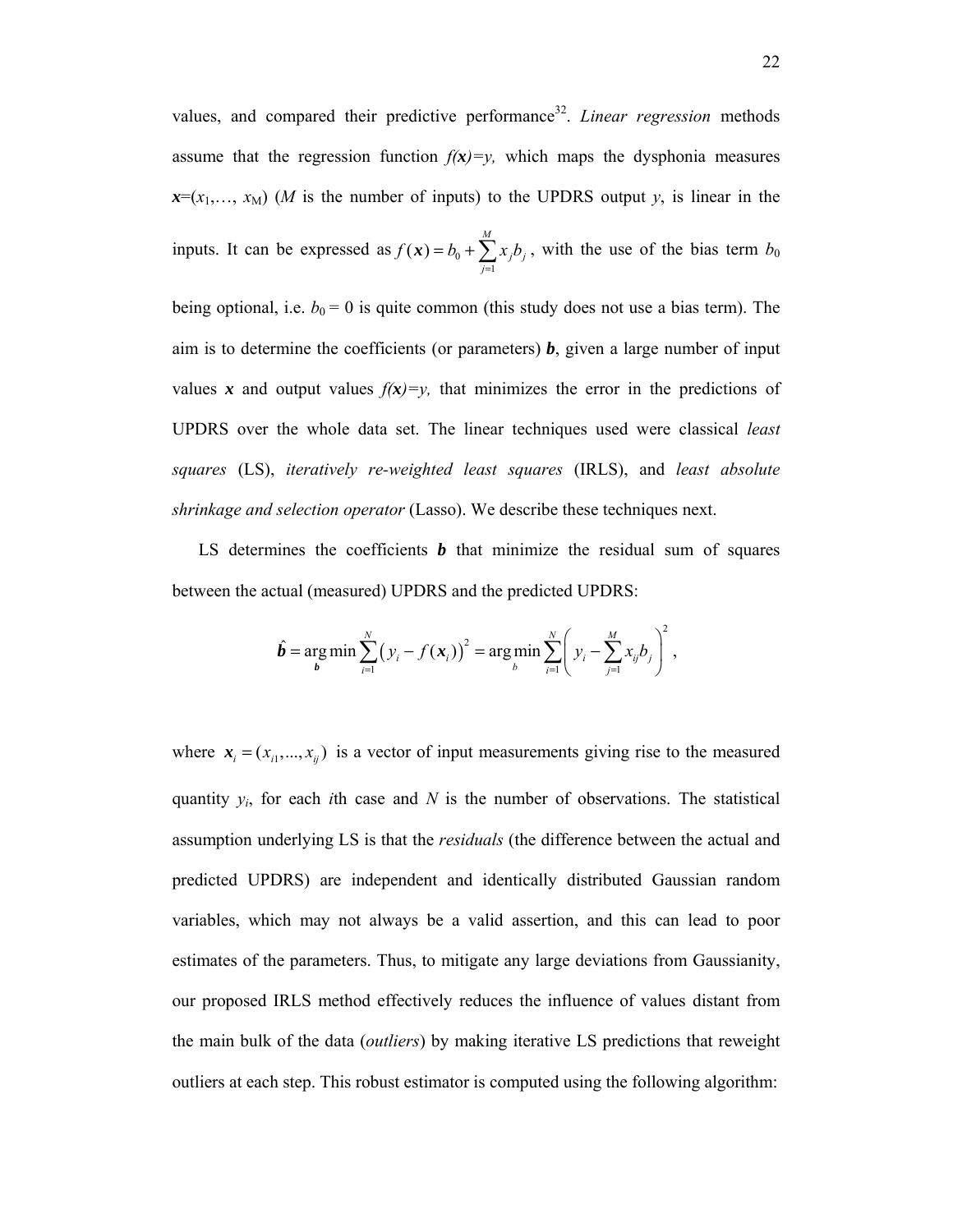1) Determine the residuals:  $\mathbf{r} = \sum_{i=1}^{N} \left| y_i - \sum_{j=1}^{M} \right|$  $\sum_{i=1}^{\infty}$   $\begin{cases} y_i & \sum_{j=1}^{\infty} x_{ij} v_j \end{cases}$  $y_i - \sum x_{ii}b$  $\boldsymbol{r} = \sum_{i=1}^n \left| \mathcal{Y}_i - \sum_{j=1}^n \right|$ 

2) Determine the weights *w* using  $\mathbf{r}: \mathbf{w} = (\exp(-2 \cdot \mathbf{r} / \max(\mathbf{r})))^T$ 

3) Solve the least squares problem using *w*: 2 1  $j=1$  $\hat{\boldsymbol{\theta}} = \arg \min \sum_{i=1}^{N} w_i \left( y_i - \sum_{i=1}^{M} \right)$  $\sum_{i=1}^{W_i} \begin{bmatrix} y_i & \sum_{j=1}^{N_i} y_j \end{bmatrix}$  $w_i | y_i - \sum x_{ii}b$  $=\argmin_{\mathbf{b}} \sum_{i=1}^{N} w_i \left( y_i - \sum_{j=1}^{M} x_{ij} b_j \right)$ *b*

4) Repeat from the  $1<sup>st</sup>$  step, for a pre-specified number of iterations (we used 100).

In the first iteration, the coefficients *b* are determined using the LS method.

 A problem often encountered in such regression methods when using a large number of input variables (16 in this case) is the *curse of dimensionality*: fewer input variables could potentially lead to a simpler model with more accurate prediction. Research has shown that many of the dysphonia measures are highly correlated<sup>22</sup> and this finding is confirmed in this study (see Table 2), so we can assume that taken together, highly correlated measures contribute little additional information for UPDRS prediction. Following the general principle of *parsimony*, we would like to reduce the number of measures in the analysis and still obtain accurate UPDRS prediction.

Little et al. used *pre-filtering* to reduce the number of dysphonia measures<sup>22</sup>: this method combines pairs of measures and computes correlation coefficients; when the correlation is above a pre-defined high threshold, one of the pair of measures is removed. The process continues until no more coefficients can be eliminated. Although viable, it is less principled than *shrinkage methods* such as the Lasso, which also offers a mathematical framework enhancing the physiological interpretability of the resulting regression coefficients<sup>33</sup>. The Lasso has the desirable characteristic of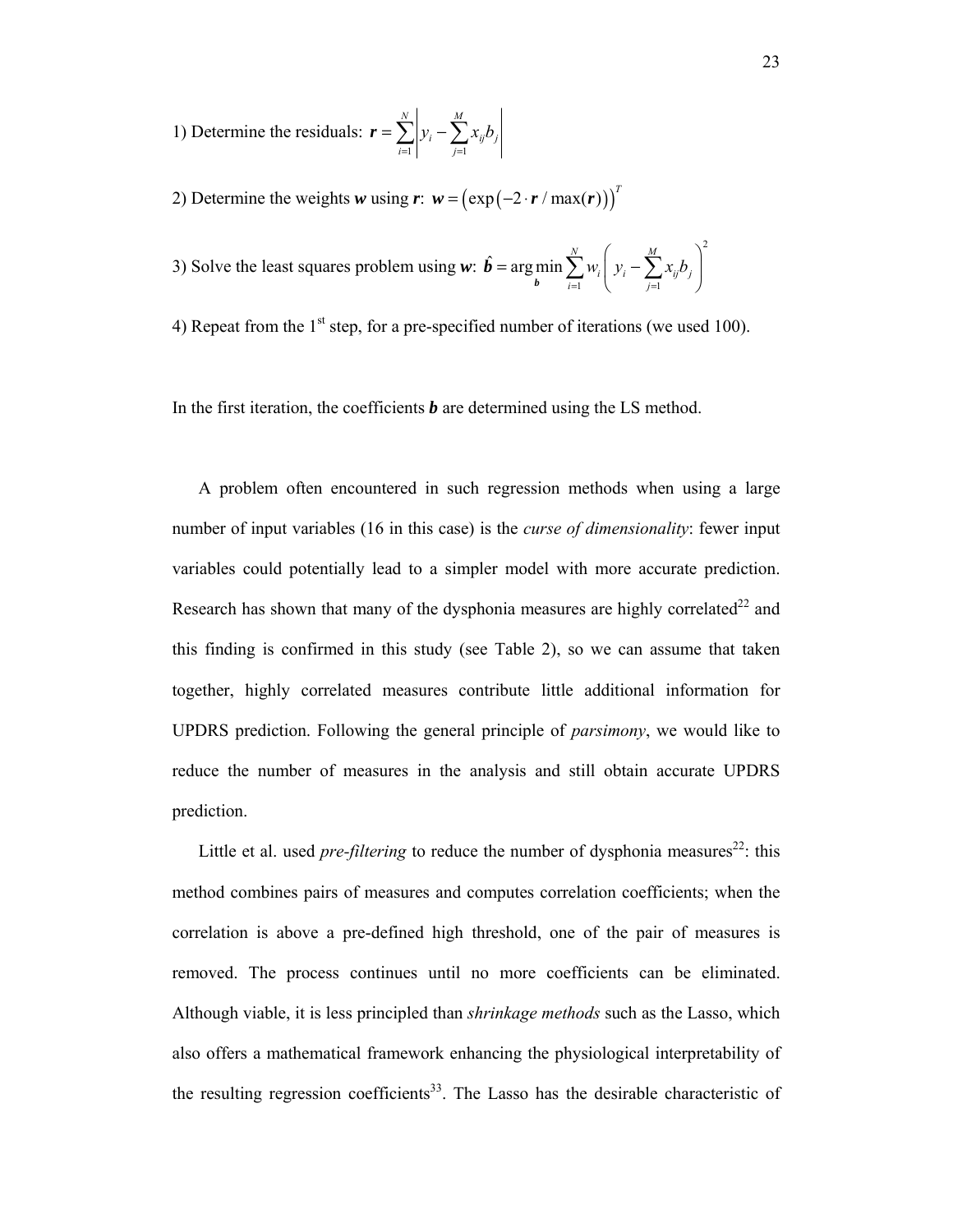simultaneously minimizing the prediction error whilst producing some coefficients that are effectively zero (reducing the number of relevant input variables) by adjusting a *shrinkage parameter*. The algorithm selects the best, smallest subset of variables for the given shrinkage parameter. Decreasing this parameter value causes additional coefficients to shrink towards zero, further reducing the number of relevant input variables. Then it becomes a matter of experimentation to find the optimal compromise between reducing the number of relevant input measures and minimizing the error in the UPDRS prediction. Specifically, the Lasso induces the *sum of absolute values penalty*:

$$
\hat{\boldsymbol{b}}_{Lasso} = \arg\min_{\boldsymbol{b}} \sum_{i=1}^{N} \left( y_i - \sum_{j=1}^{M} x_{ij} b_j \right)^2 \text{ subject to } \sum_{j=1}^{M} \left| b_j \right| \leq t
$$

where *t* is the shrinkage parameter, and the constraint  $\sum_{j=1}^{M}$  $\sum_{j=1}^{|{\cal U}_j|}$  $|b_i| \leq t$  $\sum_{j=1}^{\infty} |b_j| \leq t$  can be seen as imposing the penalty  $\lambda \sum_{j=1}^{M}$  $\sum_{j=1}^{|{\cal U}_j|}$ *λ b*  $\sum_{j=1}^{\infty} |b_j|$  to the residual sum of squares, which yields:

$$
\hat{b}_{Lasso} = \arg \min_{b} \sum_{i=1}^{N} \left( y_i - \sum_{j=1}^{M} x_{ij} b_j \right)^2 + \lambda \sum_{j=1}^{M} |b_j|
$$

 Other penalties are possible, including the sum of squares of coefficients *b* (*ridge regression*), but it can be shown that the sum of absolute values penalty leads to many coefficients which are almost exactly zero, when the problem is underdetermined due to highly redundant inputs, as in this case<sup>26</sup>. In practical terms, this also enhances the *interpretability* of the model.

 It may well be the case that the dysphonia measures do not combine linearly to predict the UPDRS. Thus, *nonlinear regression* may be required, where the prediction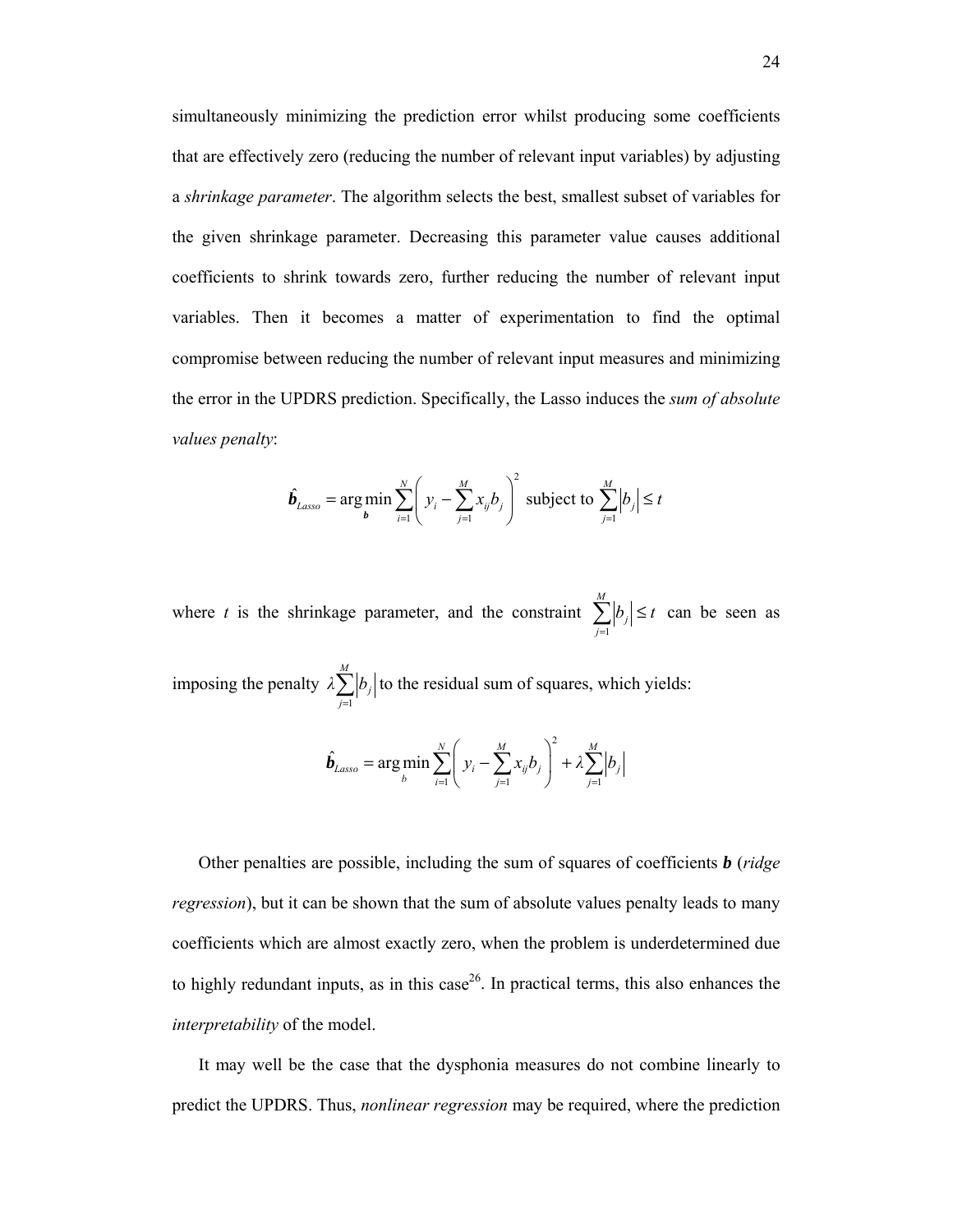function  $f(x)$  is a nonlinear combination of the inputs x. To test this idea, we used the *classification and regression tree* (CART) method, which is a conceptually simple nonlinear method that often provides excellent regression results<sup>32</sup>. The key idea behind CART is in finding the best split of the input variables, and partitioning the ranges of these variables into two sub-regions. This partitioning process is repeated on each of the resulting sub-regions, recursively partitioning the input variables into smaller and smaller sub-regions. This recursive procedure can be represented graphically as a tree that splits into successively smaller branches, each branch representing a sub-region of input variable ranges. This tree is "grown" up to  $T_0$  splits, learning a successively detailed mapping between all the available data and the UPDRS. Although this process is in principle very flexible and hence able to reproduce highly convoluted mappings, it can easily *overfit* the data: that is, become highly sensitive to noisy fluctuations in the input data. To address this danger some splits are collapsed (a process known as *pruning*) and the amount of split reduction is determined by the *pruning level*.

 Here we employed the following strategy: we have experimented with the Lasso method by adjusting the constant parameter  $\lambda$ , and then observed the surviving and shrinking coefficients associated with each dysphonia measure. Subsequently, various reduced sets of dysphonia measures have been tested with all the regression methods (LS, IRLS and CART).

#### *Model selection – Bayesian Information Criterion and Akaike Information Criterion*

 The Bayesian Information Criterion (BIC) and Akaike Information Criterion (AIC) offer a framework of comparing fits of models with a different number of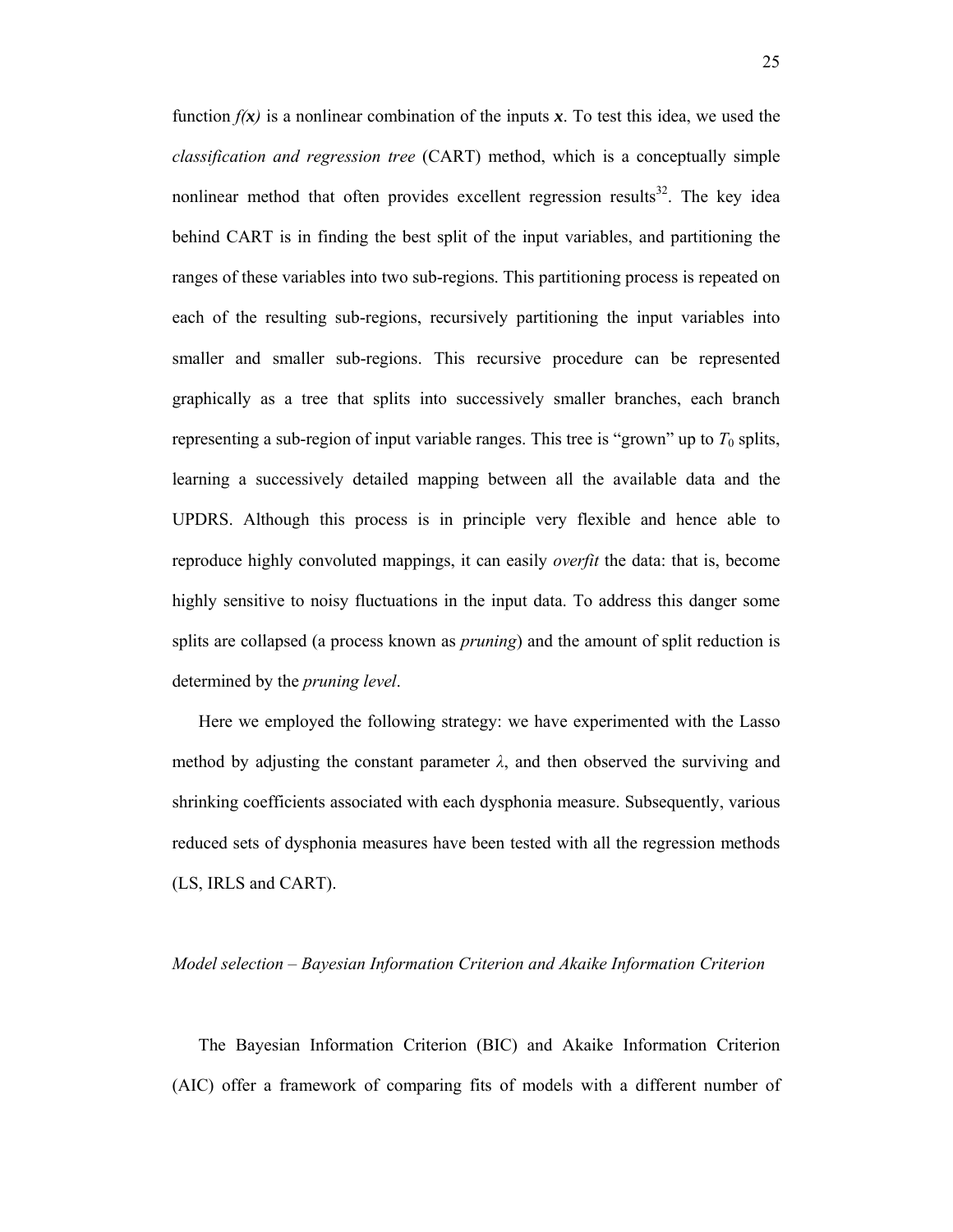parameters<sup>32</sup>, and have often been used in the context of medical applications<sup>34</sup>. These criteria induce a penalty on the number of measures in the selected subset, offering a compromise between in-sample error and model complexity. The 'optimal' subset of dysphonia measures is the model with the lower BIC and AIC values. These two criteria are defined as<sup>32</sup>:

$$
BIC = \frac{\sum_{i}^{N} (U_i - \hat{U}_i)^2}{\sigma_{\varepsilon}^2} + \log(N)D
$$

$$
AIC = \frac{\sum_{i}^{N} (U_i - \hat{U}_i)^2}{\sigma_{\varepsilon}^2} + 2D/N
$$

where  $N$  is the number of data samples,  $D$  is the number of measures,  $U_i$  is the true UPDRS value as provided by the dataset,  $\hat{U}_i$  the predicted estimate and  $\sigma_{\varepsilon}^2$  is the mean squared error (MSE) variance, where the MSE is defined as

$$
MSE = \frac{1}{N} \sum_{i=1}^{N} (U_i - \hat{U}_i)^2.
$$

#### **Cross-validation and model generalization**

 To objectively test the generalization performance of the proposed regression methods in predicting UPDRS (that is, the ability of the models to perform well on data not used in estimating the model parameters), we used cross validation, a wellknown statistical re-sampling technique<sup>35</sup>. Specifically, the data set of  $5.923$ phonations was split into a *training* subset (5,331 phonations) and a *testing* subset (592 phonations), which was used to assess generalization performance. The model parameters were derived using the *training* subset, and errors were computed using the *testing* subset (out-of-sample error or testing error). The process was repeated a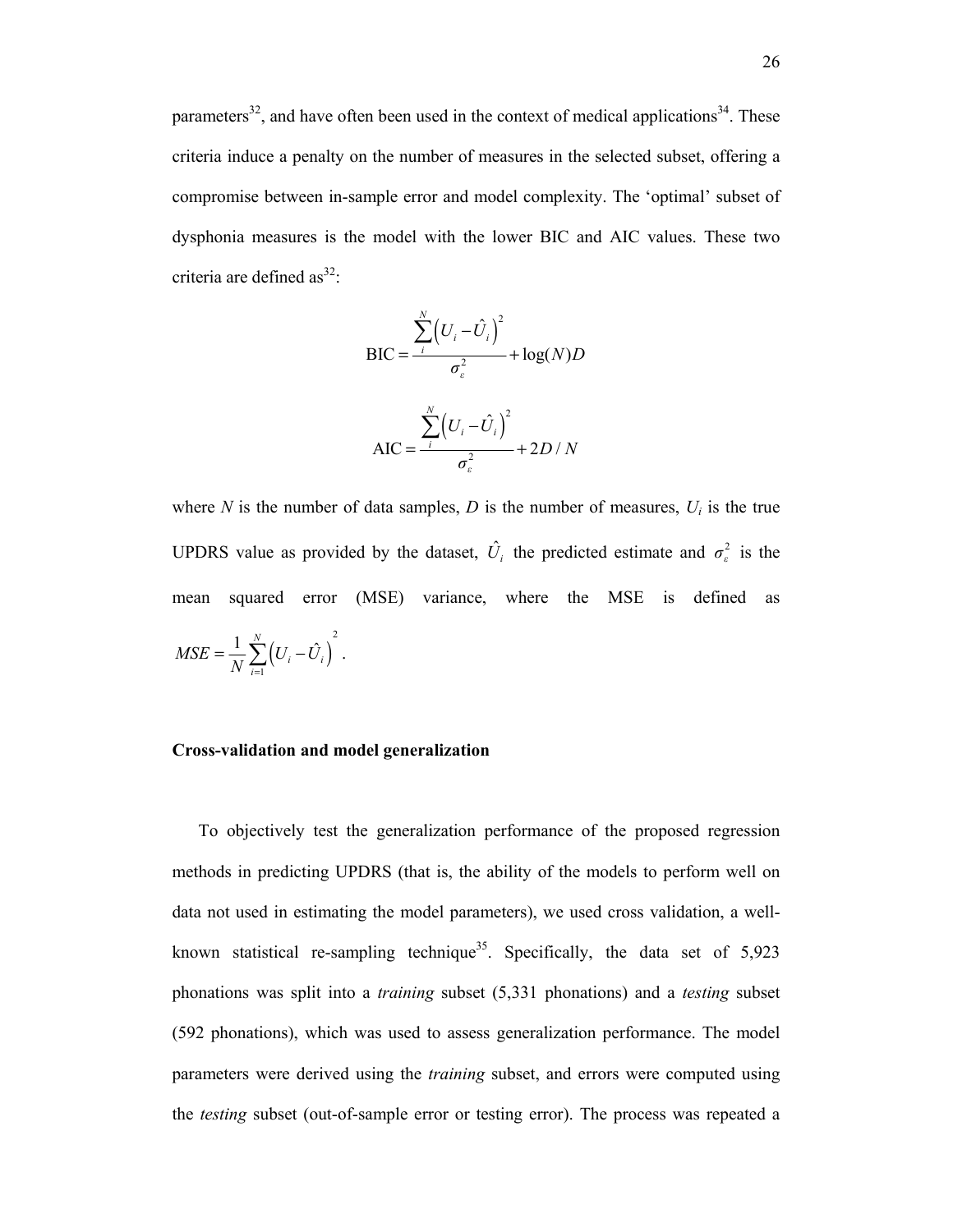total of 1,000 times, with the data set randomly permuted in each run prior to splitting in training and testing subsets, in order to obtain confidence in this assessment. On each test repetition, we recorded the *mean absolute error* (MAE) for both training and testing subsets:

$$
MAE = \frac{1}{N} \sum_{i \in Q} \left| U_i - \hat{U}_i \right|
$$

where  $U_i$  is the true UPDRS value as provided by the dataset,  $\hat{U}_i$  the predicted estimate and *N* is the number of phonations in the training or testing dataset, denoted by  $Q$ , containing the indices of that set. Testing errors from all  $1,000$  repetitions were averaged. In all cases, the prediction performance results were determined following cross-validation.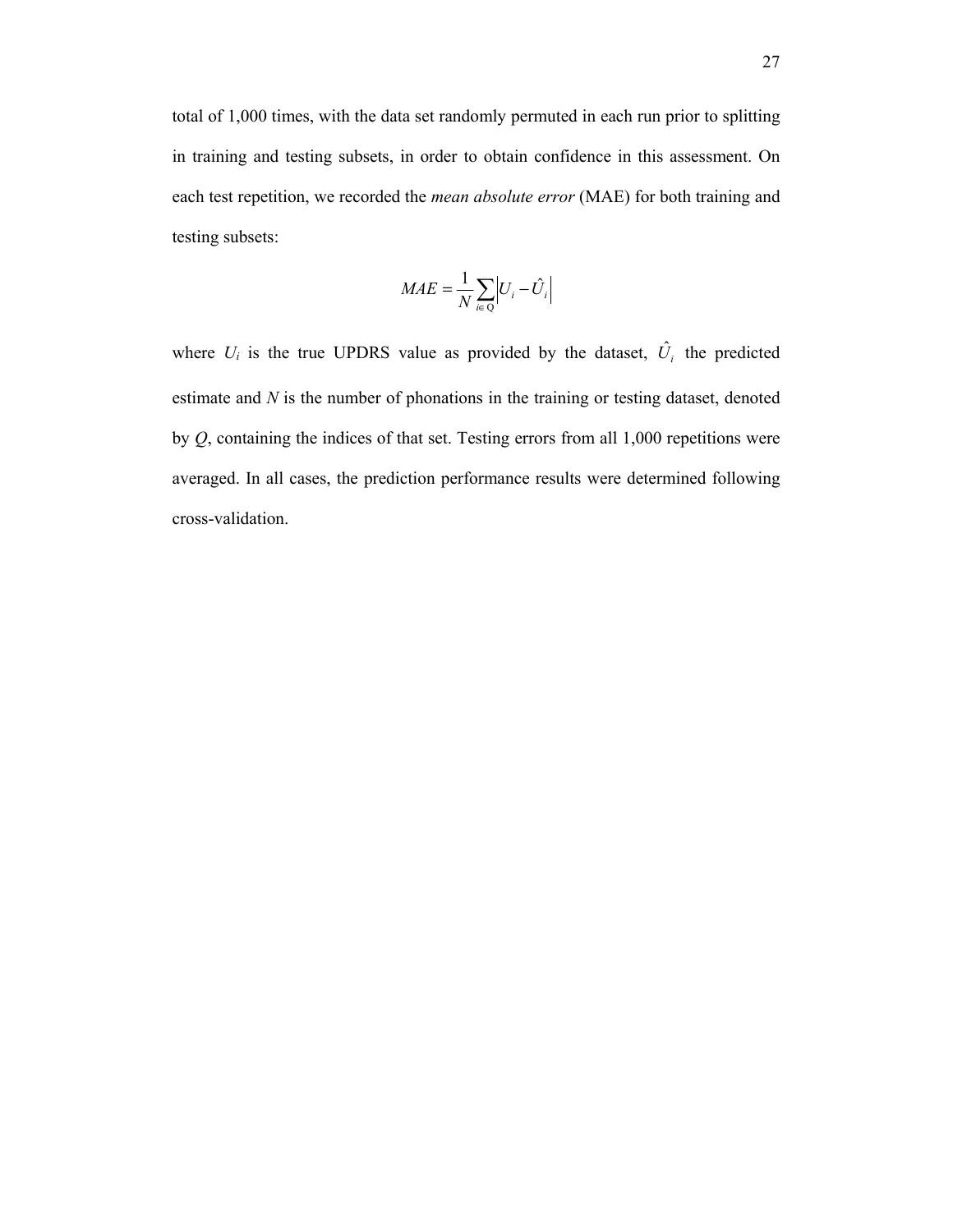**Acknowledgments:** We are grateful to Ralph Gregory for medical insight and to Mike Deisher, Bill DeLeeuw and Sangita Sharma at Intel Corporation for fruitful discussions and comments on early drafts of the paper. We also want to thank James McNames, Lucia M. Blasucci, Eric Dishman, Rodger Elble, Christopher G. Goetz, Andy S. Grove, Mark Hallett, Peter H. Kraus, Ken Kubota, John Nutt, Terence Sanger, Kapil D. Sethi, Ejaz A. Shamim, Helen Bronte-Stewart, Jennifer Spielman, Barr C. Taylor, David Wolff, and Allan D. Wu, who were responsible for the design and construction of the AHTD device and organizing the trials in which the data used in this study was collected.

**Declaration:** The trial protocol was conducted by the Kinetics Foundation (Los Altos, CA), with technical support from Intel. A. Tsanas is funded, in part, by Intel Corporation. A. Tsanas, M. Little and P. McSharry had full access to all the data, and have the final responsibility for the decision to submit for publication.

**Conflict of interest:** We have no conflict of interest.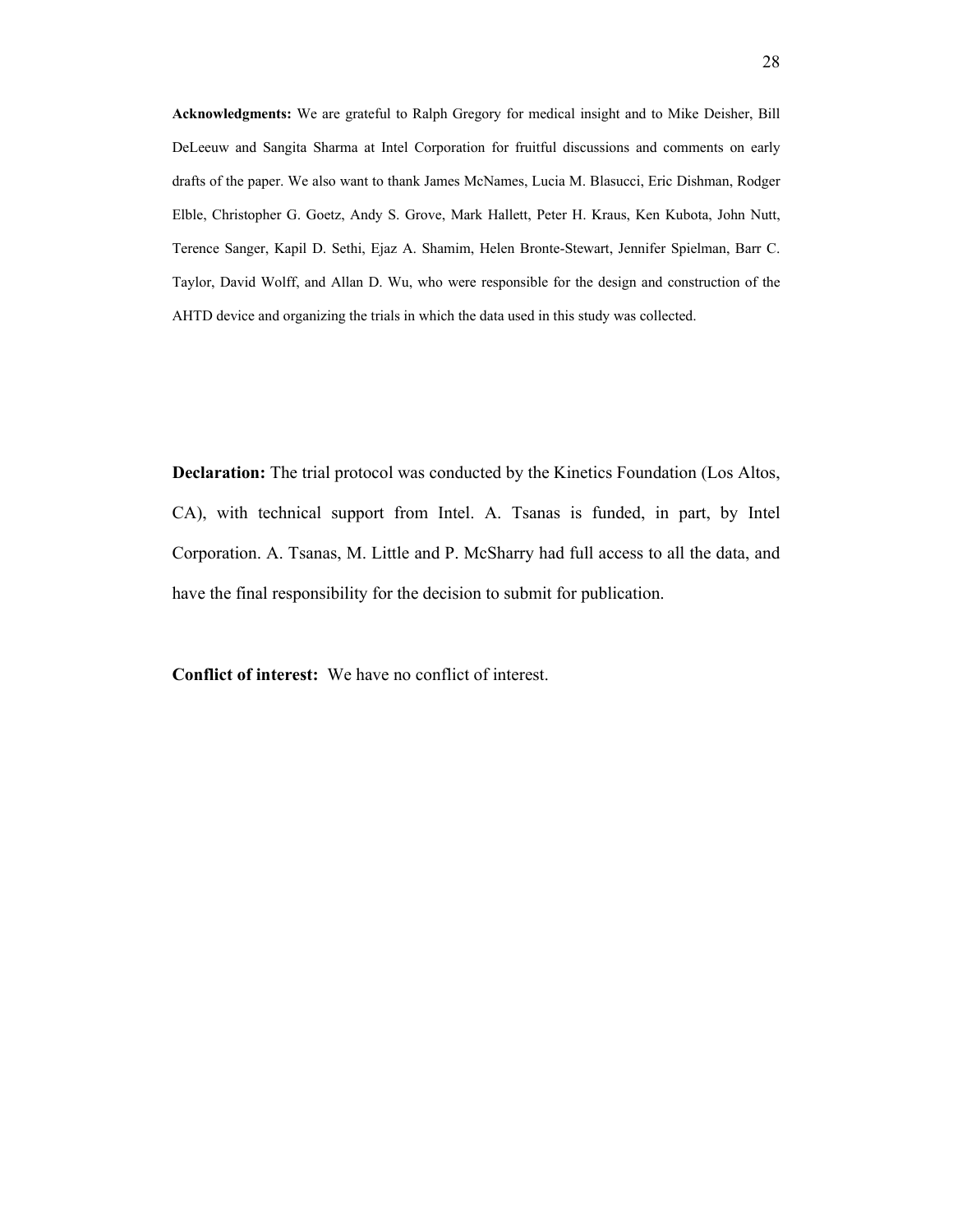# **References**

- 1. de Rijk, M.C. *et al.* Prevalence of Parkinson's disease in Europe: a collaborative study of population-based cohorts. *Neurology*. **54**, 21–23, (2000)
- 2. Lang, A.E., Lozano, A.M. Parkinson's disease First of two parts, *New England Journal Medicine*. **339**, 1044-1053 (1998)
- 3. Rajput, M., Rajput, A., Rajput, A.H. Epidemiology (chapter 2). In *Handbook*  of Parkinson's disease, edited by R. Pahwa and K. E. Lyons, 4<sup>th</sup> edition, Informa Healthcare, USA (2007)
- 4. Schrag, A., Ben-Schlomo, Y., Quinn, N. How valid is the clinical diagnosis of Parkinson's disease in the community?. *Journal of Neurology, Neurosurgery Psychiatry* **73**, 529-535 (2002)
- 5. Van Den Eeden, S.K. *et al.*. Incidence of Parkinson's disease: Variation by age, gender, and Race/Ethnicity. *Am J Epidem* **157**, 1015-1022 (2003)
- 6. Elbaz, A. *et al.* Risk tables for parkinsonism and Parkinson's disease. *Journal of Clinical Epidemiology*. **55**, 25-31 (2002)
- 7. Sapir, S., Spielman, J., Ramig, L., Story, B., Fox, C. Effects of Intensive Voice Treatment (LSVT) on Vowel Articulation in Dysarthric Individuals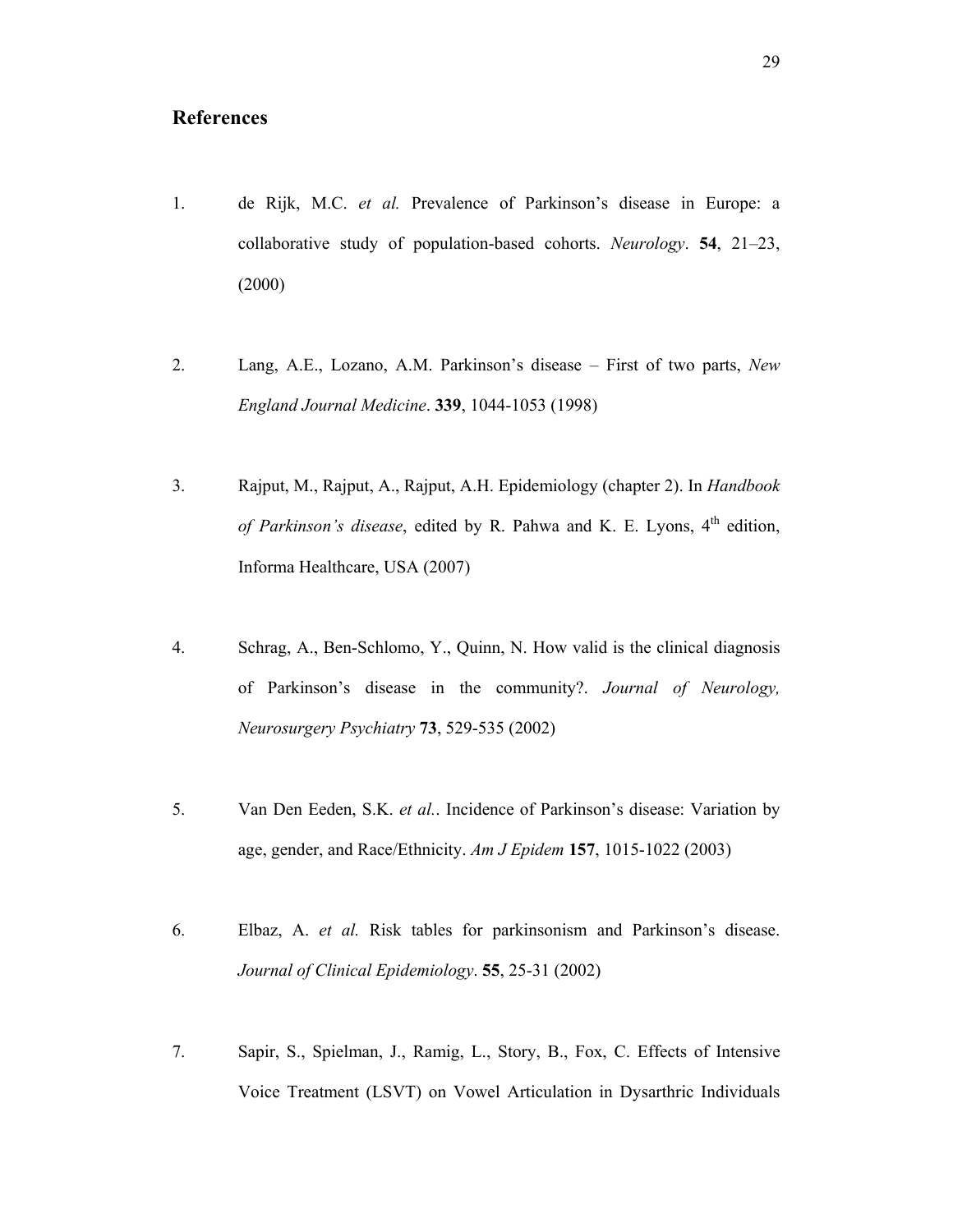with Idiopathic Parkinson Disease: Acoustic and Perceptual Findings. *Journal of Speech, Language and Hearing Research* **50**, 899-912 (2007)

- 8. Singh, N., Pillay, V., Choonara, Y.E. Advances in the treatment of Parkinson's disease, *Progress in Neurobiology* **81**, 29-44 (2007)
- 9. King, J., Ramig, L., Lemke, J.H., Horii, Y. Parkinson's disease: longitudinal changes in acoustic parameters of phonation, *Journal of Medical Speech and Language Pathology* **2**, 29-42 (1994)
- 10. Hanson, D., Gerratt, B. and Ward, P. Cinegraphic observations of laryngeal function in Parkinson's disease. *Laryngoscope* **94**, 348-353 (1984)
- 11. Ho, A., Iansek, R., Marigliani, C., Bradshaw, J., Gates, S. Speech impairment in a large sample of patients with Parkinson's disease. *Behavioral Neurology* **11**, 131-37 (1998)
- 12. Logemann, J.A., Fisher, H.B., Boshes, B., Blonsky, E.R. Frequency and coocurrence of vocal tract dysfunctions in the speech of a large sample of Parkinson patients. *Journal of Speech and Hearing Disorders* **43**, 47-57 (1978)
- 13. Hartelius, L., Svensson, P. Speech and swallowing symptoms associated with Parkinson's disease and multiple sclerosis: A survey, *Folia Phoniatr Logop* **46,** 9-17 (1994)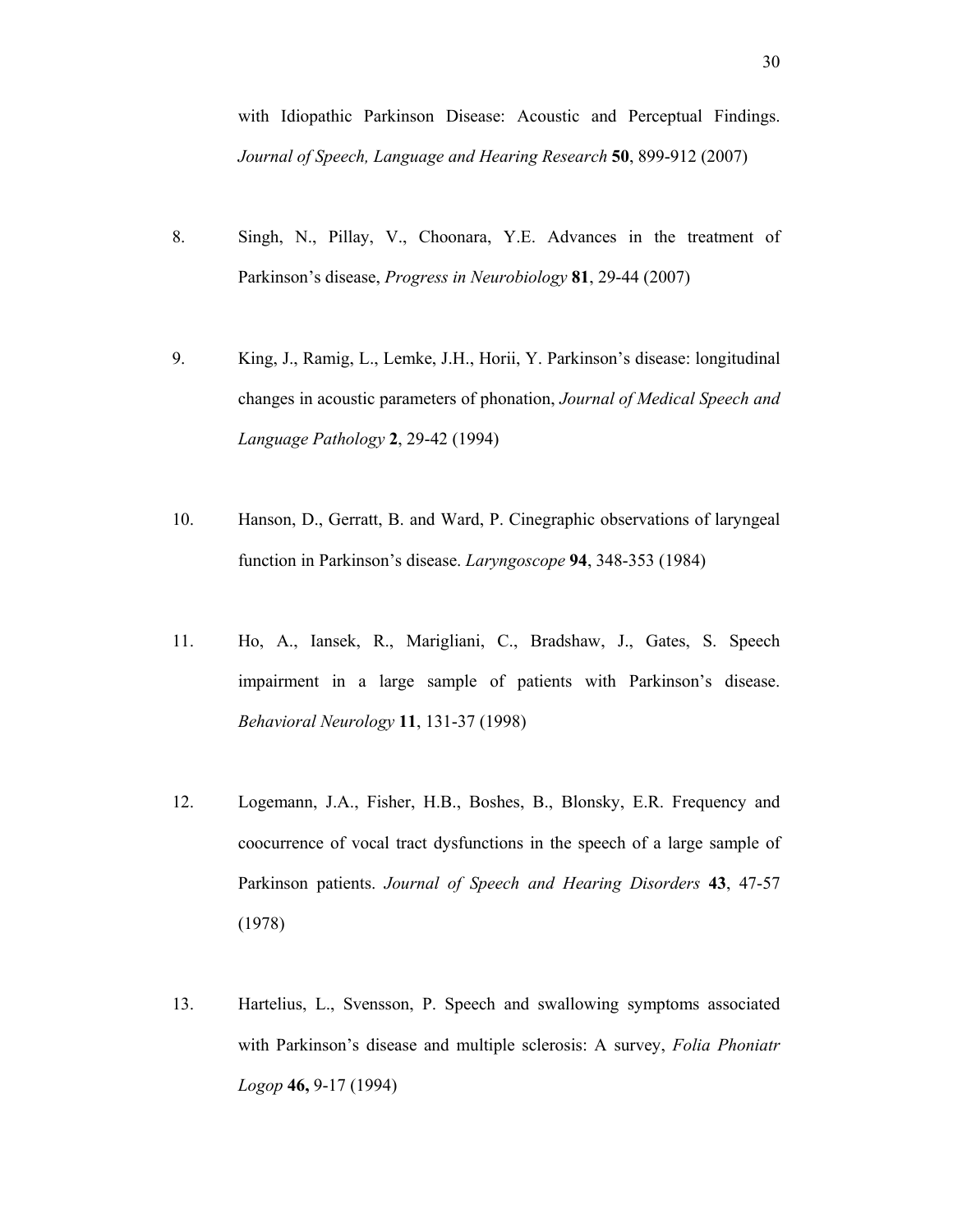- 14. Harel, B., Cannizzaro, M. and Snyder, P.J. Variability in fundamental frequency during speech in prodromal and incipient Parkinson's disease: A longitudinal case study, *Brain and Cognition* **56**, 24–29 (2004)
- 15. Duffy JR. *Motor Speech Disorders: substrates, differential diagnosis and management, New York: Mosby, 2<sup>nd</sup> ed., 2005*
- 16. Holmes, R.J., Oates, J.M., Phyland, D.J., Hughes, A.J. Voice characteristics in the progression of Parkinson's disease. *Int J Lang Comm Dis* **35**, 407-418, (2000)
- 17. Skodda, S., Rinsche, H., Schlegel, U. Progression of dysprosody in Parkinson's disease over time – A longitudinal study. *Movement Disorders* (December 31, 2008). Doi: 10.1002/mds.22430
- 18. Rajput, A.H., Rozdilsky, B., Rajput, A. Accuracy of clinical diagnosis in parkinsonism – a prospective study, *Canadian Journal of Neurological Sciences* **18 (3)**, 275-278 (1991)
- 19. Hughes, A.J., Daniel, S.E., Blankson, S., Lees, A.J. A clinicopathologic study of 100 cases of Parkinson's disease, *Archives of Neurology* **50**, 140– 148 (1993)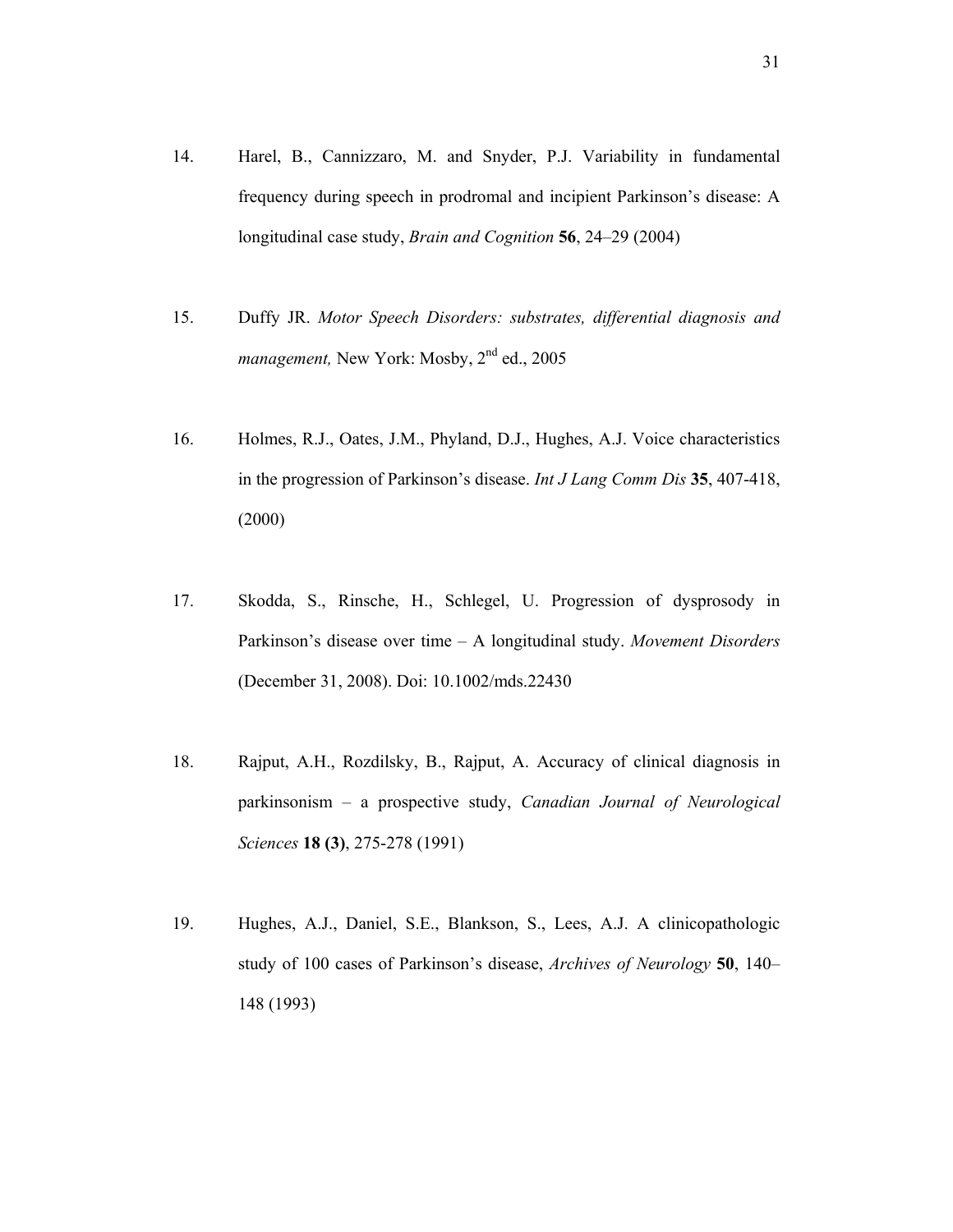- 20. Titze, I.R. Summary statement: Workshop on Acoustic Voice Analysis, (available online at: http://www.ncvs.org/museum-archive/sumstat.pdf, last accessed on 30 Mar. 2009) NCVS, Denver, Colorado, Feb. 1994
- 21. Rosen, K.M., Kent, R.D., Duffy, J.R. Task-based profile of vocal intensity decline in Parkinson's disease. *Folia Phoniatr. Logop* **57**, 28-37 (2005)
- 22. Little, M.A., McSharry, P.E., Hunter, E.J., Spielman, J., Ramig, L.O. Suitability of dysphonia measurements for telemonitoring of Parkinson's disease, *IEEE Transactions Biomedical Engineering* (September 11, 2008), doi: 10101/npre.2008.2298.1
- 23. Titze, I.R. *Principles of Voice Production*. National Center for Voice and Speech, Iowa City, US,  $2<sup>nd</sup>$  ed. (2000)
- 24. Goetz, C.G. *et al.* Testing objective measures of motor impairment in early Parkinson's disease: Feasibility study of an at-home testing device. *Movement Disorders* (December 11, 2008) doi. 10.1002/mds.22379
- 25. Stebbins, G.T., Goetz, C.G., Lang, A.E., Cubo, E. Factor analysis of the motor section of the Unified Parkinson's Disease Rating Scale during the off-state. *Movement Disorders* **14 (4),** 585-589 (1999)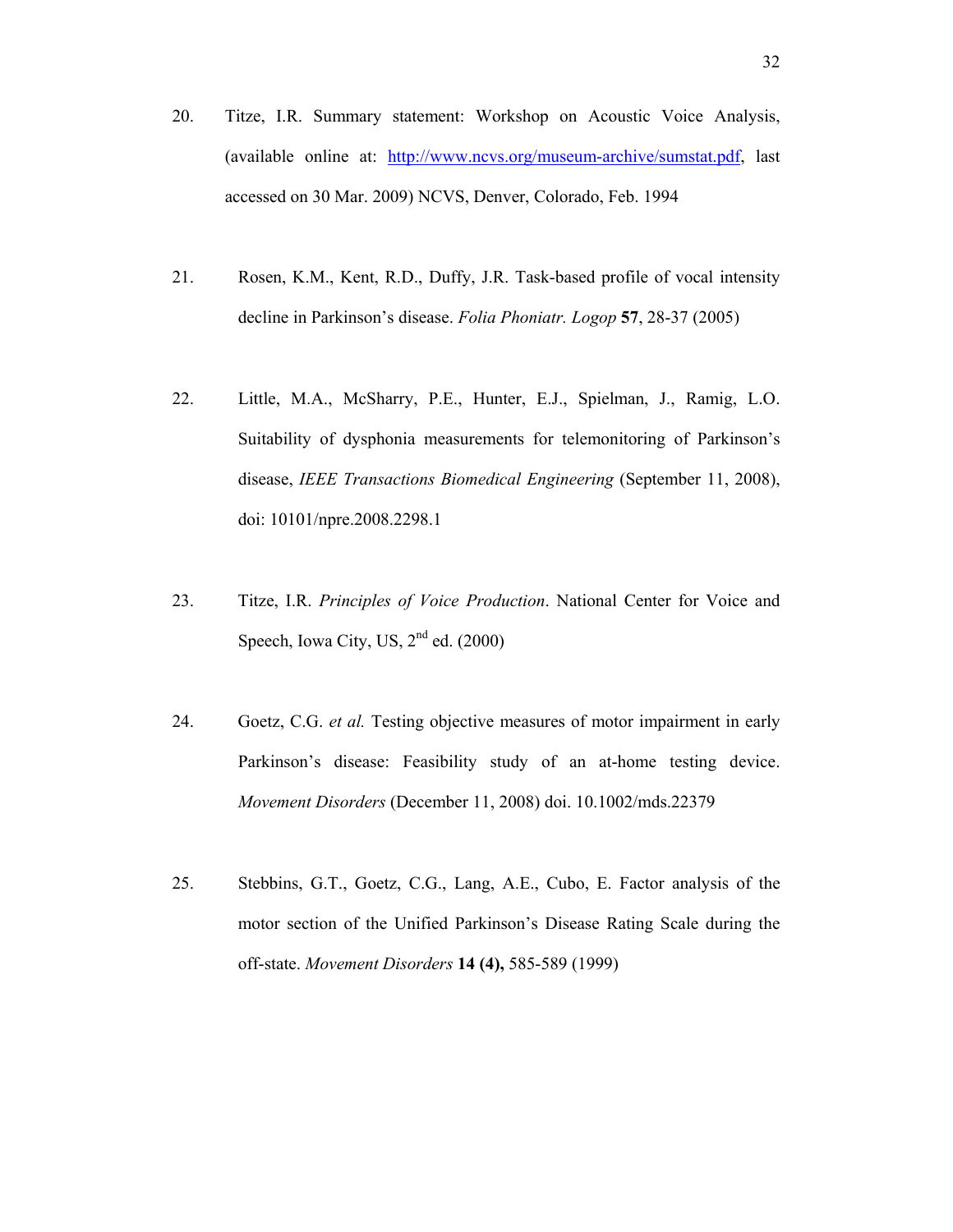- 26. Donoho, D. For most large underdetermined systems of equations, the minimal L1-norm near-solution approximates the sparsest near-solution. *Communications on Pure and Applied Mathematics*. **59(7)**, 904-934 (2006)
- 27. Boersma, P., Weenik, D. Praat, a system for doing phonetics by computer, *Glot Int.* **5**, 341-345 (2001) (available online at http://www.praat.org/)
- 28. Little, M.A. *Biomechanically Informed Nonlinear Speech Signal Processing*, DPhil Thesis, University of Oxford, Oxford, UK (2007)
- 29. Little, M.A., McSharry, P.E., Roberts, S.J., Costello, D., Moroz, I.M. Exploiting Nonlinear Recurrence and Fractal Scaling Properties for Voice Disorder Detection. *Biomedical Engineering Online* **6:23** (2007)
- 30. KayPENTAX, Kay Elemetrics Disordered Voice Database, Model 4337, *Kay Elemetrics*, Lincoln Park, NJ, USA, 1996-2005
- 31. Cnockaert, L. *et al*. Low frequency vocal modulations in vowels produced by Parkinsonian subjects, *Speech Comm* **50**, 288-300 (2008)
- 32. Hastie, T., Tibshirani, R., Friedman, J. *The elements of statistical learning: data mining, inference, and prediction*. Springer (2001)
- 33. Tibshirani, R. Regression Shrinkage and Selection via the Lasso. *J. R. Statist. Soc. B* **58**, 267-288 (1996)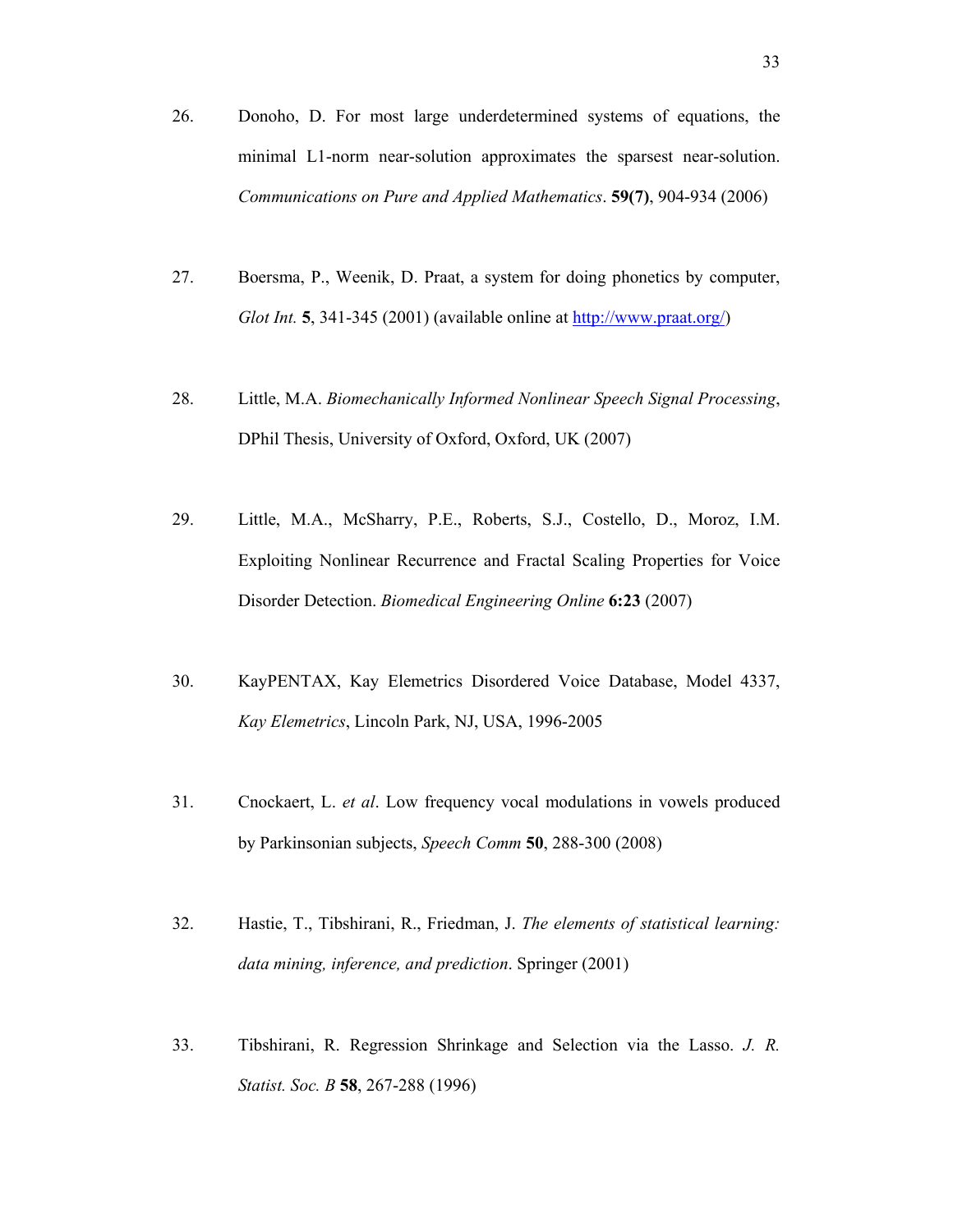- 34. Stergiopulos, N., Westerhof, B.E., Westerhof, N. Total Arterial Inertance as the fourth element of the windkessel model. *Am. J. Physiol. Heart Circ. Physiol.* **276**, 81-88, 1999
- 35. Webb, A. Statistical Pattern Recognition, John Wiley and Sons Ltd (2002)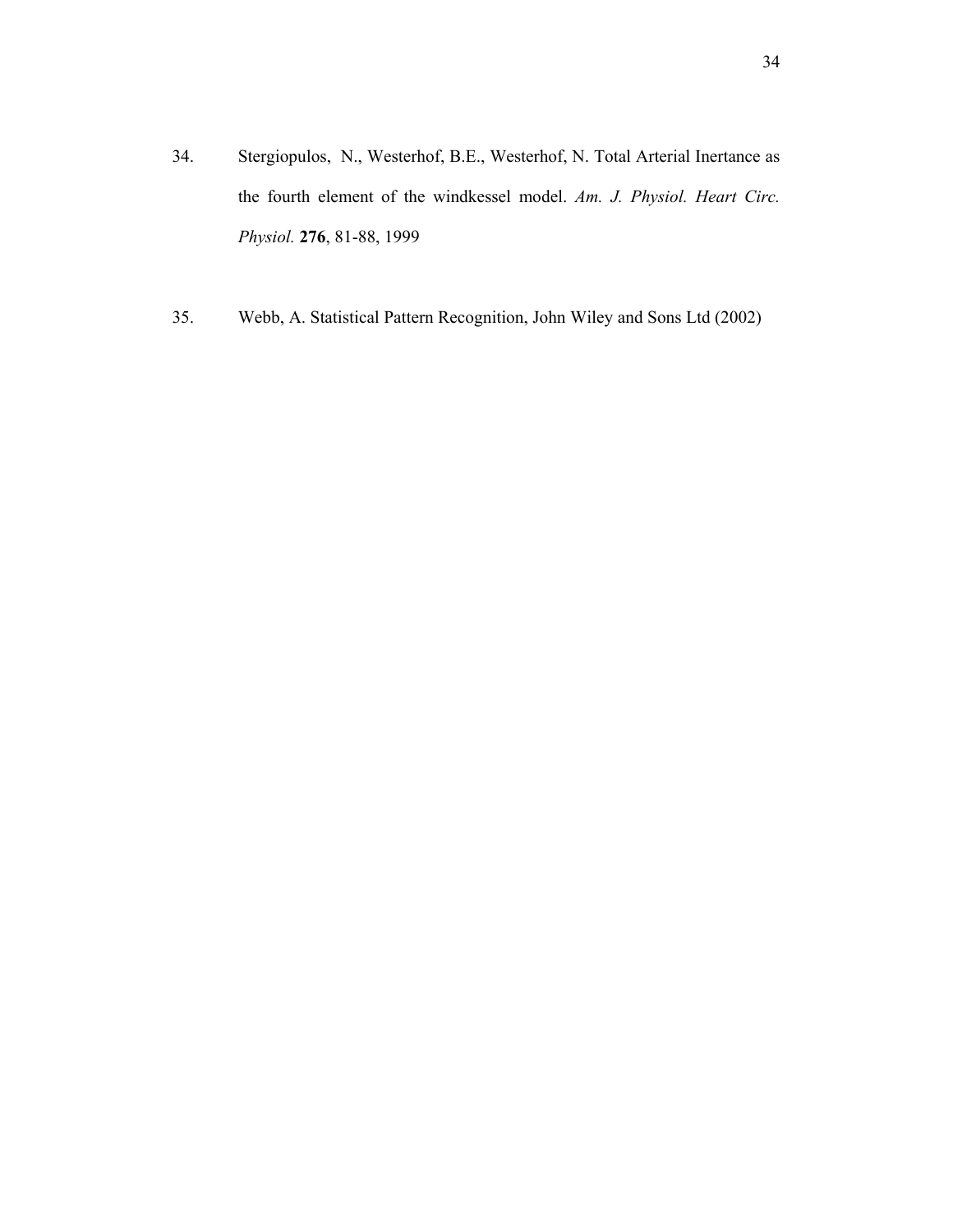## **Figure Legends**

Fig. 1a Schematic diagram depicting the Parkinson's disease patients' speech signal recorded on the telemonitoring At-Home-Testing-Device (AHTD) in the patient's home, transmitted to a dedicated server at the clinic through the internet, and calculation of the speech signal processing (dysphonia) measures, which are then input to a regression method that predicts the symptom score on the Unified Parkinson's Disease Rating Scale (UPDRS). (b) Motor Unified Parkinson's Disease Rating Scale (UPDRS) and (c) total-UPDRS tracking over the 6-month trial period for one of the patients. The dots denote the piecewise linearly interpolated UPDRS value and the circles, predicted UPDRS. The light gray bands are the 5-95 percentile confidence interval of the UPDRS prediction, and the dark gray bands are the 25-75 percentile confidence intervals. Confidence intervals are estimated using 1,000-runs of 10-fold cross-validated out-of-sample UPDRS prediction. The mean absolute prediction error (MAE) of each model is also quoted, along with the standard deviation. The Classification And Regression Tree (CART) method tracks Parkinson's disease symptom progression more accurately than Iteratively Reweighted Least Squares (IRLS). The out-of-sample MAE was computed by taking the average MAE of the 1,000 runs of the crossvalidation of each testing subset ( $n = 592$  phonations).

Fig. 2 (a) Probability densities of the dysphonia measures applied to the 5,923 sustained phonations. The vertical axes are the probability densities of the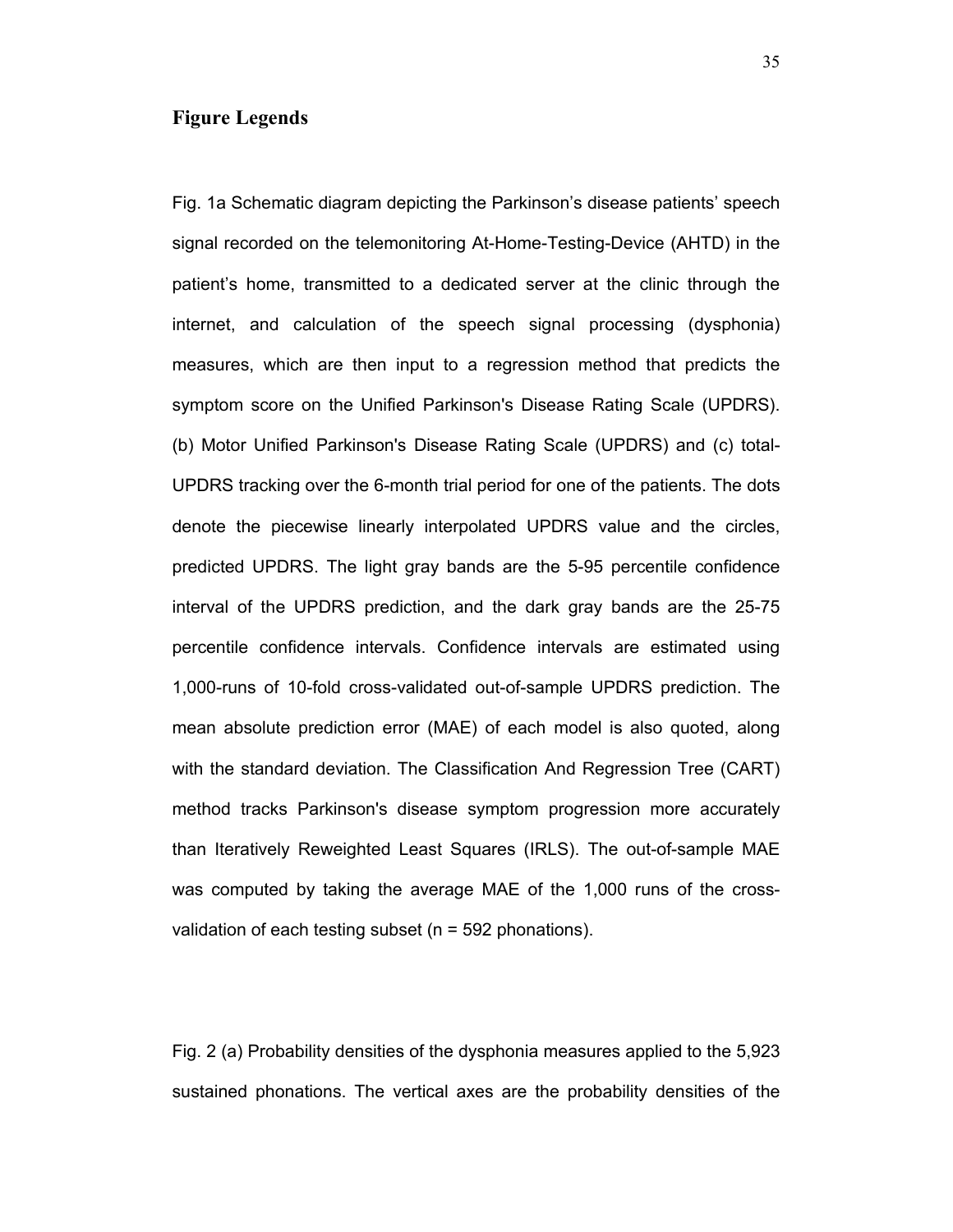normalized measures, estimated using kernel density estimation with Gaussian kernels. (b) Dysphonia measures against motor Unified Parkinson's Disease Rating Scale (UPDRS). The horizontal axes are the normalized dysphonia measures and the vertical axes correspond to motor UPDRS. The grey lines are the best linear fit obtained using Iteratively Reweighted Least Squares (IRLS - see methods section for description of the algorithm). The Rvalues denote the Spearman correlation coefficient of each measure with motor UPDRS. See also Table 2 for the correlation coefficients between the measures. (c). Dysphonia measures against total Unified Parkinson's Disease Rating Scale (UPDRS). The horizontal axes are the normalized dysphonia measures and the vertical axes correspond to total UPDRS. The horizontal axes are the normalized dysphonia measures and the vertical axes correspond to total UPDRS. The grey lines are the best linear fit obtained using Iteratively Reweighted Least Squares (IRLS - see methods section for description of the algorithm). The R-values denote the Spearman correlation coefficient of each measure with total UPDRS. See also Table 2 for the correlation coefficients between the measures. All phonations were used to generate these results (*n*=5,923).

Supplementary Fig. 1 (a) Typical sustained vowel phonation signal over the duration of phonation. The horizontal axis is time in seconds and the vertical axis is amplitude (no units). (b) The same signal zoomed in. The horizontal axis is time in seconds and the vertical axis is amplitude (no units).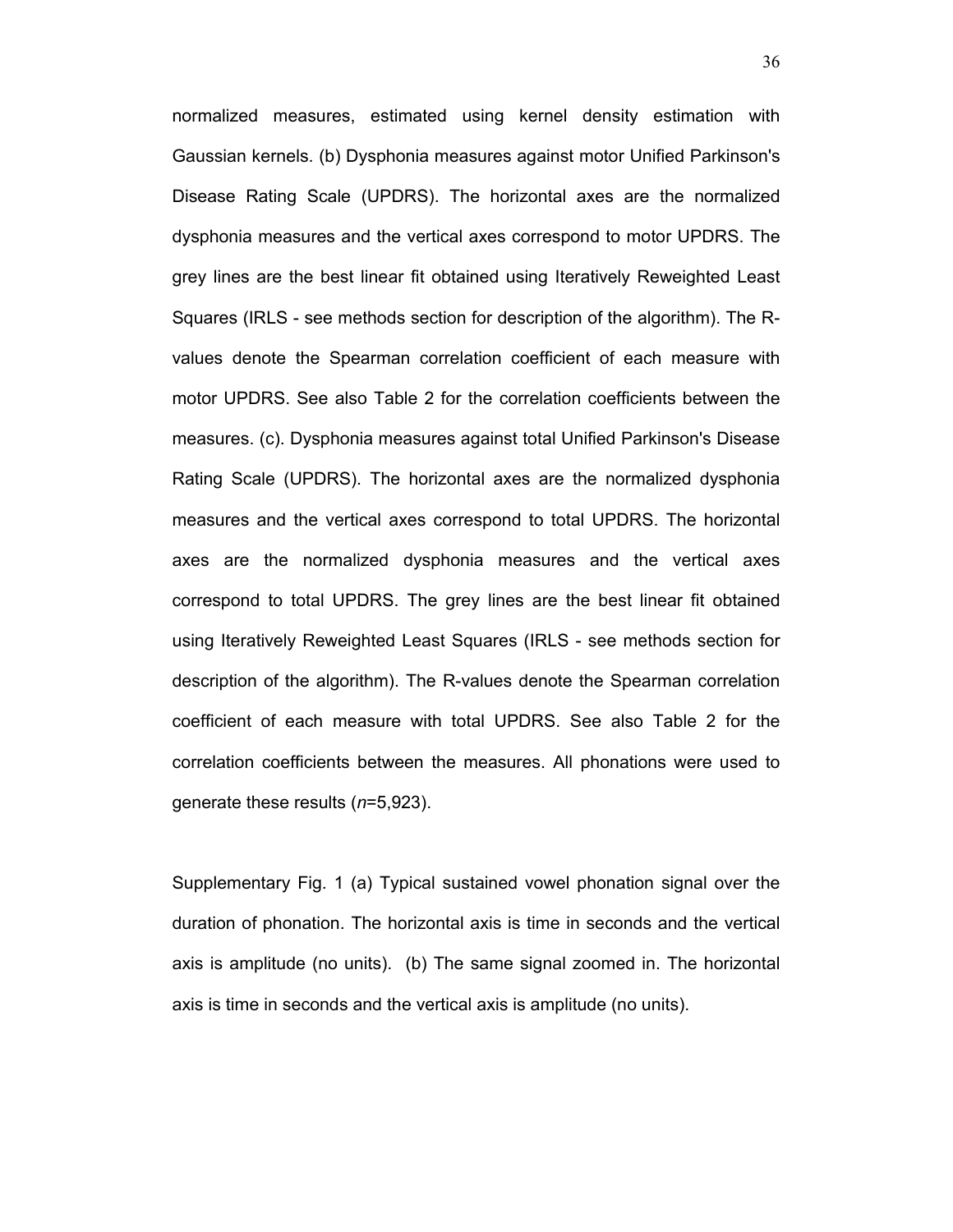Supplementary Fig. 2 Selection of the optimal subset of all voice dysphonia measures (see Table 1) used as predictors, for Unified Parkinson's Disease Rating Scale (UPDRS) prediction, using the in-sample Bayesian Information Criterion (BIC), for Iteratively Reweighted Least Squares (IRLS) and Classification And Regression Tree (CART) models. The vertical axes are the BIC, and the horizontal axes are the subsets (see supplementary Table 1) found by sweeping through values of the Lasso predictor regularization parameter λ. Numbers in parenthesis are the number of measures in the subset. The label '+Jit' refers to a subset including the jitter measure, to distinguish subsets with the same number of measures. BIC selects the same subsets for the CART method for both motor UPDRS and total UPDRS, here the selected subset is labeled by the arrow. Although not shown here, the Akaike Information Criterion (AIC) selected exactly the same optimal subset of measures. The BIC for the smallest subset of size four, for the CART method, is off the scale and omitted for clarity. The in-sample error was computed by taking the average error of the 1,000 runs of the cross-validation of each training subset ( $n = 5,331$  phonations).

Supplementary Fig. 3 (a, b) Probability density of the 1,000-runs 10-fold cross-validation out-of-sample differences between model predicted (*U*ˆ ) and piecewise linearly interpolated (*U*) Unified Parkinson's Disease Rating Scale (UPDRS) values, using Least Squares (LS), Iteratively Reweighted Least Squares (IRLS) and Classification And Regression Tree (CART) models to predict (a) motor-UPDRS and (b) total-UPDRS. The vertical axes are the probability densities of the regression methods, estimated using kernel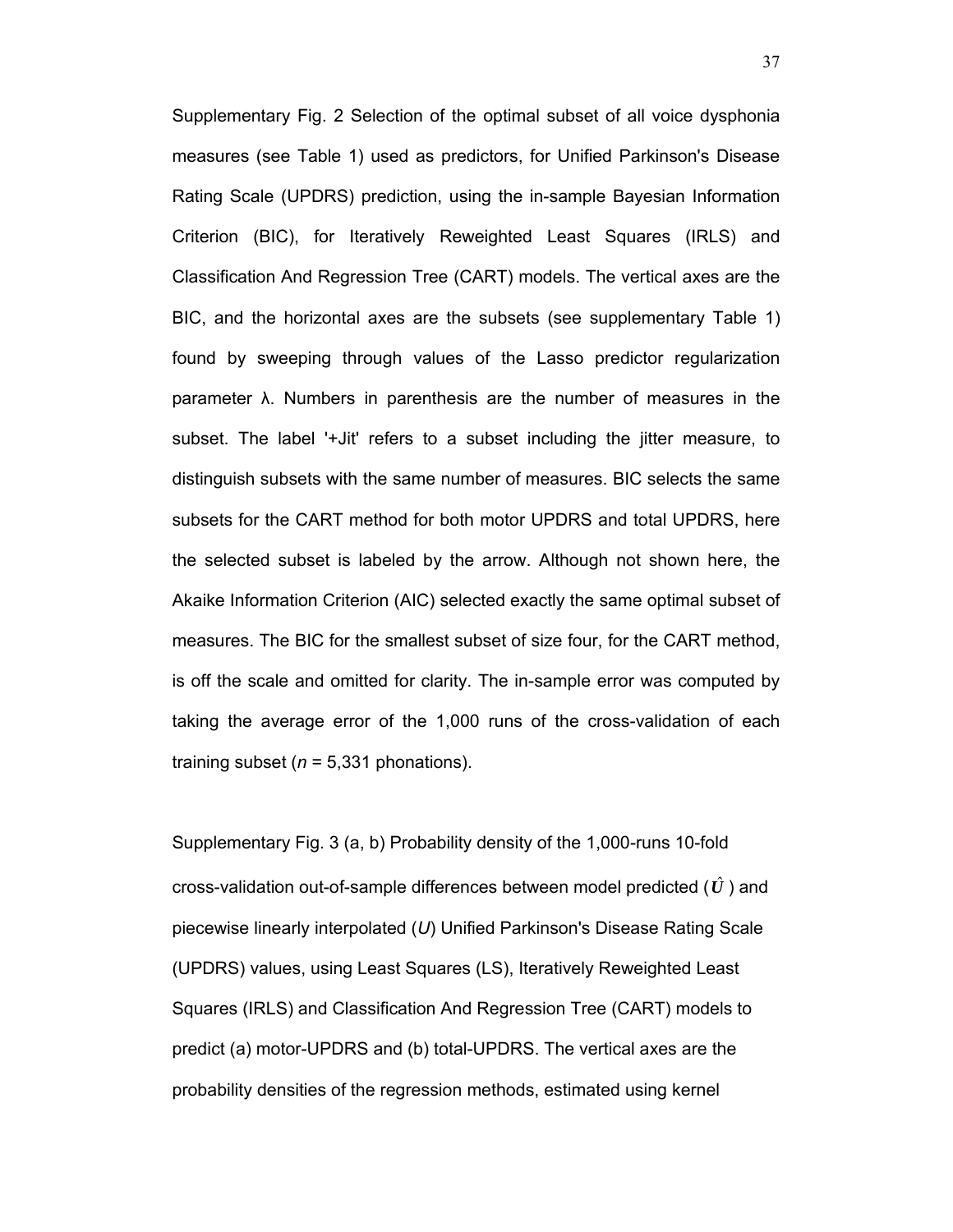density estimation with Gaussian kernels. The mean absolute prediction error (MAE) of each model is also quoted, along with the standard deviation. IRLS outperforms the other linear regression methods, in terms of smallest MAE. The distribution of prediction errors for the CART method has the smallest spread and is also the most unimodal. The out-of-sample MAE was computed by taking the average MAE of the 1,000 runs of the cross-validation of each testing subset ( $n = 592$  phonations).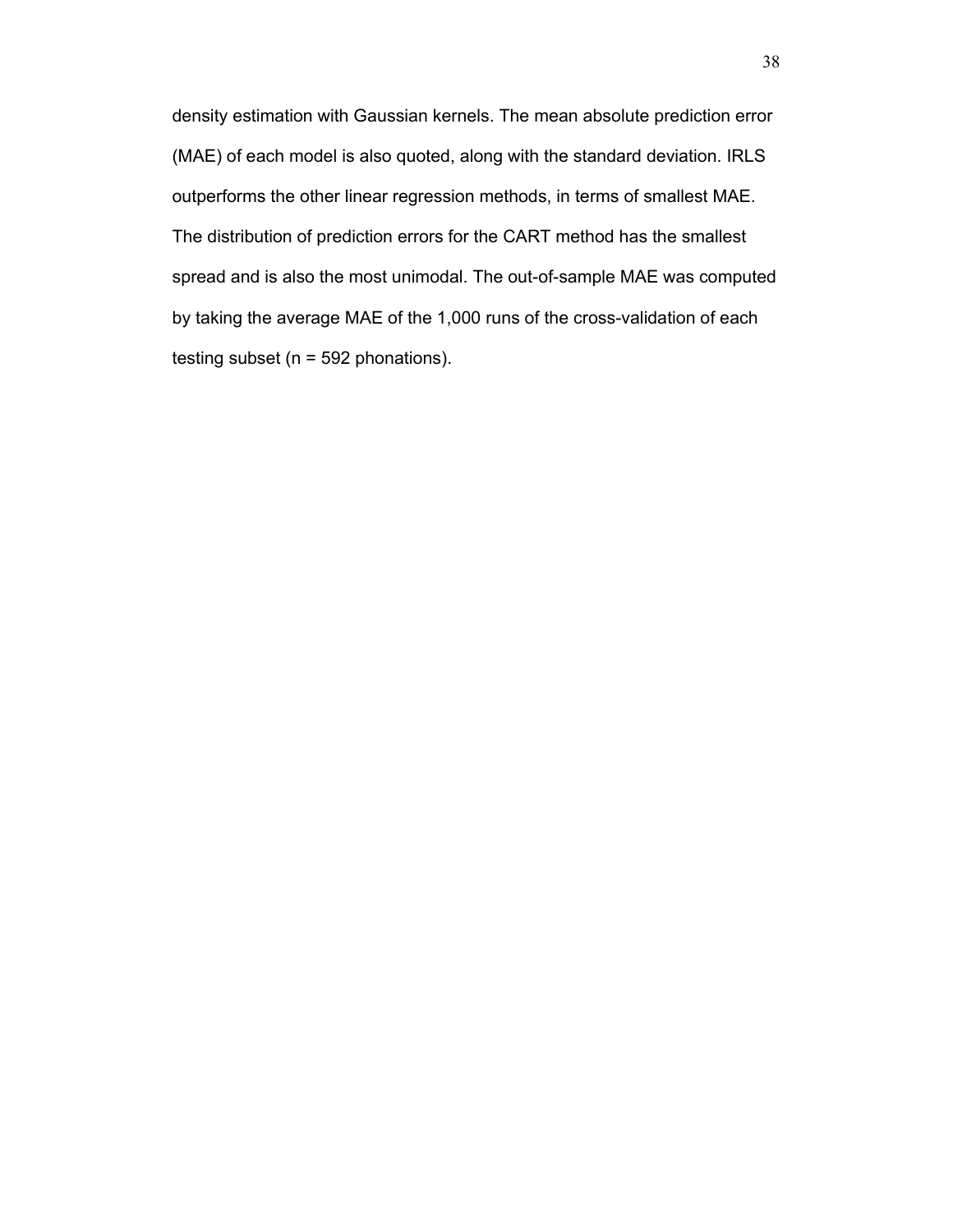



Fig. 1a Schematic diagram depicting the Parkinson's disease patients' speech signal recorded on the telemonitoring At-Home-Testing-Device (AHTD) in the patient's home, transmitted to a dedicated server at the clinic through the internet, and calculation of the speech signal processing (dysphonia) measures, which are then input to a regression method that predicts the symptom score on the Unified Parkinson's Disease Rating Scale (UPDRS).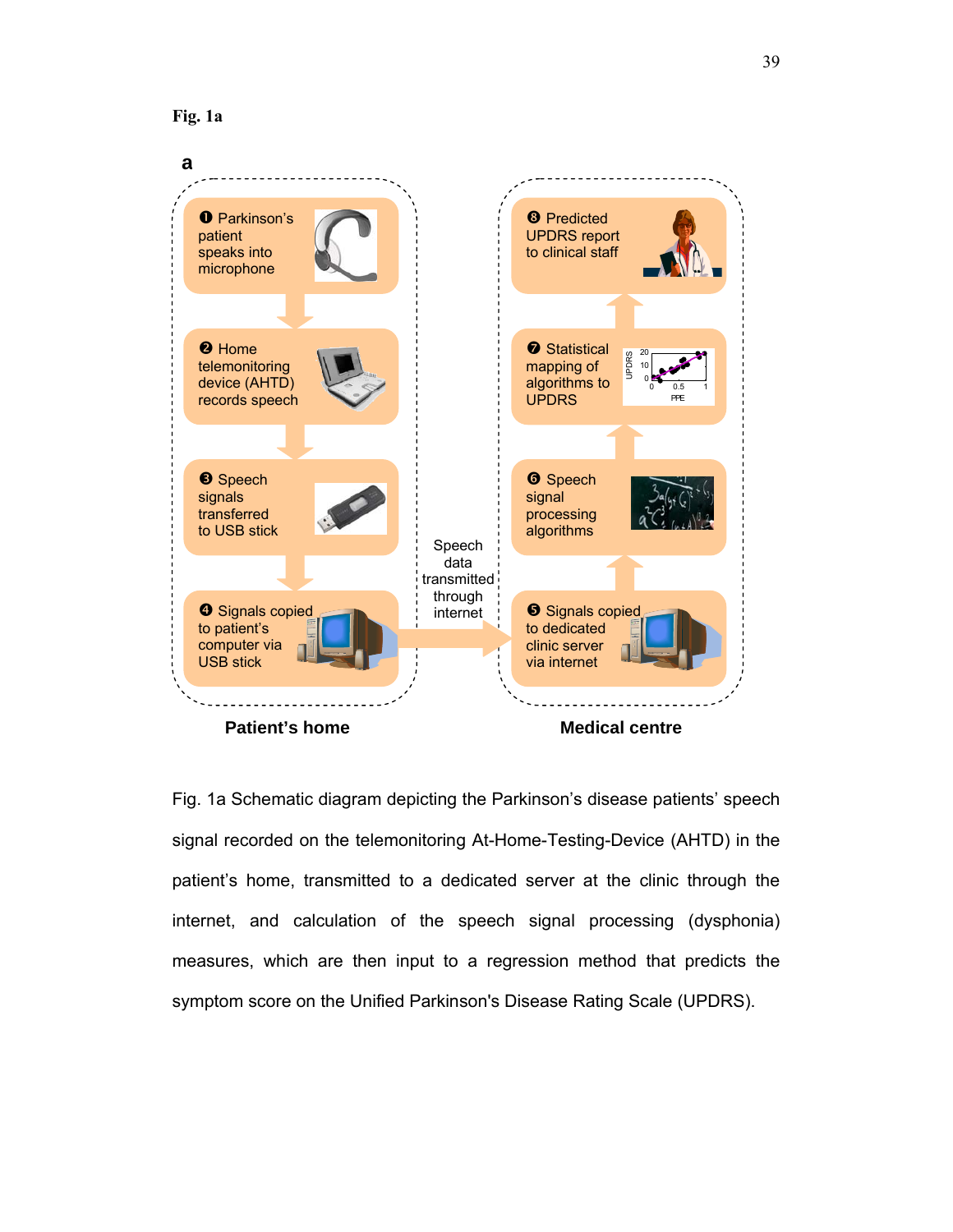

Fig. 1b Motor Unified Parkinson's Disease Rating Scale (UPDRS) tracking over the 6-month trial period for one of the patients. The dots denote the piecewise linearly interpolated UPDRS value and the circles, predicted UPDRS. The light gray bands are the 5-95 percentile confidence interval of the UPDRS prediction, and the dark gray bands are the 25-75 percentile confidence intervals. Confidence intervals are estimated using 1,000-runs of 10-fold cross-validated out-of-sample UPDRS prediction. The mean absolute prediction error (MAE) of each model is also quoted, along with the standard deviation. The Classification And Regression Tree (CART) method tracks Parkinson's disease symptom progression more accurately than Iteratively Reweighted Least Squares (IRLS). The out-of-sample MAE was computed by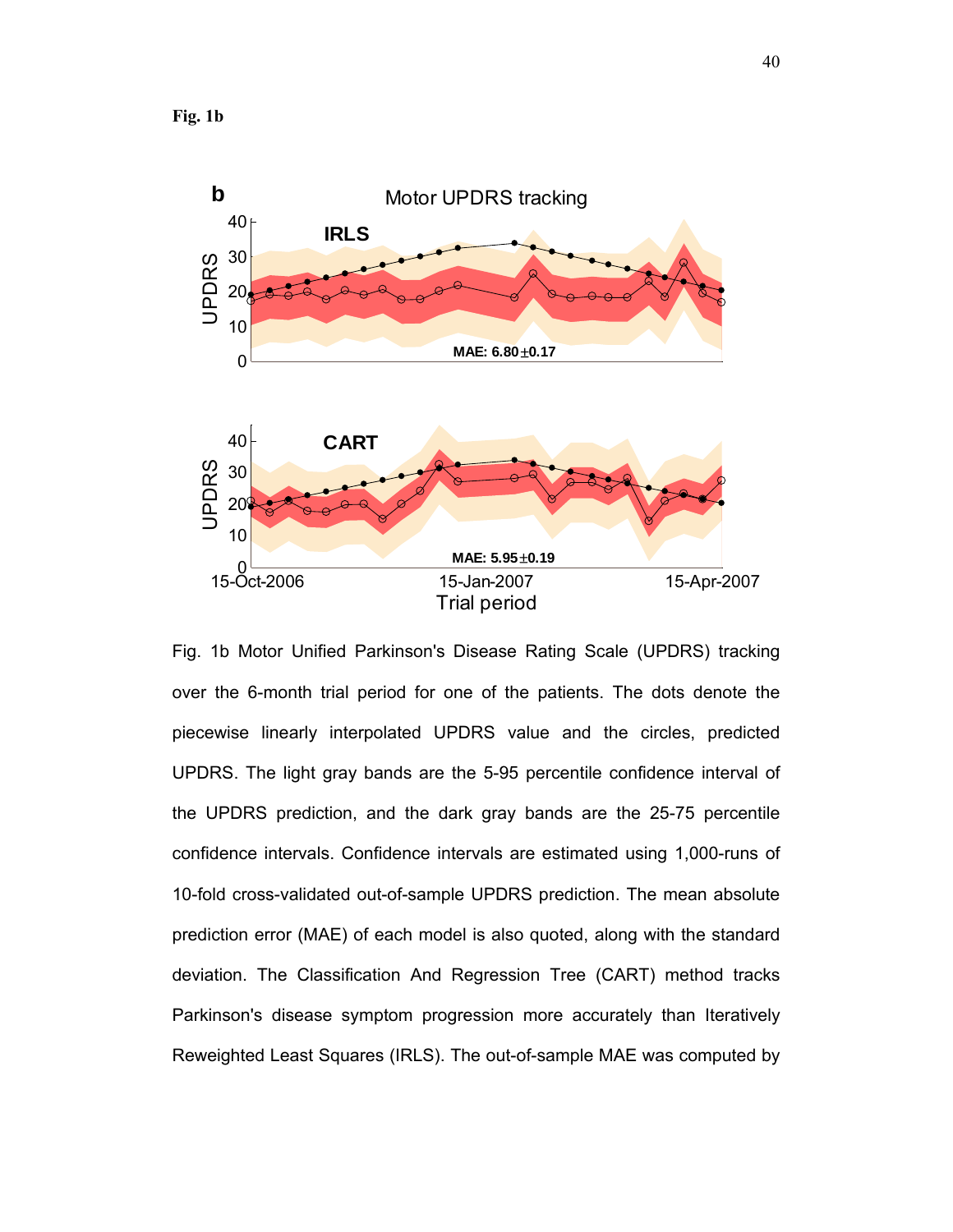taking the average MAE of the 1,000 runs of the cross-validation of each testing subset (*n* = 592 phonations).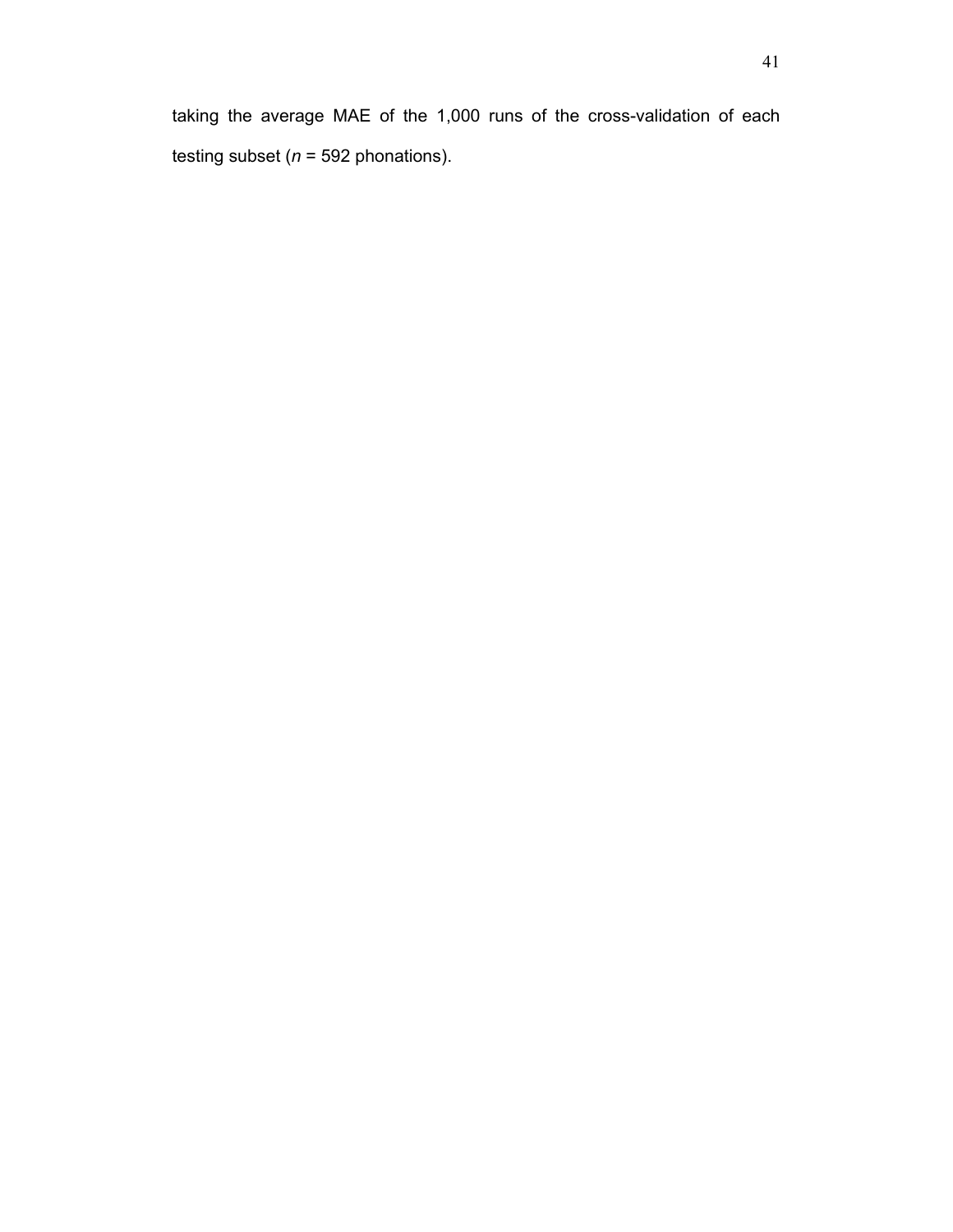**Fig. 1c** 



Fig. 1c Total Unified Parkinson's Disease Rating Scale (UPDRS) tracking over the 6-month trial period for one of the patients. The dots denote the piecewise linearly interpolated UPDRS value and the circles, predicted UPDRS. The light gray bands are the 5-95 percentile confidence interval of the UPDRS prediction, and the dark gray bands are the 25-75 percentile confidence intervals. Confidence intervals are estimated using 1,000-runs of 10-fold cross-validated out-of-sample UPDRS prediction. The mean absolute prediction error (MAE) of each model is also quoted, along with the standard deviation. The Classification And Regression Tree (CART) method tracks Parkinson's disease symptom progression more accurately than Iteratively Reweighted Least Squares (IRLS). The out-of-sample MAE was computed by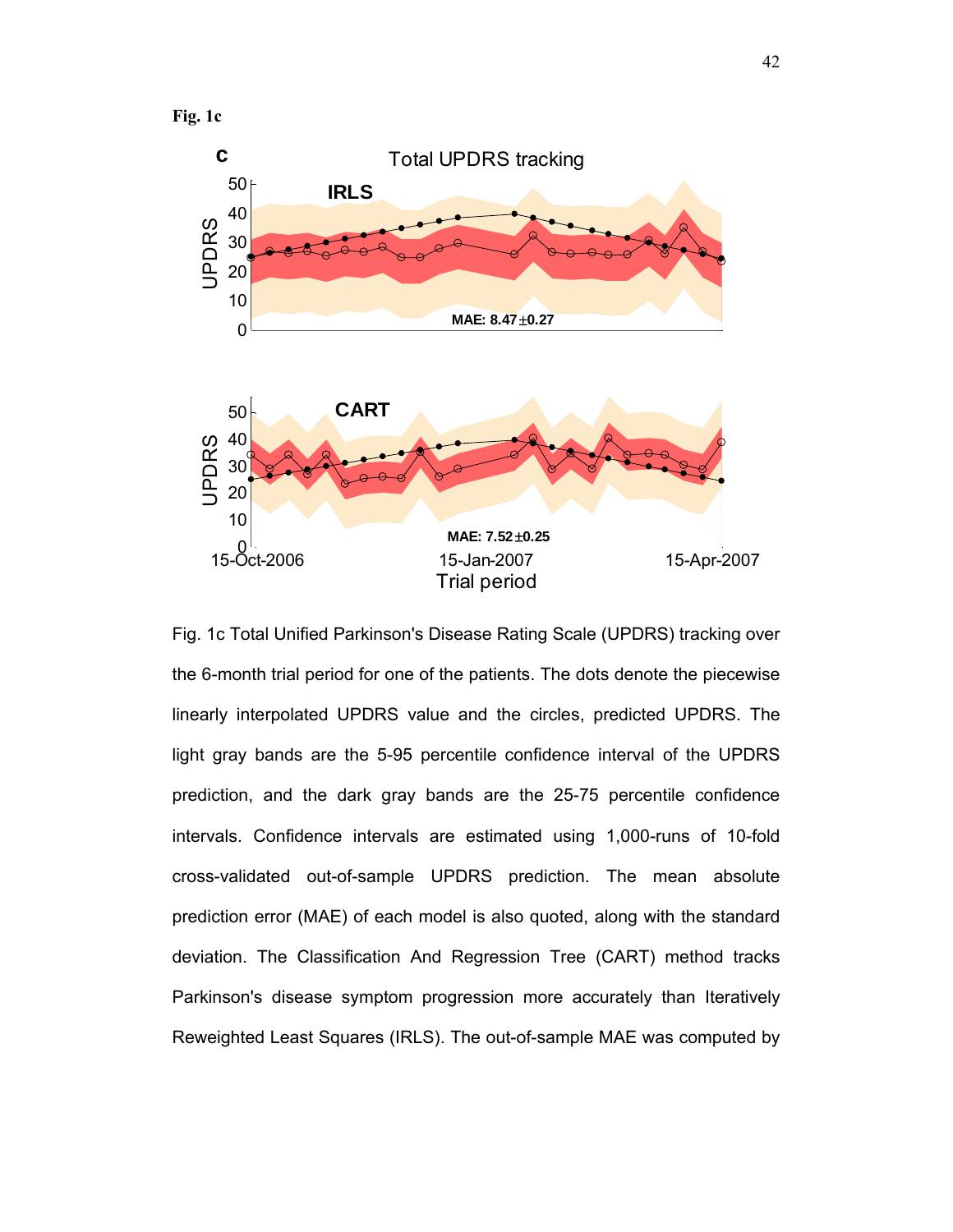taking the average MAE of the 1,000 runs of the cross-validation of each testing subset (*n* = 592 phonations).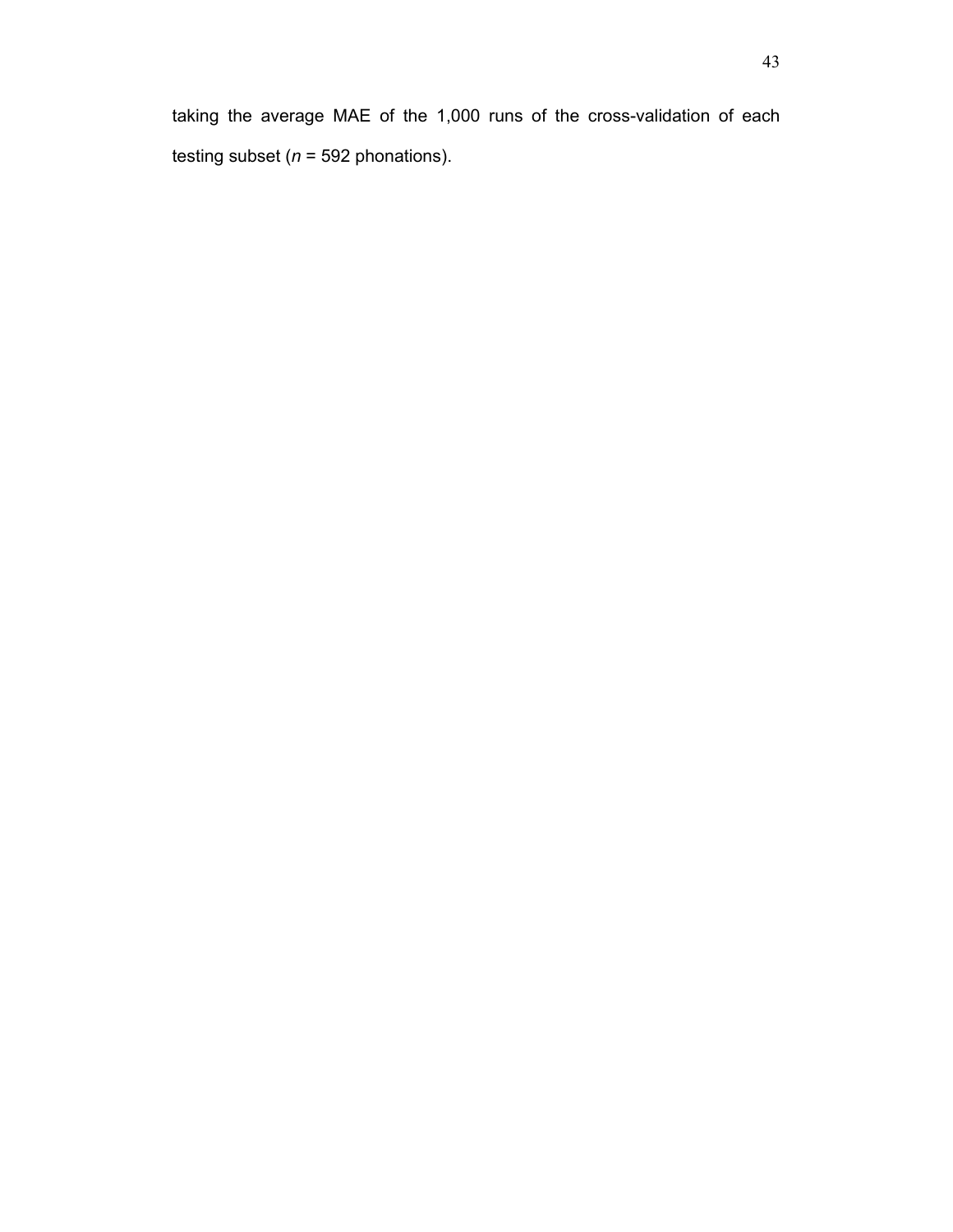

Fig. 2a Probability densities of the dysphonia measures applied to the 5,923 sustained phonations. The vertical axes are the probability densities of the normalized measures, estimated using kernel density estimation with Gaussian kernels.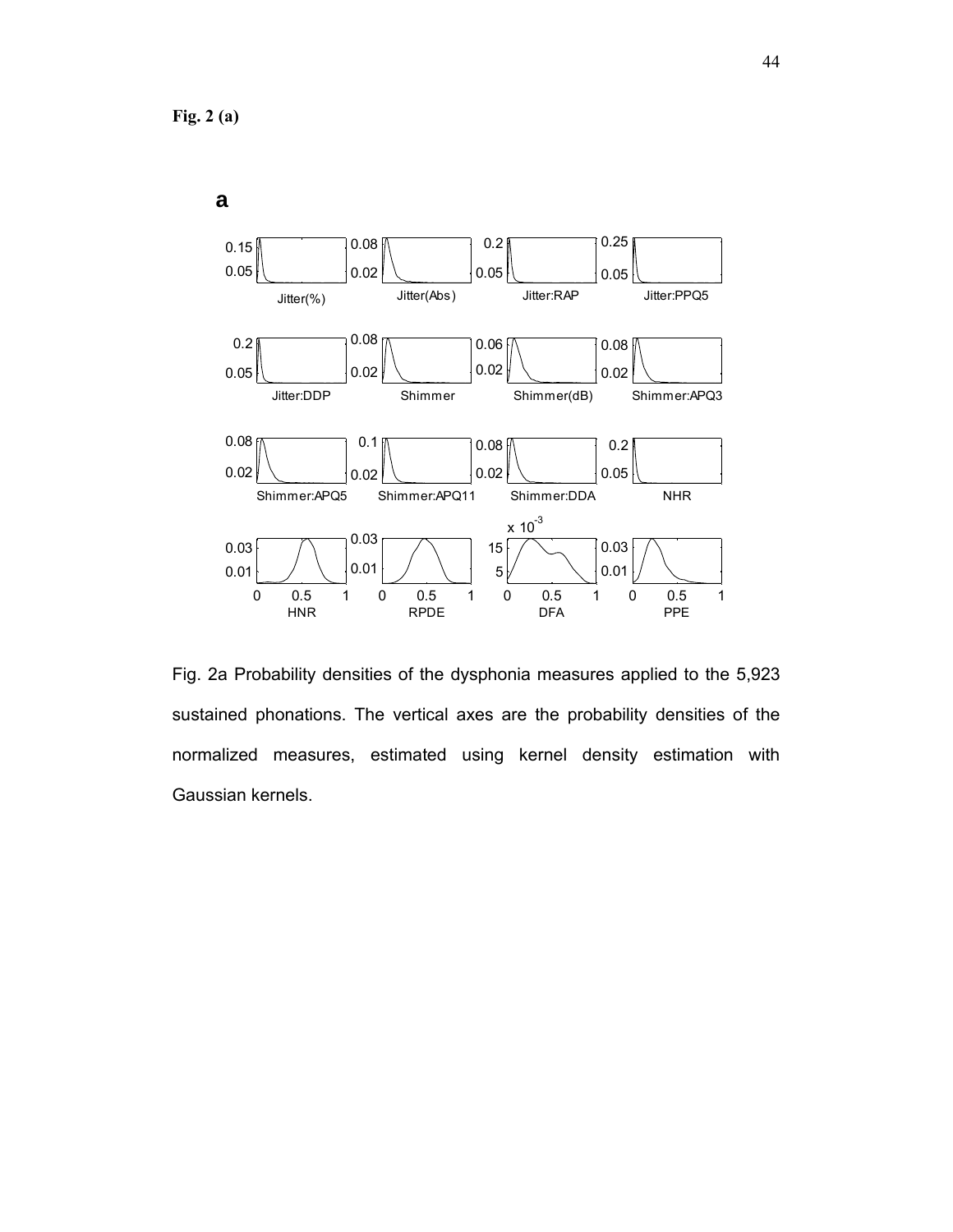**Fig. 2b** 



Fig. 2b Dysphonia measures against motor Unified Parkinson's Disease Rating Scale (UPDRS). The horizontal axes are the normalized dysphonia measures and the vertical axes correspond to motor UPDRS. The grey lines are the best linear fit obtained using Iteratively Reweighted Least Squares (IRLS - see methods section for description of the algorithm). The R-values denote the Spearman correlation coefficient of each measure with motor UPDRS. See also Table 2 for the correlation coefficients between the measures. All phonations were used to generate these results (*n*=5,923).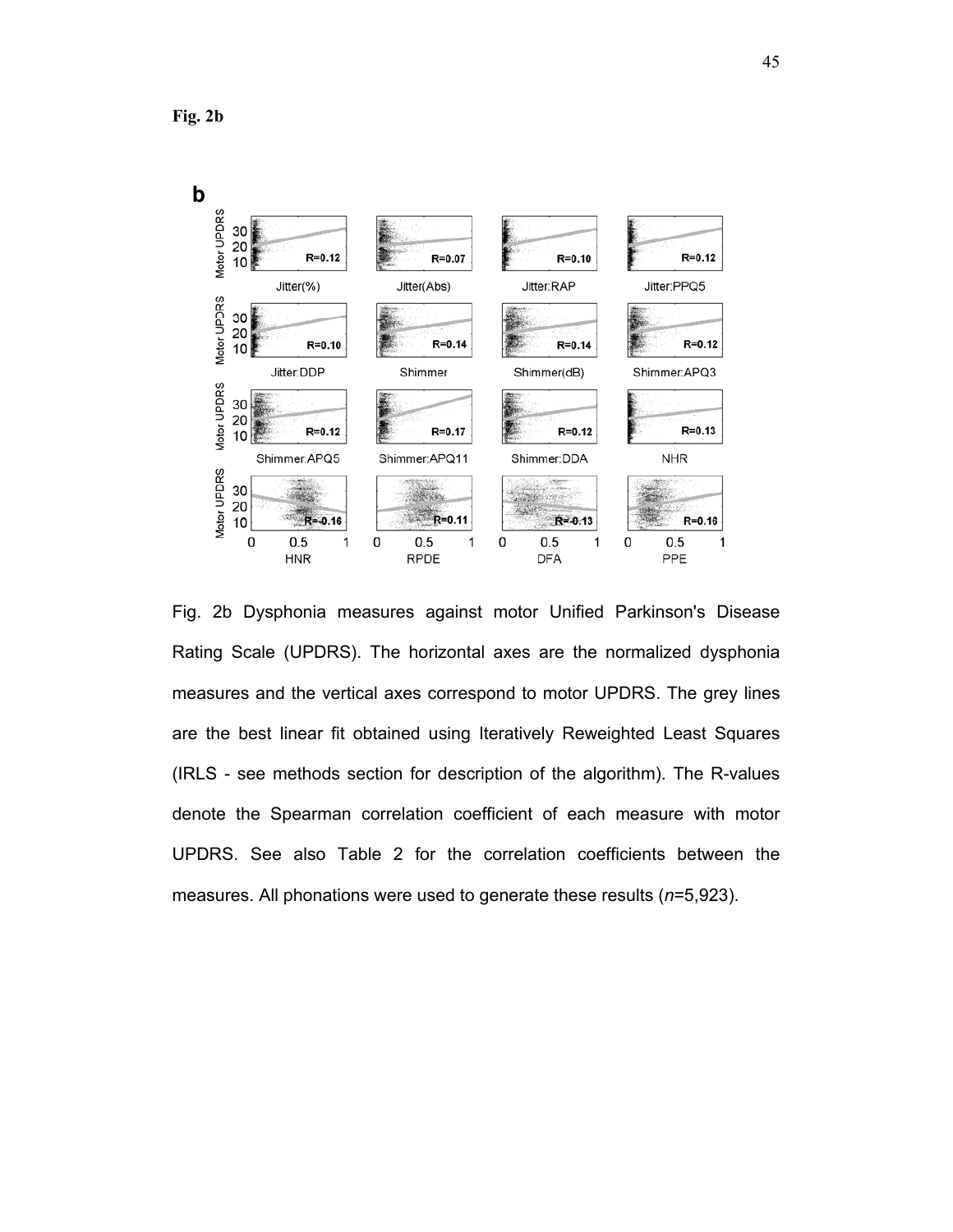**Fig 2c** 



Fig. 2c Dysphonia measures against total Unified Parkinson's Disease Rating Scale (UPDRS). The horizontal axes are the normalized dysphonia measures and the vertical axes correspond to total UPDRS. The horizontal axes are the normalized dysphonia measures and the vertical axes correspond to total UPDRS. The grey lines are the best linear fit obtained using Iteratively Reweighted Least Squares (IRLS - see methods section for description of the algorithm). The R-values denote the Spearman correlation coefficient of each measure with total UPDRS. See also Table 2 for the correlation coefficients between the measures. All phonations were used to generate these results (*n*=5,923).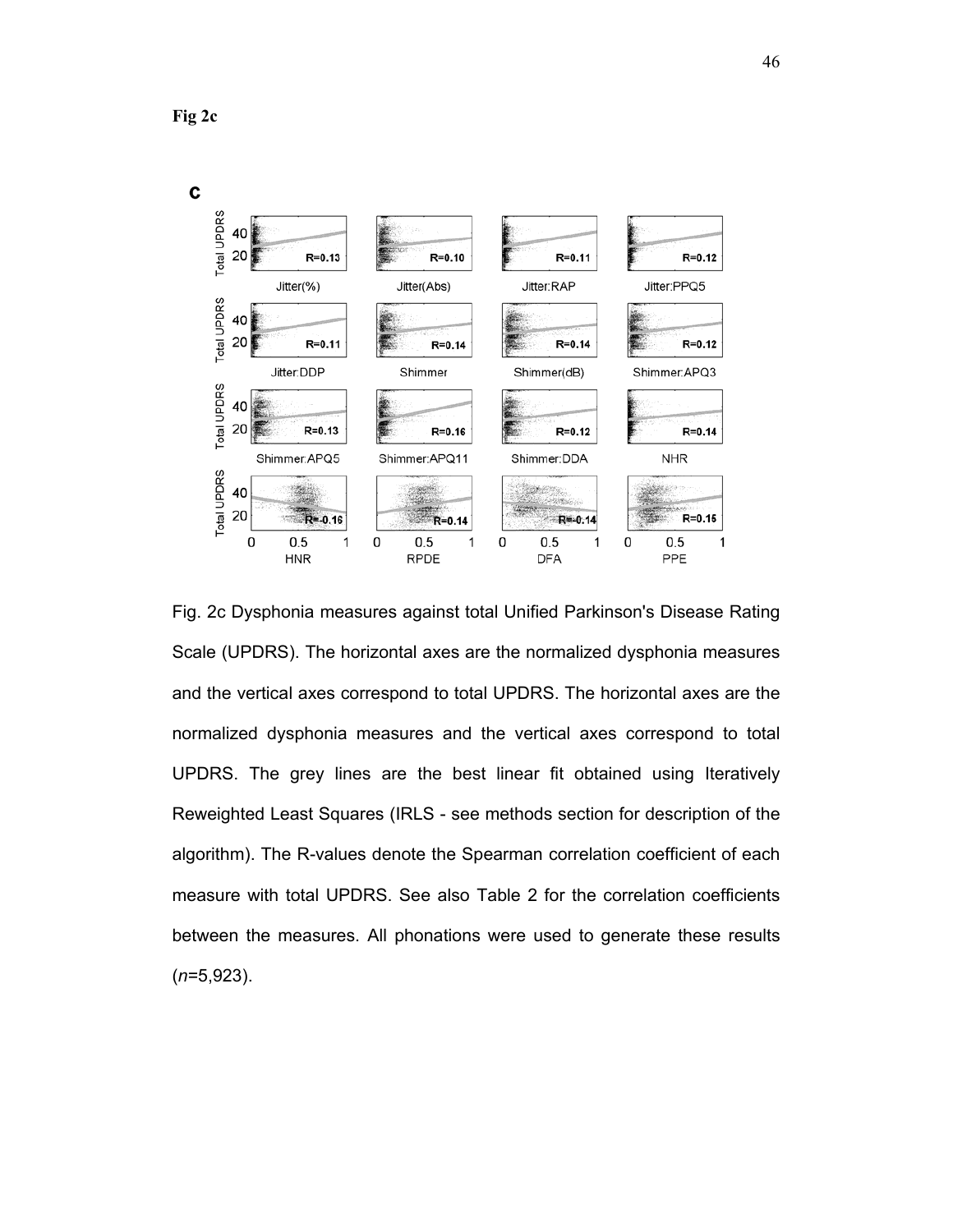

Supplementary Fig. 1 (a) Typical sustained vowel phonation signal over the duration of phonation. The horizontal axis is time in seconds and the vertical axis is amplitude (no units).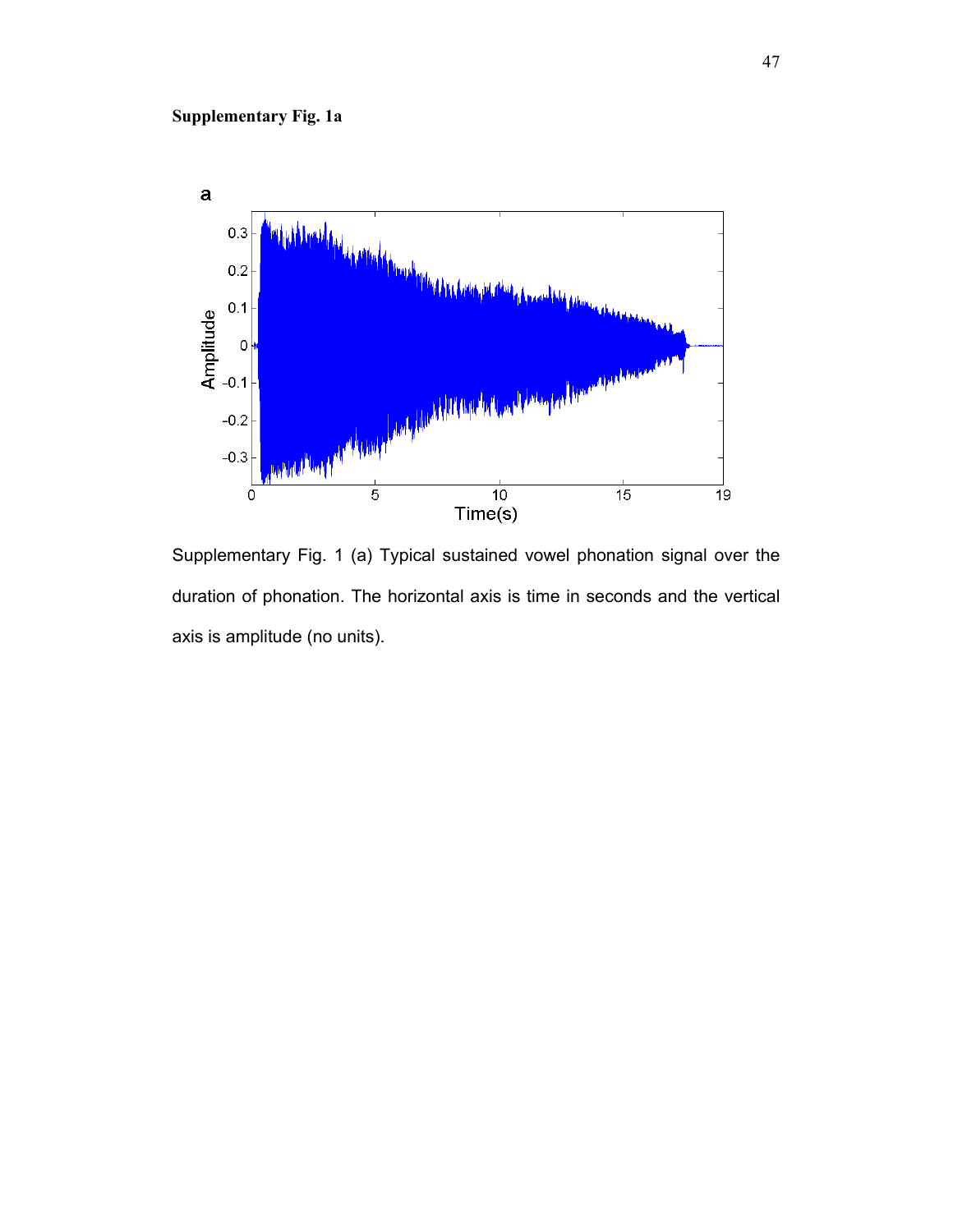

Supplementary Fig. 1 (b) The same signal zoomed in. The horizontal axis is time in seconds and the vertical axis is amplitude (no units).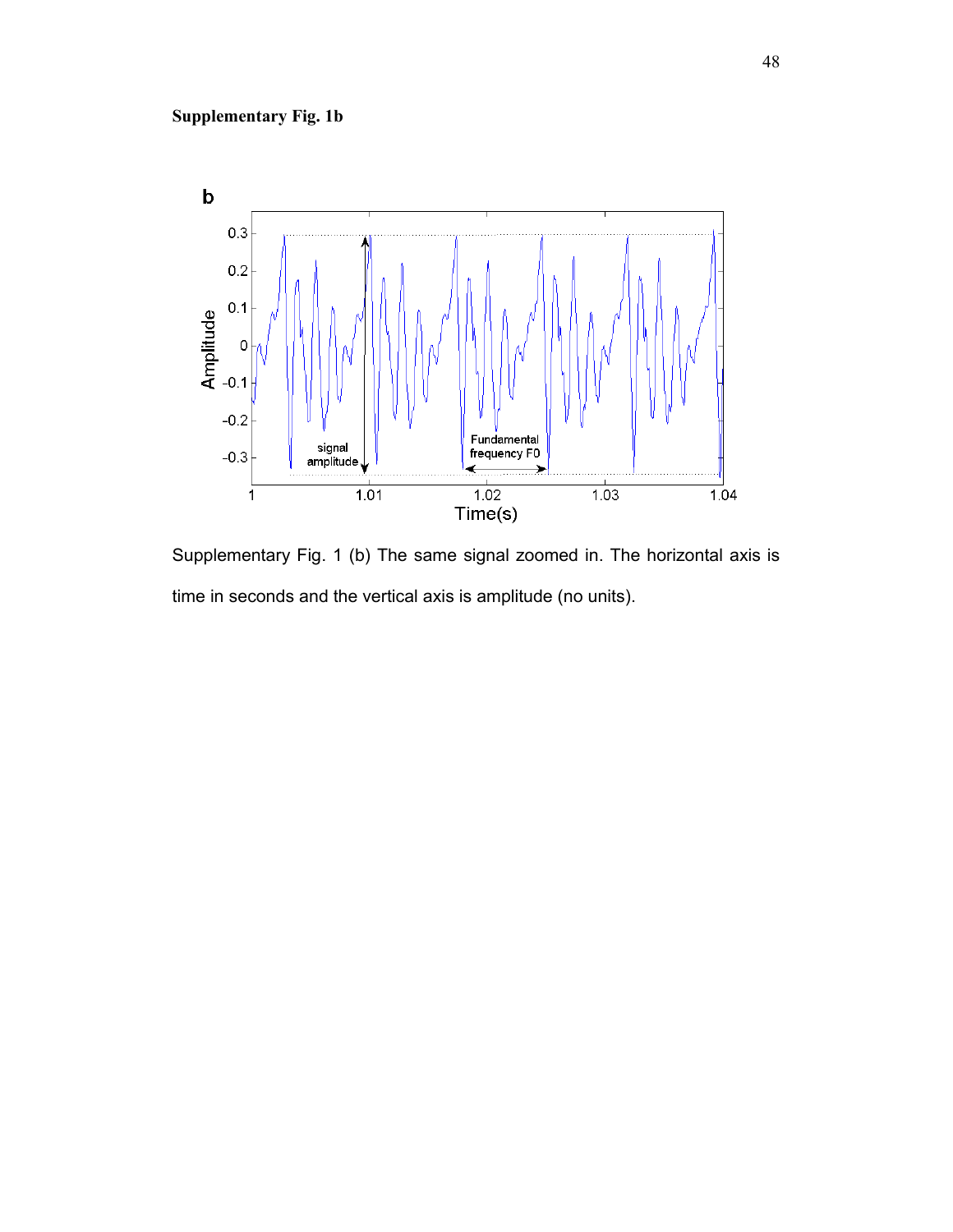#### **Supplementary Fig. 2**



Supplementary Fig. 2 Selection of the optimal subset of all voice dysphonia measures (see Table 1) used as predictors, for Unified Parkinson's Disease Rating Scale (UPDRS) prediction, using the in-sample Bayesian Information Criterion (BIC), for Iteratively Reweighted Least Squares (IRLS) and Classification And Regression Tree (CART) models. The vertical axes are the BIC, and the horizontal axes are the subsets (see supplementary Table 1) found by sweeping through values of the Lasso predictor regularization parameter λ. Numbers in parenthesis are the number of measures in the subset. The label '+Jit' refers to a subset including the jitter measure, to distinguish subsets with the same number of measures. BIC selects the same subsets for the CART method for both motor UPDRS and total UPDRS, here the selected subset is labeled by the arrow. Although not shown here, the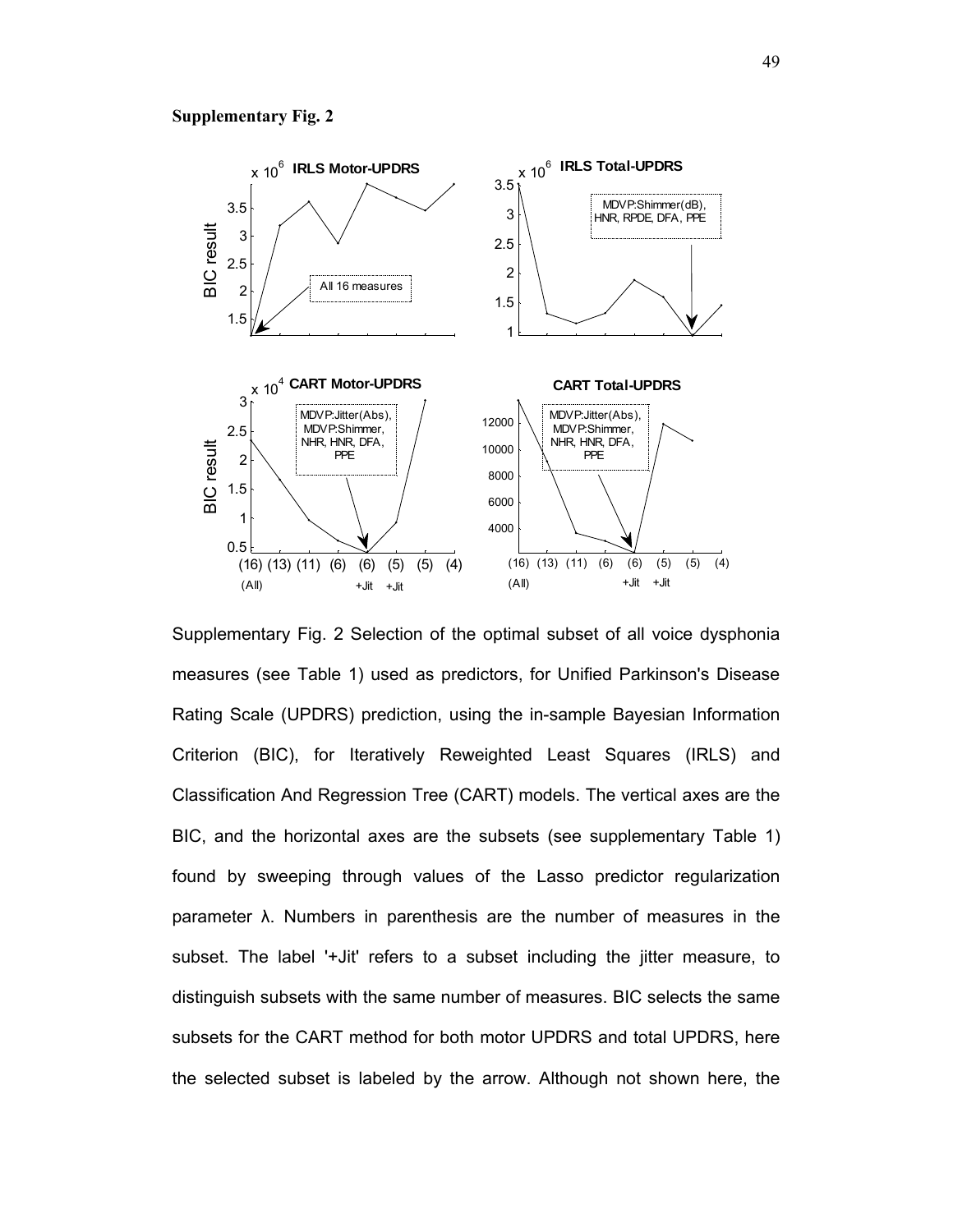Akaike Information Criterion (AIC) selected exactly the same optimal subset of measures. The BIC for the smallest subset of size four, for the CART method, is off the scale and omitted for clarity. The in-sample error was computed by taking the average error of the 1,000 runs of the cross-validation of each training subset  $(n = 5,331$  phonations).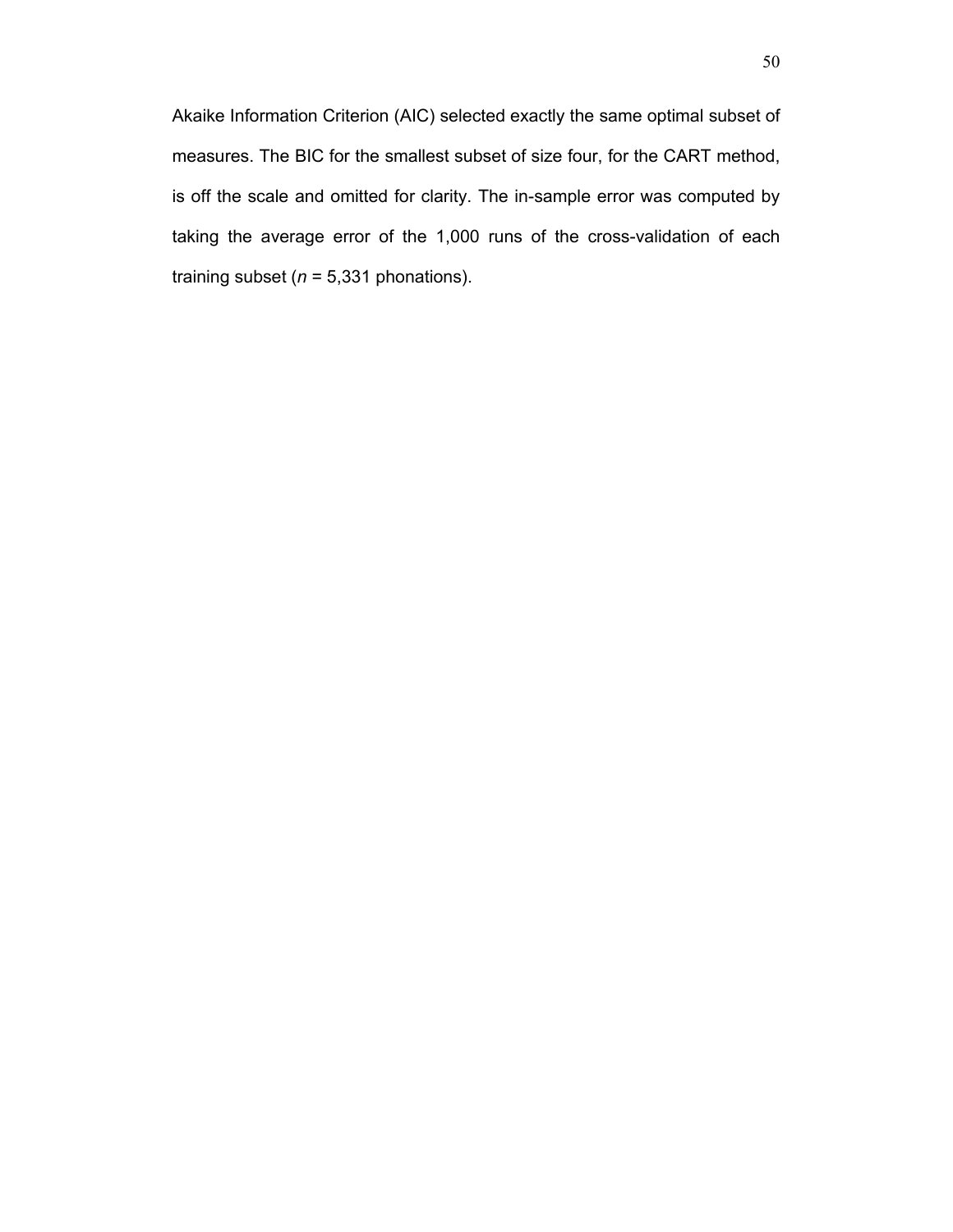

Supplementary Fig. 3a Probability density of the 1,000-runs 10-fold crossvalidation out-of-sample differences between model predicted  $(\hat{U})$  and piecewise linearly interpolated (*U*) Unified Parkinson's Disease Rating Scale (UPDRS) values, using Least Squares (LS), Iteratively Reweighted Least Squares (IRLS) and Classification And Regression Tree (CART) models to predict motor-UPDRS. The vertical axes are the probability densities of the regression methods, estimated using kernel density estimation with Gaussian kernels. The mean absolute prediction error (MAE) of each model is also quoted, along with the standard deviation. IRLS outperforms the other linear regression methods, in terms of smallest MAE. The distribution of prediction errors for the CART method has the smallest spread and is also the most unimodal. The out-of-sample MAE was computed by taking the average MAE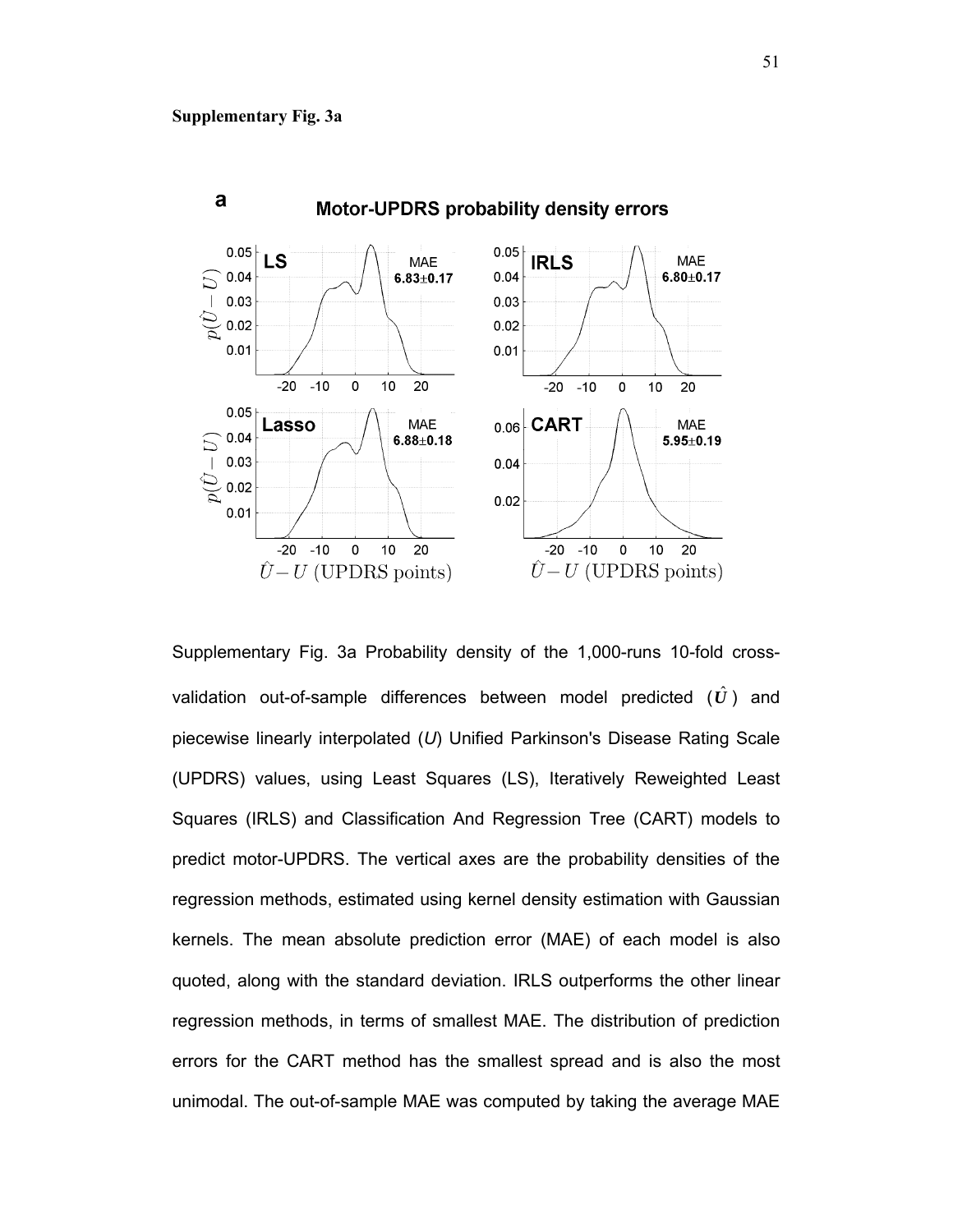of the 1,000 runs of the cross-validation of each testing subset (*n* = 592 phonations).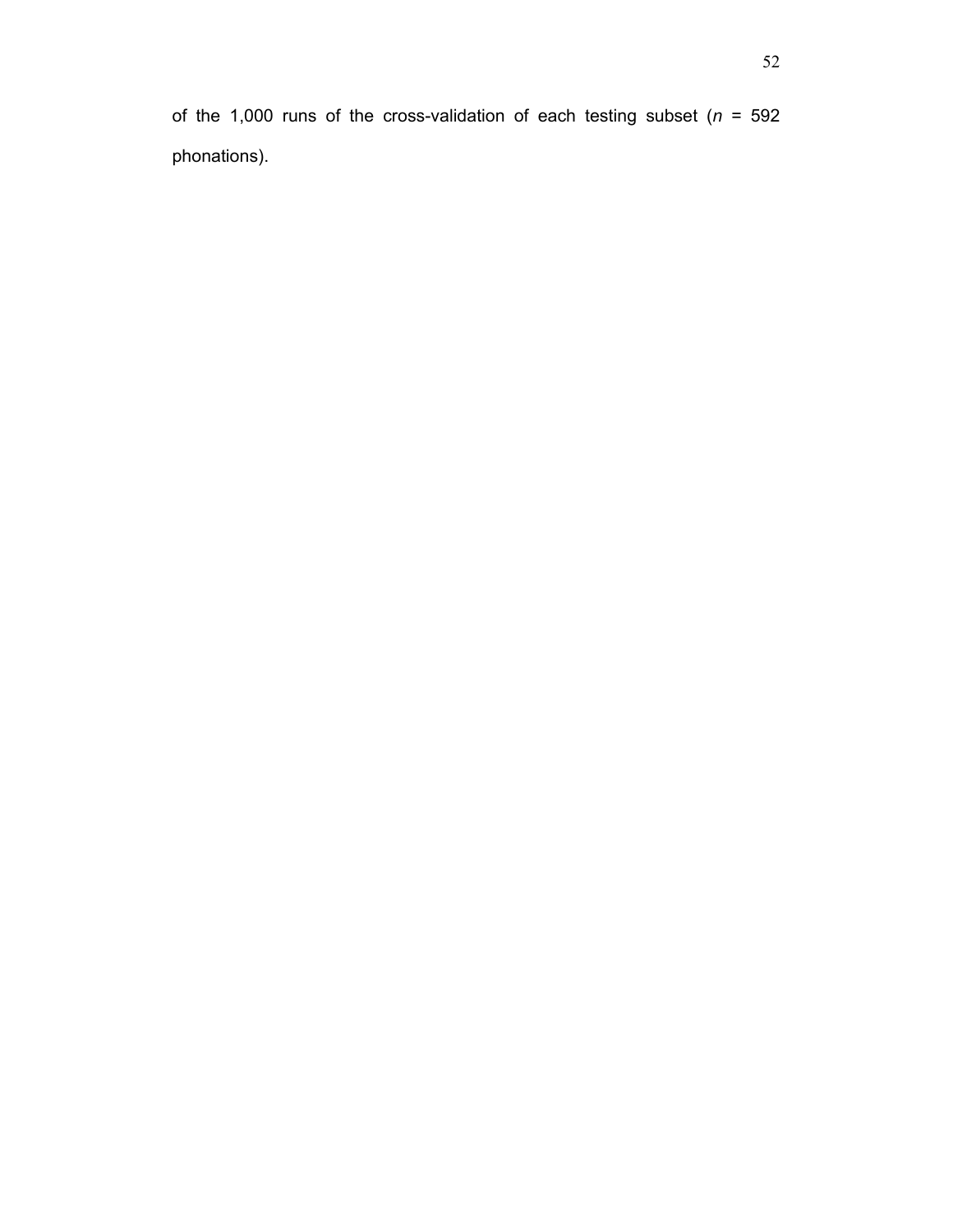

Supplementary Fig. 3b Probability density of the 1,000-runs 10-fold crossvalidation out-of-sample differences between model predicted  $(\hat{U})$  and piecewise linearly interpolated (*U*) Unified Parkinson's Disease Rating Scale (UPDRS) values, using Least Squares (LS), Iteratively Reweighted Least Squares (IRLS) and Classification And Regression Tree (CART) models to predict total-UPDRS. The vertical axes are the probability densities of the regression methods, estimated using kernel density estimation with Gaussian kernels. The mean absolute prediction error (MAE) of each model is also quoted, along with the standard deviation. IRLS outperforms the other linear regression methods, in terms of smallest MAE. The distribution of prediction errors for the CART method has the smallest spread and is also the most unimodal. The out-of-sample MAE was computed by taking the average MAE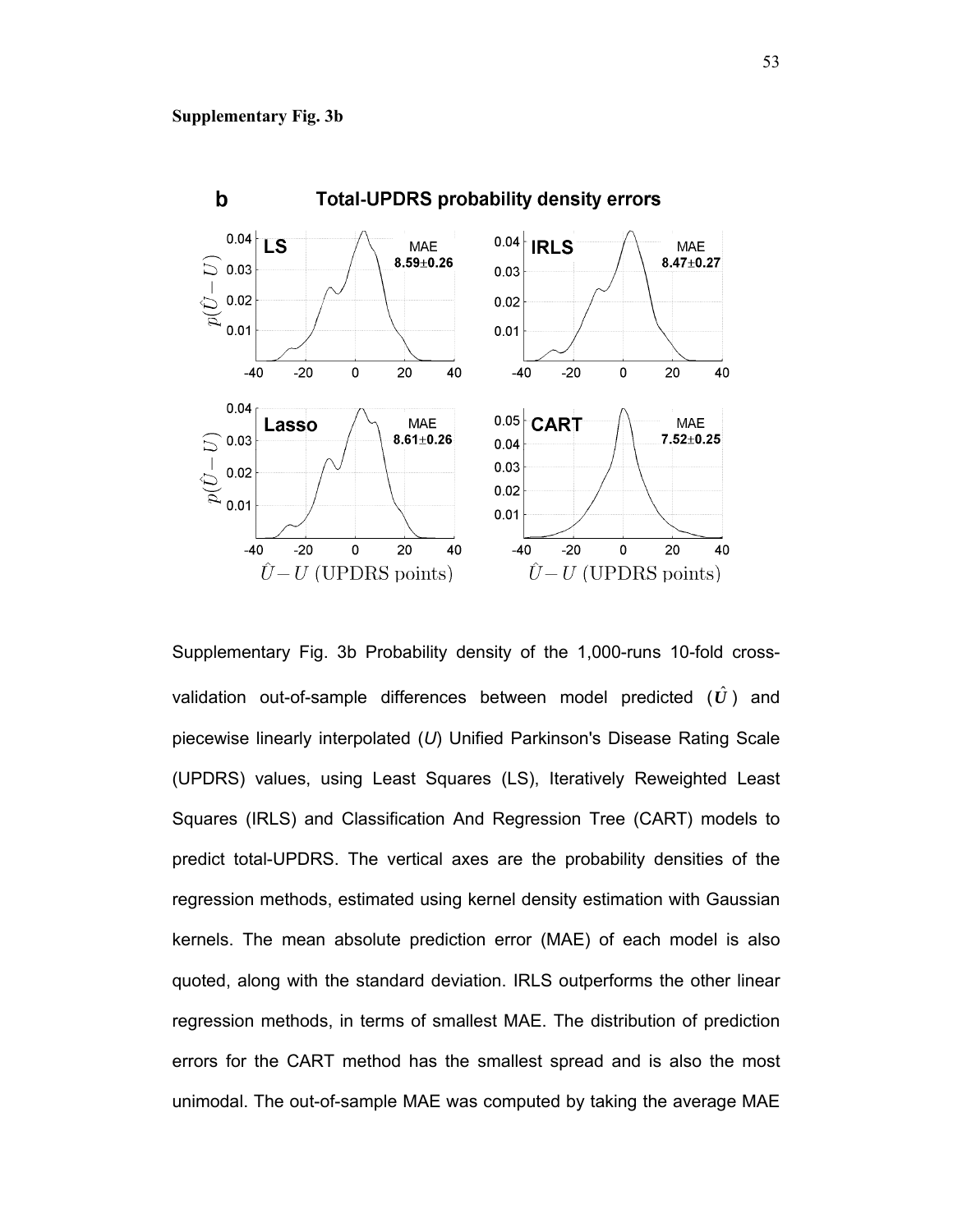of the 1,000 runs of the cross-validation of each testing subset (*n* = 592 phonations).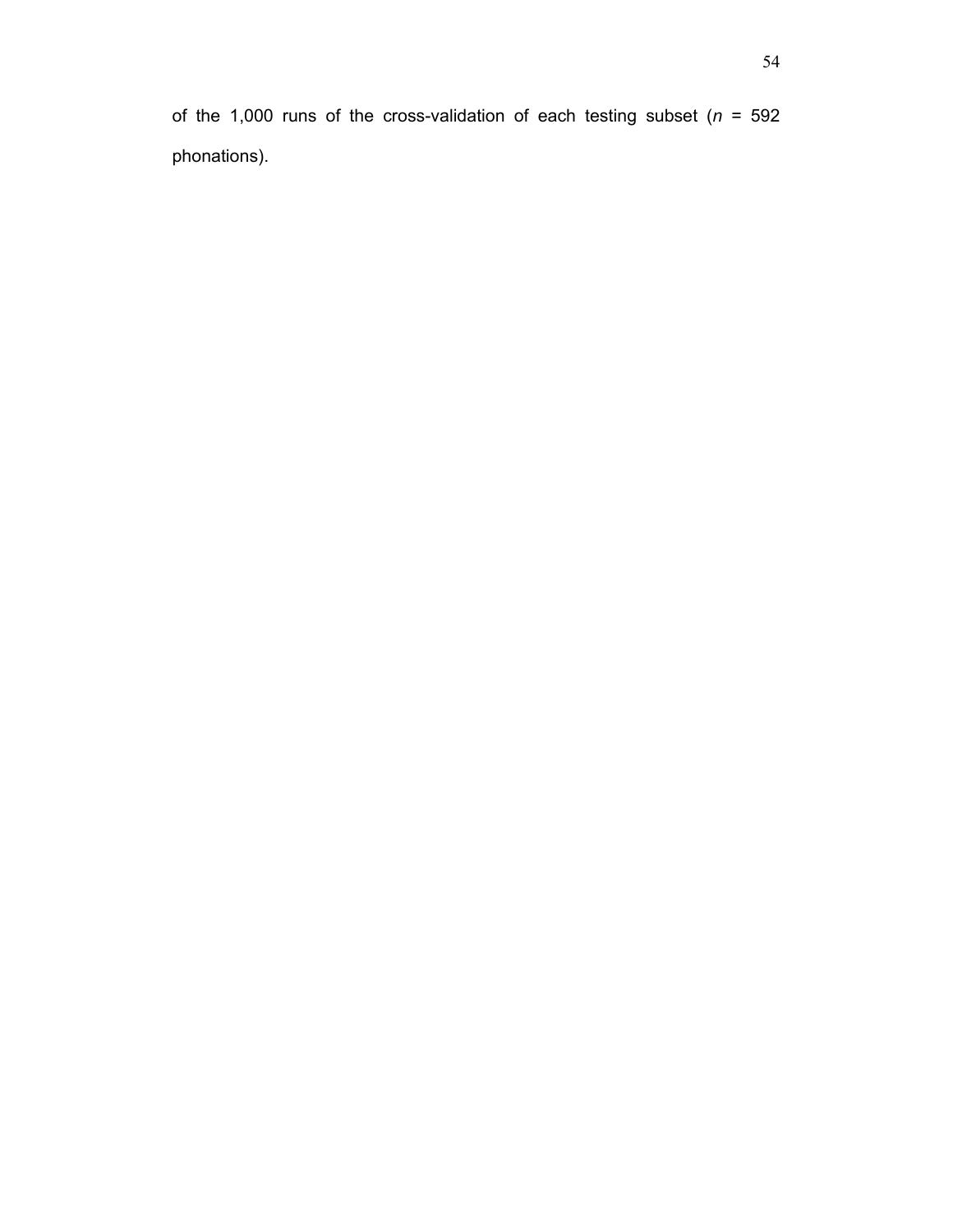## **Table Legends**

**Table 1: Classical and non-classical dysphonia measures applied to sustained vowel phonations, and their Unified Parkinson's Disease Rating Scale (UPDRS) correlations.** 

KP-MDVP stands for Kay Pentax Multidimensional Voice Program. Classical measures were obtained using the Praat software package. The Unified Parkinson's Disease Rating Scale (UPDRS) correlation columns are the Spearman non-parametric correlation coefficient between each measure and piecewise linearly interpolated motor and total UPDRS. All measures were statistically significantly correlated (*p* < 0.0001) with UPDRS. All speech signals were used to generate these results (*n* = 5,923 phonations).

#### **Table 2: Correlation coefficients between dysphonia measures.**

The correlation columns are the Spearman non-parametric correlation coefficients *ρ* between two measures. All measures were statistically significantly correlated (*p* < 0.0001). Bold italic entries indicate high correlation between measures (*Spearman ρ* ≥ 0.95). All speech signals were used to generate these results (*n* = 5,923 phonations).

**Table 3: Regression coefficients of the three linear methods (LS, IRLS, Lasso, see text) for all dysphonia measures and piecewise linearly interpolated motor and total Unified Parkinson's Disease Rating Scale (UPDRS).** 

The coefficients in this table are indicative (derived over one run of cross-validation with the training subset, *n* = 5,331). We have noticed considerably different values in the 1,000 runs of 10-fold cross validation. However, the fact that the cross-validated test error and test error standard deviation remained small, suggests that confidence can be assumed for the above coefficient values.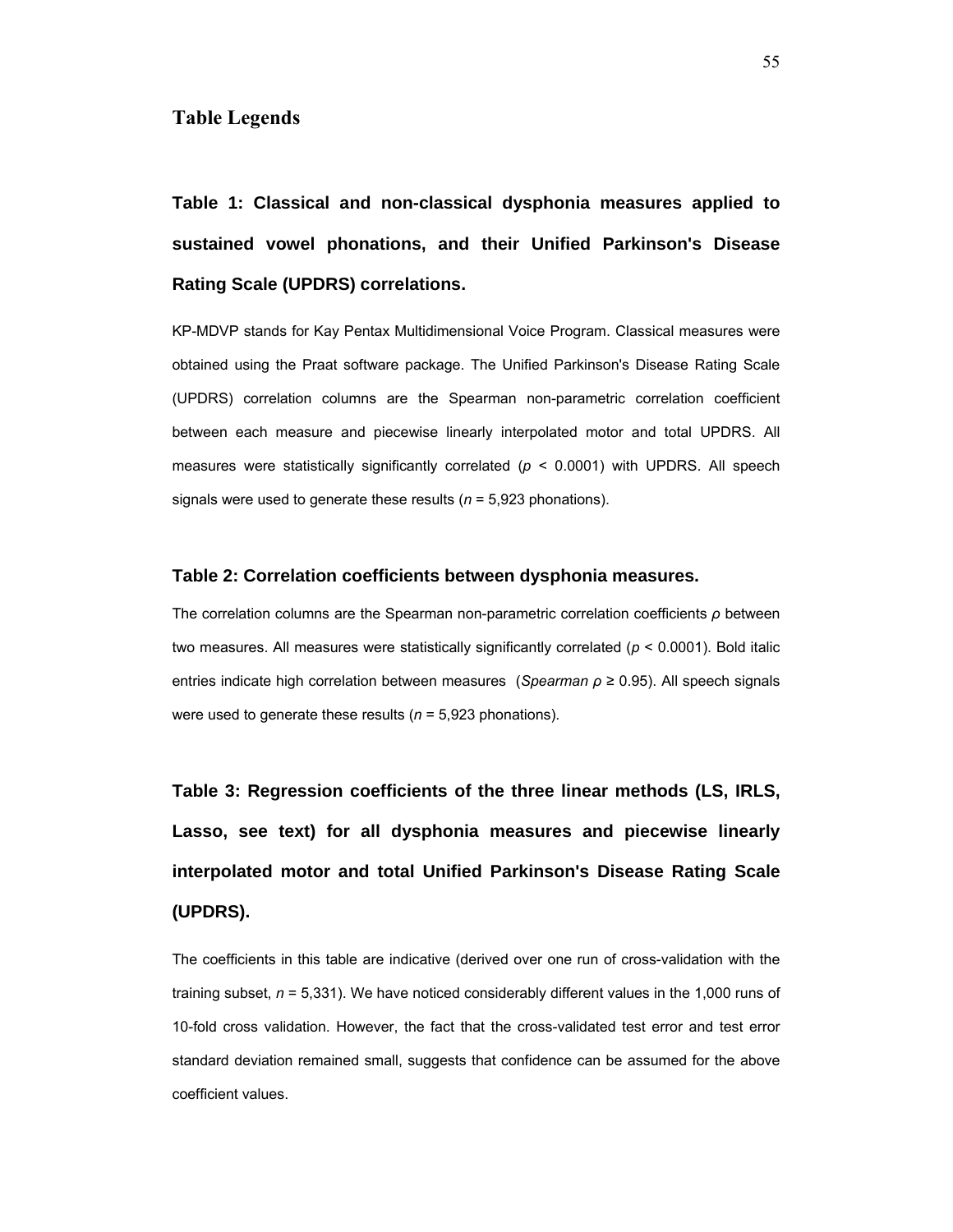# **Supplementary Table 1: Subsets of dysphonia measures and out-ofsample MAE for the Iteratively Reweighted Least Squares (IRLS) and the Classification And Regression Tree (CART) method.**

The particular subsets above were dictated by sweeping the regularization parameter  $\lambda$  in the Least Absolute Shrinkage and Selection Operator (Lasso) prediction model. The numbers in parenthesis denote the chosen pruning level of the CART method that minimizes the MAE, and ± denotes one standard deviation around the quoted MAE. The bold subset is the optimal subset, minimizing the Bayesian Information Criterion. The out-of-sample MAE was computed by taking the average MAE of the 1,000 runs of the cross-validation of each testing subset (*n*  = 592 phonations).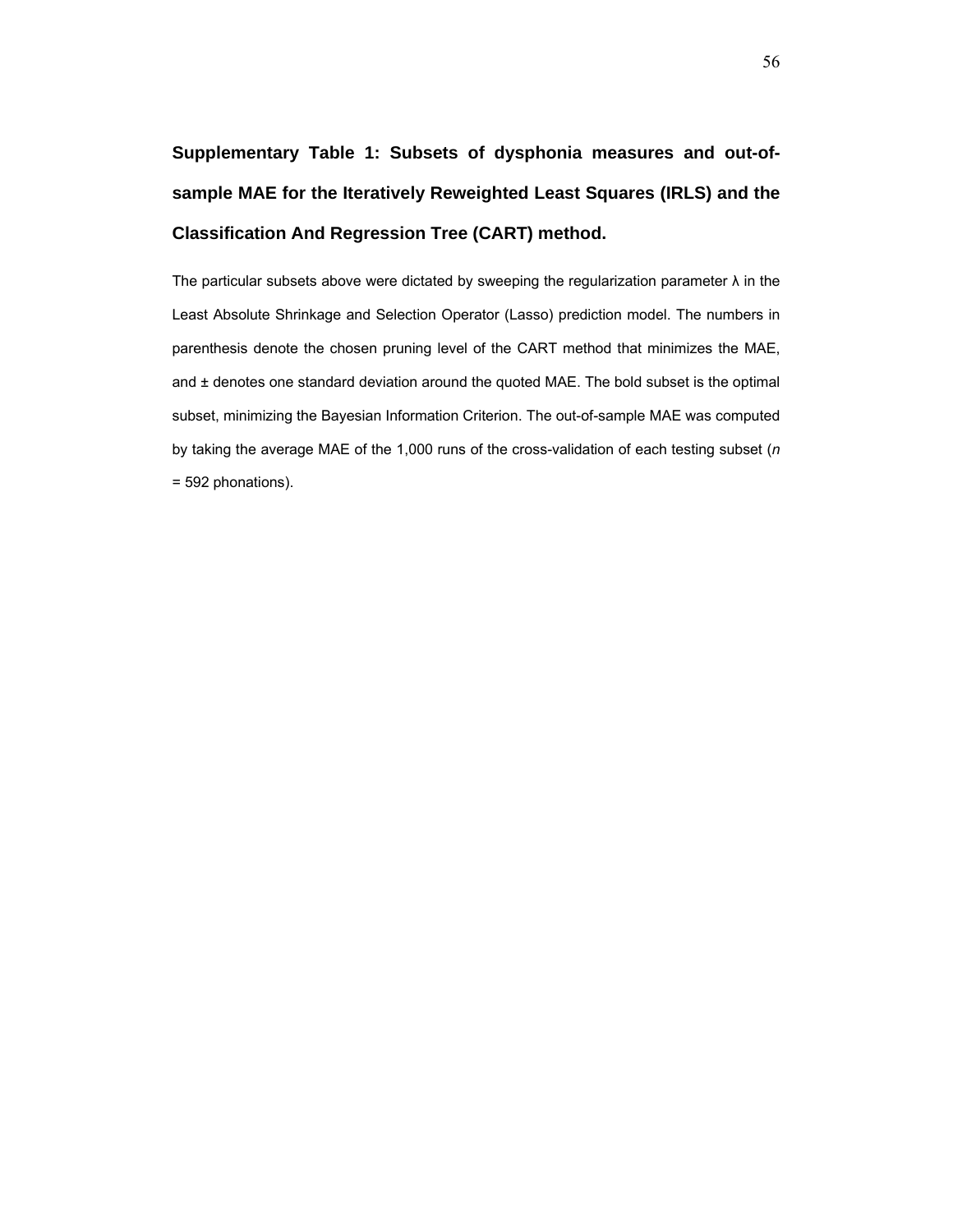# **Table 1: Classical and non-classical dysphonia measures applied to sustained vowel phonations, and their Unified Parkinson's Disease Rating Scale (UPDRS) correlations.**

| <b>Measure</b>         | <b>Description</b>                                                                                              | <b>Motor</b><br><b>UPDRS</b><br>correlation | <b>Total</b><br><b>UPDRS</b><br>correlation |  |
|------------------------|-----------------------------------------------------------------------------------------------------------------|---------------------------------------------|---------------------------------------------|--|
| MDVP:<br>Jitter $(\%)$ | KP-MDVP jitter as a percentage                                                                                  | 0.124                                       | 0.125                                       |  |
| MDVP:<br>Jitter(Abs)   | KP-MDVP absolute jitter in microseconds                                                                         | 0.072                                       | 0.103                                       |  |
| <b>MDVP:RAP</b>        | KP-MDVP Relative Amplitude Perturbation                                                                         | 0.105                                       | 0.107                                       |  |
| MDVP:PPQ               | KP-MDVP five-point Period Perturbation<br>Quotient                                                              | 0.120                                       | 0.117                                       |  |
| Jitter:DDP             | Average absolute difference of differences<br>between cycles, divided by the average period                     | 0.105                                       | 0.107                                       |  |
| MDVP:<br>Shimmer       | KP-MDVP local shimmer                                                                                           | 0.138                                       | 0.139                                       |  |
| MDVP:<br>Shimmer(dB)   | KP-MDVP local shimmer in decibels                                                                               | 0.139                                       | 0.139                                       |  |
| Shimmer:<br>APQ3       | Three point Amplitude Perturbation Quotient                                                                     | 0.116                                       | 0.122                                       |  |
| Shimmer:<br>APQ5       | Five point Amplitude Perturbation Quotient                                                                      | 0.123                                       | 0.127                                       |  |
| MDVP:APQ               | KP-MDVP 11-point Amplitude Perturbation<br>Quotient                                                             | 0.166                                       | 0.163                                       |  |
| Shimmer:<br><b>DDA</b> | Average absolute difference between<br>consecutive differences between the<br>amplitudes of consecutive periods | 0.116                                       | 0.122                                       |  |
| <b>NHR</b>             | Noise-to-Harmonics Ratio                                                                                        | 0.131                                       | 0.139                                       |  |
| <b>HNR</b>             | Harmonics-to-Noise Ratio                                                                                        | $-0.159$                                    | $-0.163$                                    |  |
| <b>RPDE</b>            | Recurrence Period Density Entropy                                                                               | 0.112                                       | 0.143                                       |  |
| <b>DFA</b>             | <b>Detrended Fluctuation Analysis</b>                                                                           | $-0.131$                                    | $-0.141$                                    |  |
| <b>PPE</b>             | Pitch Period Entropy                                                                                            | 0.160                                       | 0.152                                       |  |

KP-MDVP stands for Kay Pentax Multidimensional Voice Program. Classical measures were obtained using the Praat software package. The Unified Parkinson's Disease Rating Scale (UPDRS) correlation columns are the Spearman non-parametric correlation coefficient between each measure and piecewise linearly interpolated motor and total UPDRS. All measures were statistically significantly correlated (*p* < 0.0001) with motor-UPDRS and total-UPDRS. All speech signals were used to generate these results (*n* = 5,923 phonations).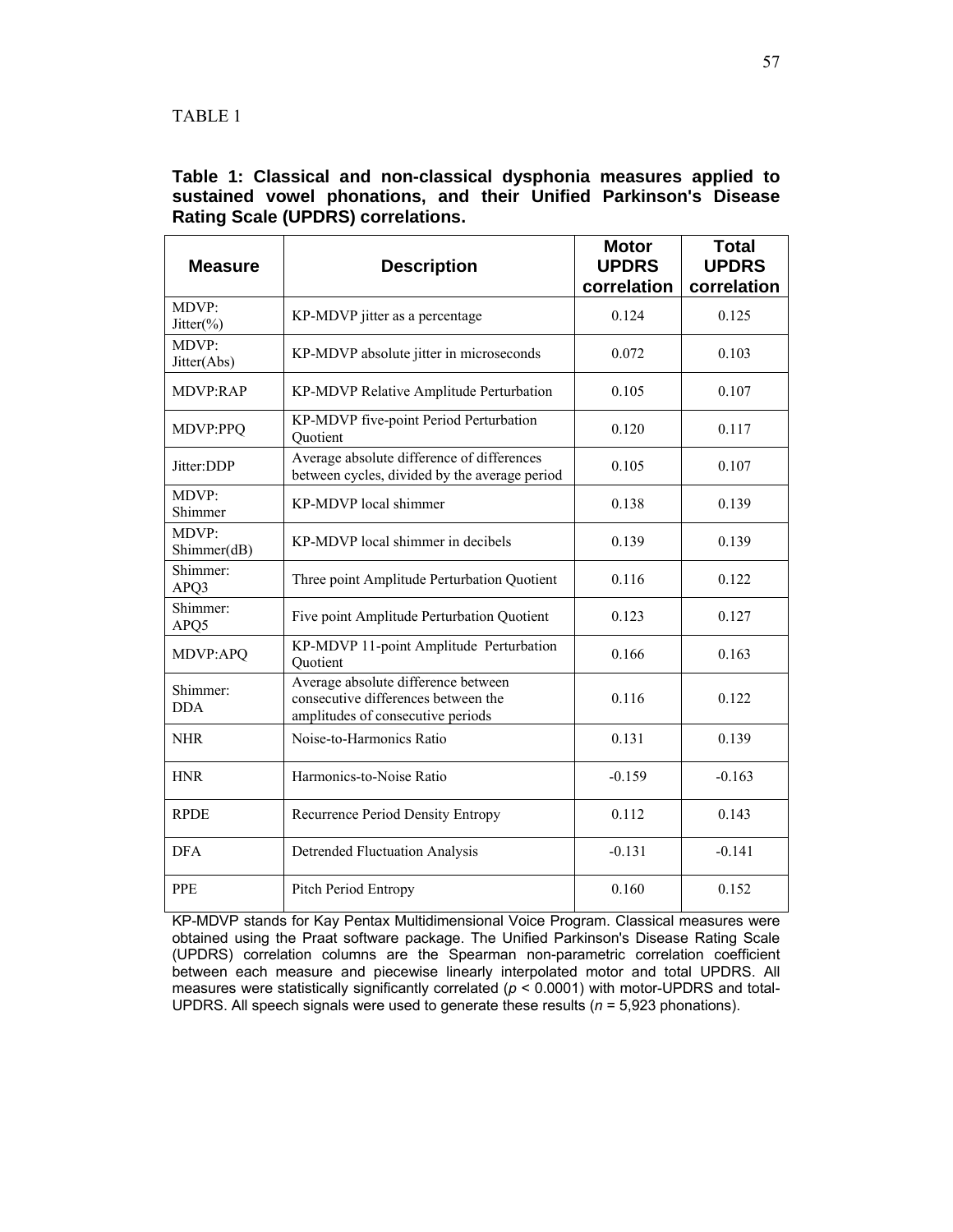|                       | <b>MDVP</b><br>Jitter | <b>MDVP</b><br>Jitter | <b>MDVP</b><br><b>RAP</b> | MDVP:<br><b>PPQ</b> | Jitter:<br><b>DDP</b> | MDVP:<br>Shimm | MDVP:<br>Shimm | Shimm<br>er  | Shimm<br>er | MDVP:<br><b>APQ</b> | Shimm<br>er | <b>NHR</b> | <b>HNR</b> | <b>RPD</b><br>E | <b>DFA</b> |
|-----------------------|-----------------------|-----------------------|---------------------------|---------------------|-----------------------|----------------|----------------|--------------|-------------|---------------------|-------------|------------|------------|-----------------|------------|
|                       | (%)                   | (Abs)                 |                           |                     |                       | er             | er             | APQ3         | APQ5        |                     | <b>DDA</b>  |            |            |                 |            |
|                       |                       |                       |                           |                     |                       |                | (dB)           |              |             |                     |             |            |            |                 |            |
| MDVP:                 |                       |                       |                           |                     |                       |                |                |              |             |                     |             |            |            |                 |            |
| Jitter                | 0.90                  |                       |                           |                     |                       |                |                |              |             |                     |             |            |            |                 |            |
| (Abs)                 |                       |                       |                           |                     |                       |                |                |              |             |                     |             |            |            |                 |            |
| MDVP:R                |                       |                       |                           |                     |                       |                |                |              |             |                     |             |            |            |                 |            |
| <b>AP</b>             | 0.96                  | 0.82                  |                           |                     |                       |                |                |              |             |                     |             |            |            |                 |            |
| MDVP:                 |                       |                       |                           |                     |                       |                |                |              |             |                     |             |            |            |                 |            |
| <b>PPQ</b>            | 0.96                  | 0.89                  | 0.95                      |                     |                       |                |                |              |             |                     |             |            |            |                 |            |
| Jitter:<br><b>DDP</b> | 0.96                  | 0.82                  | $\mathbf{1}$              | 0.95                |                       |                |                |              |             |                     |             |            |            |                 |            |
| MDVP:                 | 0.65                  | 0.63                  | 0.65                      | 0.69                | 0.65                  |                |                |              |             |                     |             |            |            |                 |            |
| Shimmer               |                       |                       |                           |                     |                       |                |                |              |             |                     |             |            |            |                 |            |
| MDVP:                 |                       |                       |                           |                     |                       |                |                |              |             |                     |             |            |            |                 |            |
| Shimmer               | 0.68                  | 0.64                  | 0.66                      | 0.70                | 0.66                  | 0.99           |                |              |             |                     |             |            |            |                 |            |
| (dB)                  |                       |                       |                           |                     |                       |                |                |              |             |                     |             |            |            |                 |            |
| Shimmer<br>APQ3       | 0.62                  | 0.58                  | 0.63                      | 0.66                | 0.63                  | 0.98           | 0.96           |              |             |                     |             |            |            |                 |            |
| Shimmer               |                       |                       |                           |                     |                       |                |                |              |             |                     |             |            |            |                 |            |
| APQ5                  | 0.62                  | 0.61                  | 0.62                      | 0.67                | 0.62                  | 0.99           | 0.97           | 0.98         |             |                     |             |            |            |                 |            |
| MDVP:A                |                       |                       |                           |                     |                       |                |                |              |             |                     |             |            |            |                 |            |
| PQ                    | 0.63                  | 0.64                  | 0.60                      | 0.67                | 0.60                  | 0.96           | 0.95           | 0.91         | 0.96        |                     |             |            |            |                 |            |
|                       |                       |                       |                           |                     |                       |                |                |              |             |                     |             |            |            |                 |            |
| Shimmer               | 0.62                  | 0.58                  | 0.63                      | 0.66                | 0.63                  | 0.98           | 0.96           | $\mathbf{1}$ | 0.98        | 0.91                |             |            |            |                 |            |
| <b>DDA</b>            |                       |                       |                           |                     |                       |                |                |              |             |                     |             |            |            |                 |            |
| <b>NHR</b>            | 0.80                  | 0.75                  | 0.75                      | 0.75                | 0.75                  | 0.65           | 0.69           | 0.62         | 0.62        | 0.62                | 0.62        |            |            |                 |            |
| <b>HNR</b>            | $-0.76$               | $-0.76$               | $-0.73$                   | $-0.79$             | $-0.73$               | $-0.80$        | $-0.78$        | $-0.78$      | $-0.79$     | $-0.79$             | $-0.78$     | $-0.76$    |            |                 |            |
| <b>RPDE</b>           | 0.53                  | 0.64                  | 0.45                      | 0.51                | 0.45                  | 0.48           | 0.47           | 0.43         | 0.46        | 0.50                | 0.43        | 0.61       | $-0.65$    |                 |            |

# **Table 2: Correlation coefficients between dysphonia measures.**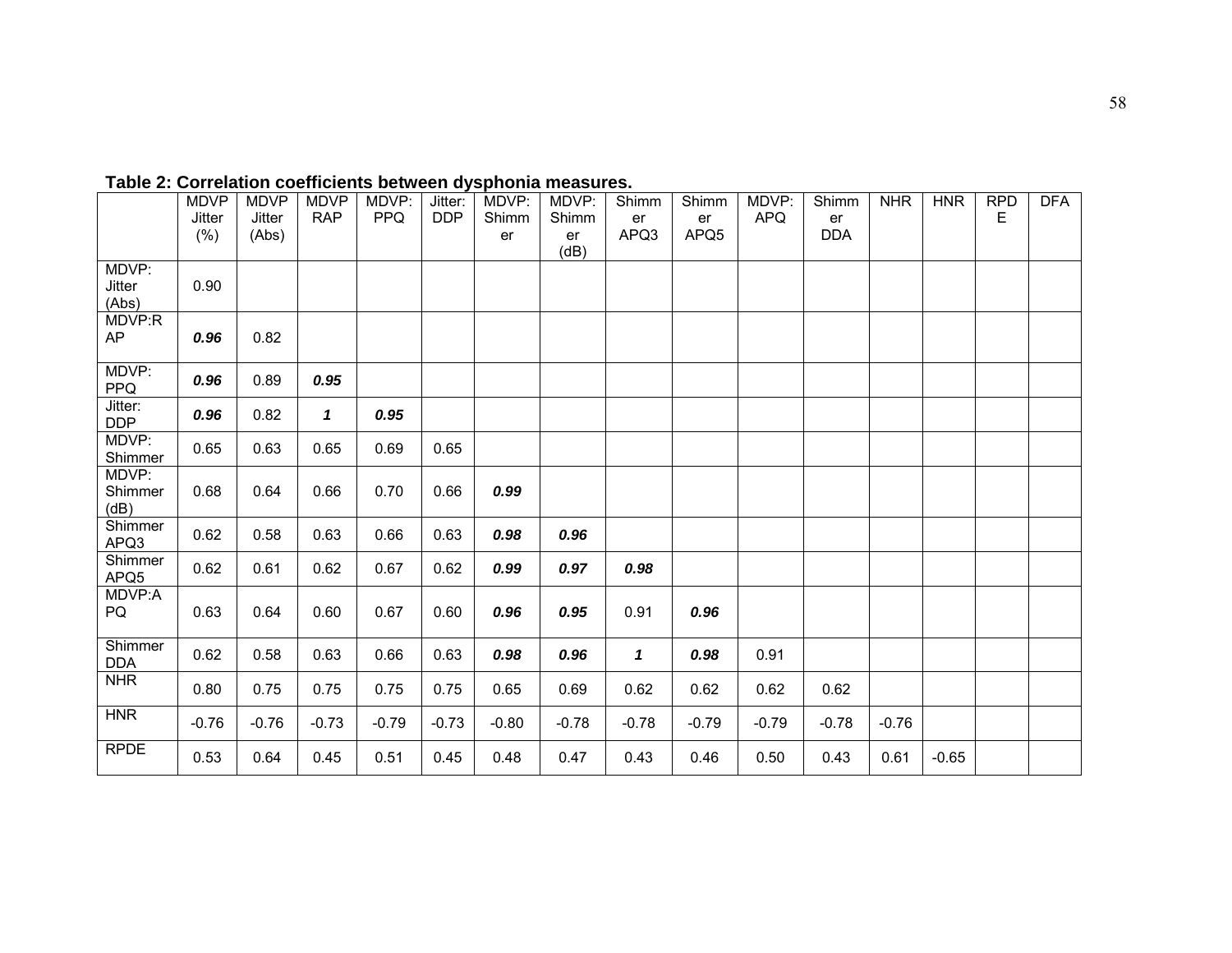| <b>DFA</b> | 0.44 | 0.50 | 0.43 | 0.48 | 0.43 | 0.29 | 0.27 | 0.26 | 0.29 | 0.31 | 0.26 | 0.15 | -0.36   | 0.19 |      |
|------------|------|------|------|------|------|------|------|------|------|------|------|------|---------|------|------|
| PPE        | 0.85 | 0.81 | 0.77 | 0.84 | 0.77 | 0.64 | 0.66 | 0.59 | 0.62 | 0.66 | 0.59 | 0.73 | $-0.75$ | 0.55 | 0.42 |

The correlation columns are the Spearman non-parametric correlation coefficients *ρ* between two measures. All measures were statistically significantly correlated (*p* <sup>&</sup>lt; 0.0001). Bold italic entries indicate high correlation between measures (Spearman ρ <sup>≥</sup> 0.95). All speech signals were used to generate these results (*<sup>n</sup>* = 5,923 phonations).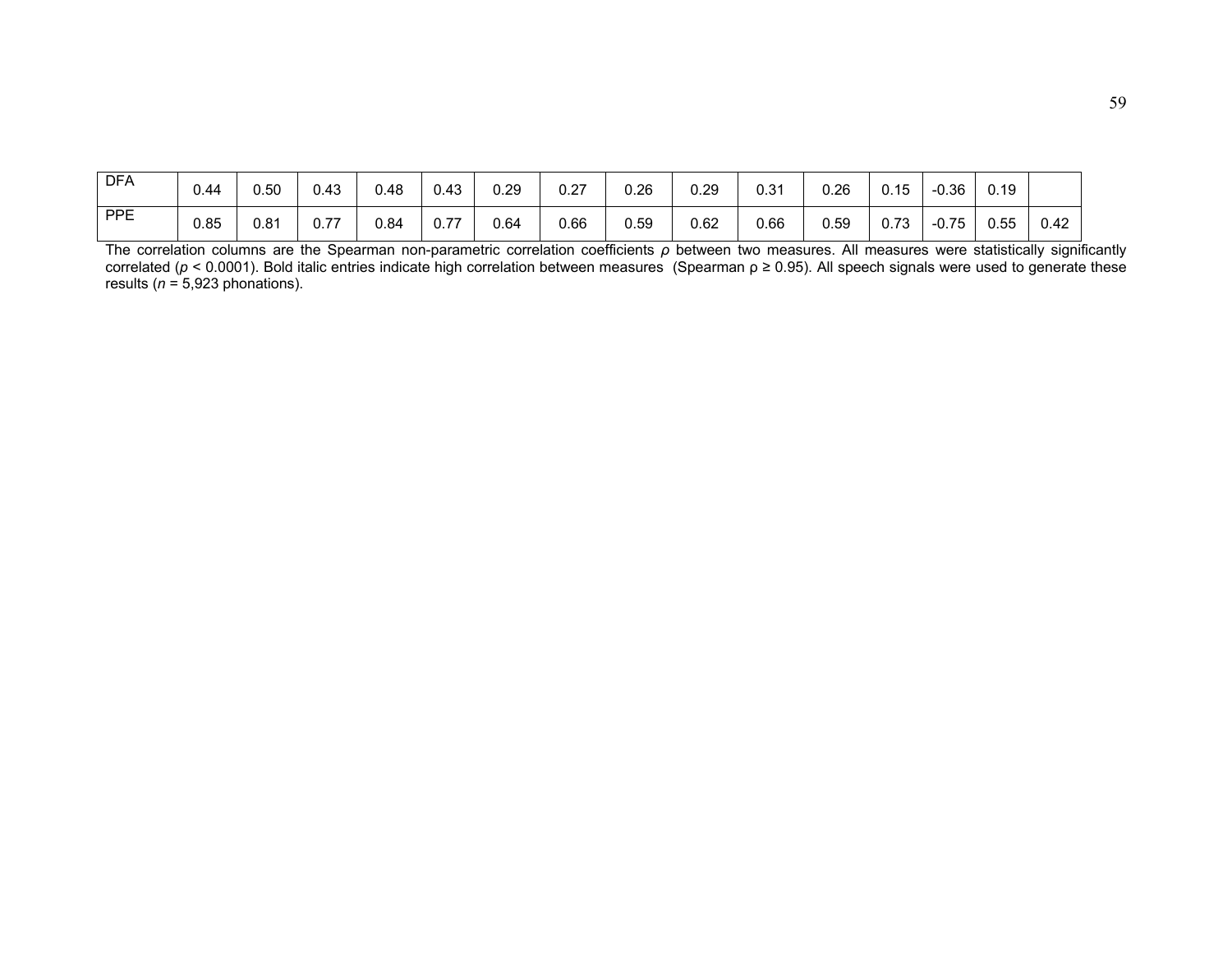## TABLE 3

**Table 3: Regression coefficients of the three linear methods (LS, IRLS, Lasso, see text) for all dysphonia measures and piecewise linearly interpolated motor and total Unified Parkinson's Disease Rating Scale (UPDRS).** 

| <b>Measure</b>           | <b>Motor</b><br><b>UPDRS</b><br>Least<br>squares<br>coefficients | Motor<br><b>UPDRS</b><br><b>Iteratively</b><br>re-weighted<br>least<br>squares<br>coefficients | <b>Motor</b><br><b>UPDRS</b><br>Lasso<br>coefficients<br>$(\lambda=1)$ | <b>Total</b><br><b>UPDRS</b><br>Least<br>squares<br>coefficients | <b>Total</b><br><b>UPDRS</b><br>Iteratively<br>re-weighted<br>least<br>squares<br>coefficients | <b>Total</b><br><b>UPDRS</b><br>Lasso<br>coefficients<br>$(\lambda=1)$ |
|--------------------------|------------------------------------------------------------------|------------------------------------------------------------------------------------------------|------------------------------------------------------------------------|------------------------------------------------------------------|------------------------------------------------------------------------------------------------|------------------------------------------------------------------------|
| MDVP:<br>Jitter $(\%)$   | $-87.63$                                                         | $-183.28$                                                                                      | $-214.45$                                                              | $-768.96$                                                        | $-649.19$                                                                                      | $-537.90$                                                              |
| MDVP:<br>Jitter<br>(Abs) | $-6.87 \cdot 10^{4}$                                             | $-7.64 \cdot 10^{4}$                                                                           | 0                                                                      | $-7.04 \cdot 10^{4}$                                             | $-8.49 \cdot 10^{4}$                                                                           | $\mathbf 0$                                                            |
| MDVP:<br><b>RAP</b>      | $-6.02 \cdot 10^{4}$                                             | $-6.29 \cdot 10^{4}$                                                                           | 0                                                                      | $-2.91 \cdot 10^{4}$                                             | $-3.36 \cdot 10^{4}$                                                                           | $\mathbf 0$                                                            |
| MDVP:<br><b>PPQ</b>      | $-238.07$                                                        | $-62.70$                                                                                       | 0                                                                      | 209.26                                                           | 40.02                                                                                          | 50.62                                                                  |
| Jitter:<br><b>DDP</b>    | $2.02 \cdot 10^{4}$                                              | $2.12 \cdot 10^{4}$                                                                            | 75.59                                                                  | $1.02 \cdot 10^{4}$                                              | $1.17 \cdot 10^{4}$                                                                            | 241.81                                                                 |
| MDVP:<br>Shimmer         | 77.78                                                            | 100.56                                                                                         | 23.81                                                                  | 28.62                                                            | 114.26                                                                                         | 9.58                                                                   |
| MDVP:<br>Shimmer<br>(dB) | 0.31                                                             | $-2.49$                                                                                        | 4.37                                                                   | $-0.38$                                                          | $-4.74$                                                                                        | 1.67                                                                   |
| Shimmer:<br>APQ3         | $-1.85 \cdot 10^{4}$                                             | $-2.43 \cdot 10^{4}$                                                                           | 0                                                                      | $-8.19 \cdot 10^{4}$                                             | $-7.24 \cdot 10^{4}$                                                                           | 0                                                                      |
| Shimmer:<br>APQ5         | $-108.01$                                                        | $-126.06$                                                                                      | $-66.68$                                                               | $-93.05$                                                         | $-138.32$                                                                                      | $-2.75$                                                                |
| MDVP:<br><b>APQ</b>      | 55.12                                                            | 83.35                                                                                          | 66.28                                                                  | 104.35                                                           | 107.95                                                                                         | 85.74                                                                  |
| Shimmer:<br><b>DDA</b>   | $6.16 \cdot 10^{3}$                                              | $8.09 \cdot 10^{3}$                                                                            | $-4.97$                                                                | $2.73 \cdot 10^{4}$                                              | $2.41 \cdot 10^{4}$                                                                            | 0                                                                      |
| <b>NHR</b>               | 2.14                                                             | $-5.04$                                                                                        | $-7.38$                                                                | $-12.45$                                                         | $-8.21$                                                                                        | $-17.33$                                                               |
| <b>HNR</b>               | 0.52                                                             | 0.57                                                                                           | 0.61                                                                   | 0.65                                                             | 0.74                                                                                           | 0.74                                                                   |
| <b>RPDE</b>              | 16.62                                                            | 20.24                                                                                          | 15.25                                                                  | 26.21                                                            | 30.77                                                                                          | 23.81                                                                  |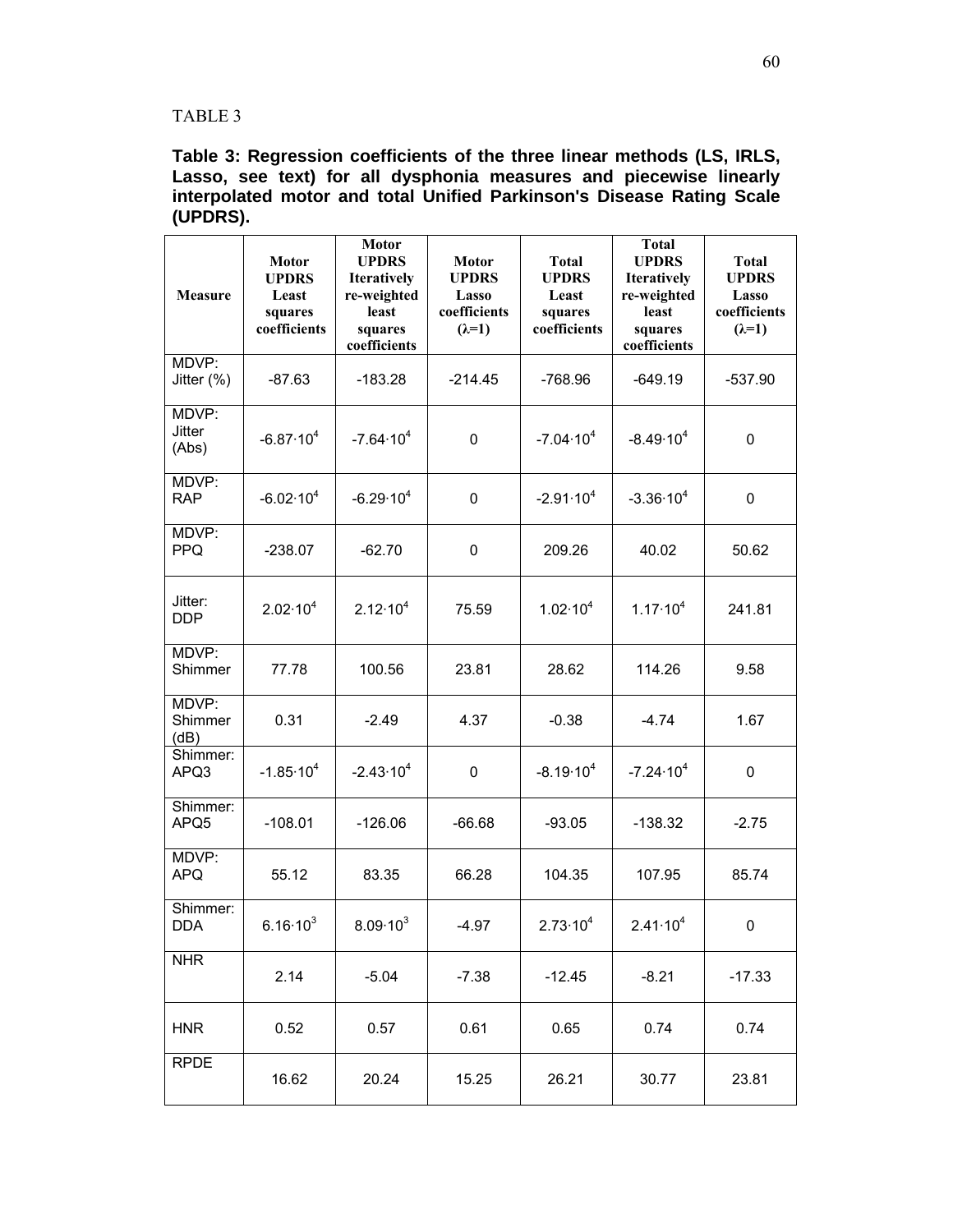| l DFA      | $-9.54$ | $-15.43$ | $-12.05$ | $-12.47$ | $-19.73$ | $-14.05$ |
|------------|---------|----------|----------|----------|----------|----------|
| <b>PPE</b> | 35.34   | 37.90    | 28.50    | 41.37    | 39.15    | 33.41    |

The coefficients in this table are indicative (derived over one run of cross-validation with the training subset, *n* = 5,331). We have noticed considerably different values in the 1,000 runs of 10-fold cross validation. However, the fact that the cross-validated test error and test error standard deviation remained small, suggests that confidence can be assumed for the above coefficient values.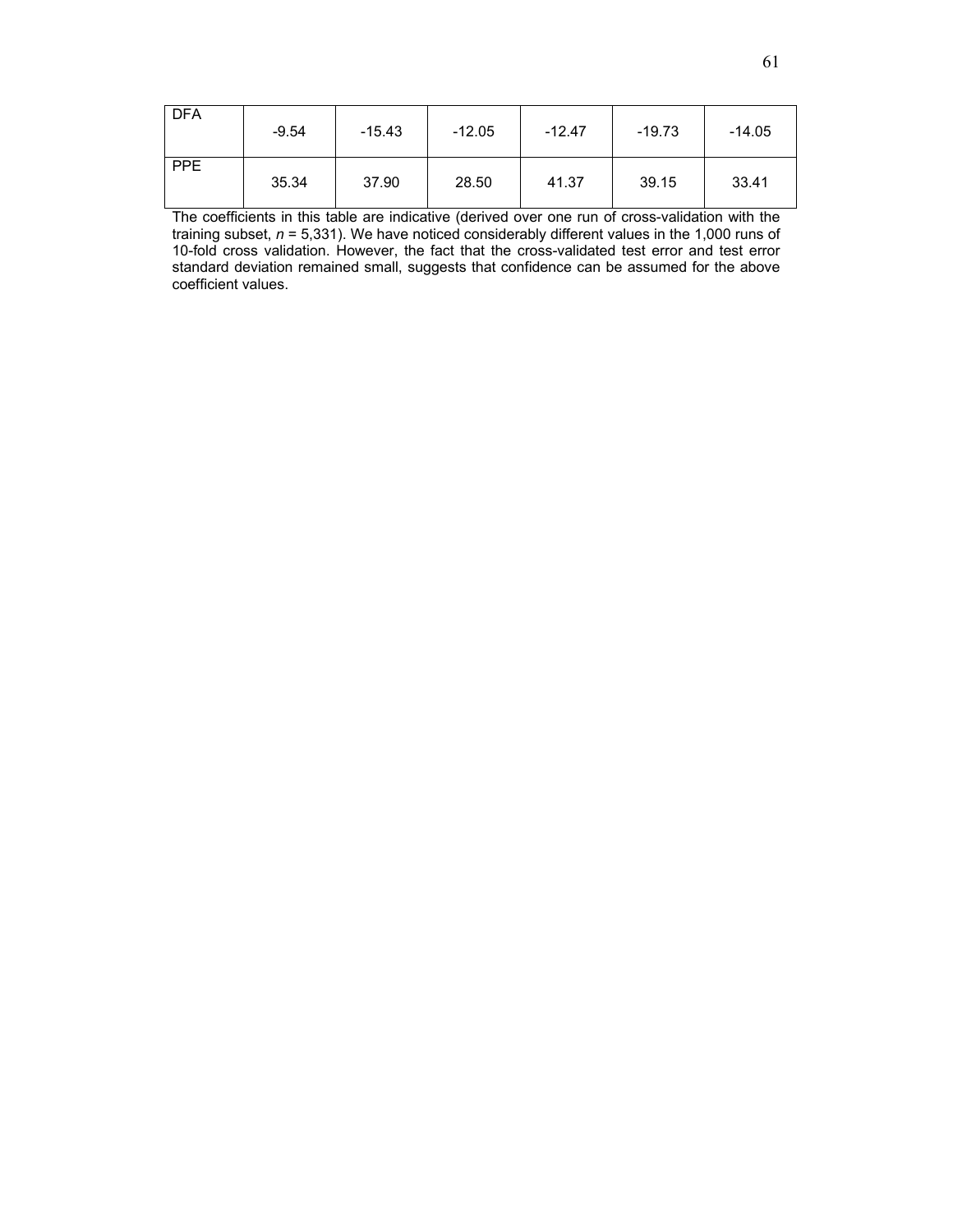**Supplementary Table 1: Subsets of dysphonia measures and out-ofsample Mean Absolute Error (MAE) for the Iteratively Reweighted Least Squares (IRLS) and the Classification And Regression Tree (CART) method.** 

| <b>Number</b><br>of<br>measures | <b>Measures</b> used                                                                                                                                                                                     | <b>Testing</b><br><b>MAE</b><br><b>Motor</b><br><b>UPDRS</b><br><b>IRLS</b> | <b>Testing</b><br><b>MAE</b><br><b>Total</b><br><b>UPDRS</b><br><b>IRLS</b> | <b>Testing</b><br><b>MAE</b><br><b>Motor</b><br><b>UPDRS</b><br><b>CART</b> | <b>Testing</b><br><b>MAE</b><br><b>Total</b><br><b>UPDRS</b><br><b>CART</b> |
|---------------------------------|----------------------------------------------------------------------------------------------------------------------------------------------------------------------------------------------------------|-----------------------------------------------------------------------------|-----------------------------------------------------------------------------|-----------------------------------------------------------------------------|-----------------------------------------------------------------------------|
| 16                              | MDVP: Jitter (%),<br>MDVP: Jitter(Abs), MDVP:<br>RAP, MDVP:PPQ, Jitter:DDP<br>MDVP:Shimmer,<br>MDVP:Shimmer (dB),<br>Shimmer:APQ3,Shimmer:APQ<br>5, MDVP:APQ, Shimmer:DDA,<br>NHR, HNR<br>RPDE, DFA, PPE | $6.71 \pm 0.18$                                                             | 8.46±0.27                                                                   | $5.77 \pm 0.20$<br>(830)                                                    | 7.45±0.27<br>(850)                                                          |
| 13                              | MDVP: Jitter (%), MDVP:PPQ,<br>Jitter:DDP MDVP:Shimmer,<br>MDVP:Shimmer (dB),<br>Shimmer:APQ5, MDVP:APQ,<br>Shimmer: DDA, NHR, HNR<br>RPDE, DFA, PPE                                                     | $6.73 \pm 0.17$                                                             | $8.49 \pm 0.25$                                                             | $6.01 \pm 0.26$<br>(800)                                                    | 7.64±0.29<br>(800)                                                          |
| 11                              | MDVP:Jitter(%), MDVP:Shimm<br>er, MDVP:Shimmer(dB),<br>Shimmer:APQ5, MDVP:APQ,<br>Shimmer: DDA, NHR, HNR<br>RPDE, DFA, PPE                                                                               | $6.74 \pm 0.16$                                                             | $8.83 \pm 0.26$                                                             | $6.06 \pm 0.25$<br>(850)                                                    | 7.67±0.27<br>(800)                                                          |
| 6                               | MDVP: Shimmer(dB), NHR,<br>HNR, RPDE, DFA, PPE                                                                                                                                                           | $6.91 \pm 0.17$                                                             | $8.60 \pm 0.30$                                                             | $6.08 \pm 0.19$<br>(780)                                                    | 7.75±0.26<br>(750)                                                          |
| 6                               | <b>MDVP: Jitter(Abs),</b><br>MDVP:Shimmer, NHR, HNR,<br>DFA, PPE                                                                                                                                         | $6.80 + 0.17$                                                               | 8.47±0.27                                                                   | $5.95 \pm 0.19$<br>(780)                                                    | $7.52 \pm 0.25$<br>(780)                                                    |
| 5                               | MDVP: Jitter(Abs),<br>MDVP:Shimmer, HNR, DFA,<br><b>PPE</b>                                                                                                                                              | $6.88 \pm 0.17$                                                             | $8.71 \pm 0.26$                                                             | $5.96 \pm 0.19$<br>(750)                                                    | $7.59 \pm 0.25$<br>(780)                                                    |
| 5                               | MDVP:Shimmer(dB), HNR,<br>RPDE, DFA, PPE                                                                                                                                                                 | $6.79 \pm 0.17$                                                             | 8.49±0.26                                                                   | $6.14 \pm 0.19$<br>(780)                                                    | 7.72±0.26<br>(780)                                                          |
| 4                               | MDVP:Shimmer(dB), HNR,<br>RPDE, PPE                                                                                                                                                                      | $6.91 \pm 0.17$                                                             | $8.57 \pm 0.26$                                                             | $6.82 \pm 0.23$<br>(700)                                                    | 8.43±0.28<br>(700)                                                          |

The particular subsets above were dictated by sweeping the regularization parameter  $\lambda$  in the Least Absolute Shrinkage and Selection Operator (Lasso) prediction model. The numbers in parenthesis denote the chosen pruning level of the CART method that minimizes the MAE, and ± denotes one standard deviation around the quoted MAE. The bold subset is the optimal